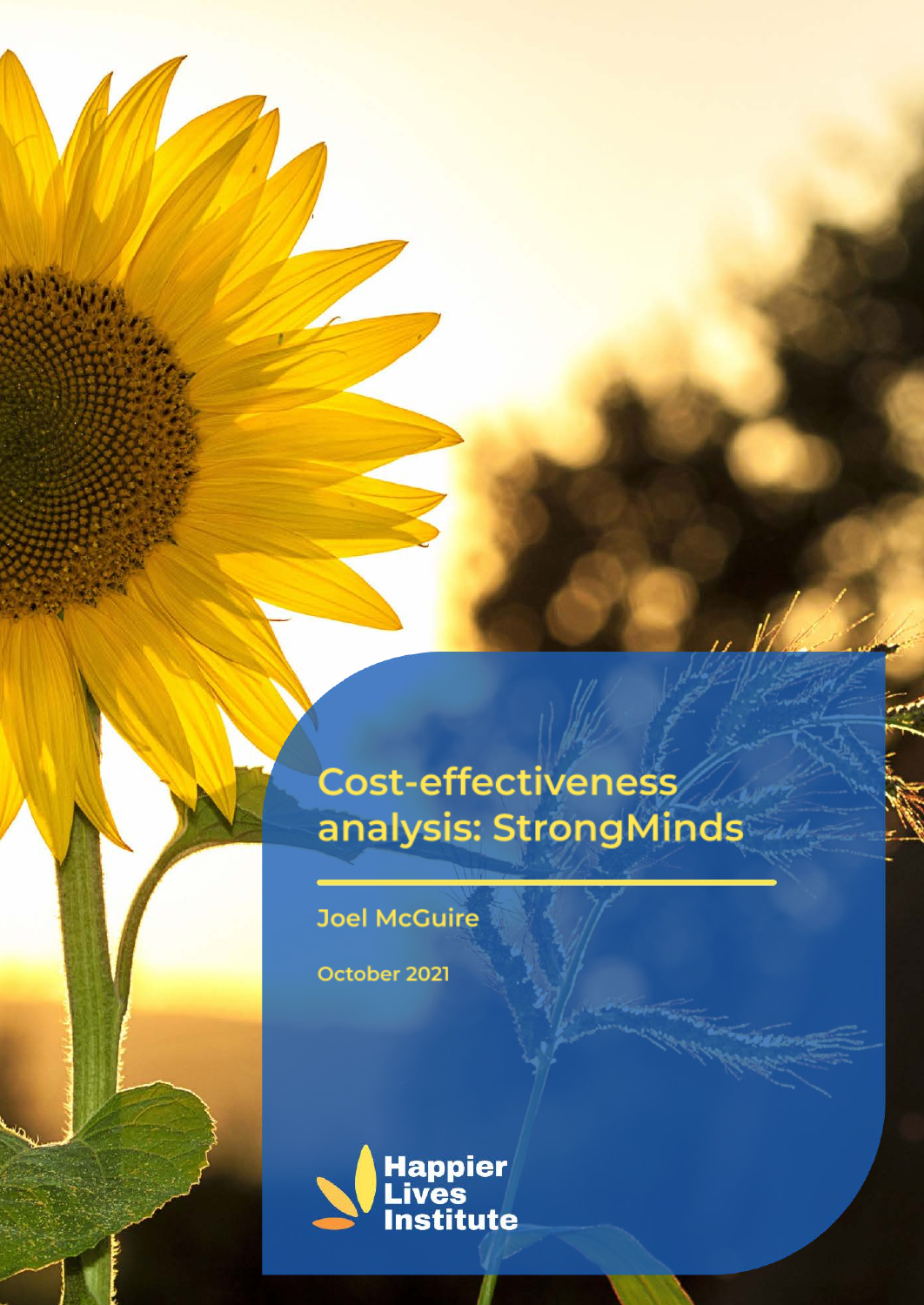

# **Contents**

| <b>Executive summary</b>                                                                                                                                                                                                                                                                                                                             | 3                                      |
|------------------------------------------------------------------------------------------------------------------------------------------------------------------------------------------------------------------------------------------------------------------------------------------------------------------------------------------------------|----------------------------------------|
| 1. Aim of report                                                                                                                                                                                                                                                                                                                                     | 4                                      |
| 2. What is StrongMinds?                                                                                                                                                                                                                                                                                                                              | 4                                      |
| 3. What did we do?                                                                                                                                                                                                                                                                                                                                   | 5                                      |
| 4. Effectiveness of StrongMinds' core programme<br>4.1 What is the relevant evidence to inform the effectiveness of StrongMinds'<br>core programme?<br>4.2 Trajectory of efficacy through time<br>4.3 Total effect of StrongMinds                                                                                                                    | 9<br>9<br>15<br>17                     |
| <b>5. Cost of StrongMind's core programme</b>                                                                                                                                                                                                                                                                                                        | 18                                     |
| <b>6. Cost-effectiveness analysis</b><br>6.1 Guesstimate CEA of StrongMinds core programme<br>6.2 Cost-effectiveness of other programmes<br>6.3 Overall expected cost-effectiveness of a future donation to StrongMinds<br>6.4 Room for more funding<br><b>6.5 Considerations &amp; limitations</b><br>6.6 Comparison of StrongMinds to GiveDirectly | 20<br>20<br>20<br>24<br>24<br>26<br>28 |
| <b>7. Conclusions</b>                                                                                                                                                                                                                                                                                                                                | 29                                     |
| <b>Appendix A: Explanation of weights assigned to evidence</b><br><b>Appendix B: Economies of scale and room for more funding</b>                                                                                                                                                                                                                    | 30<br>32                               |
| <b>Appendix C: Counterfactual total impact of StrongMinds</b>                                                                                                                                                                                                                                                                                        | 33                                     |
| <b>Appendix D: Guesstimate CEA of a future \$1,000 donation</b><br>to StrongMinds                                                                                                                                                                                                                                                                    | 35                                     |
| <b>Appendix E: StrongMinds pre-post data on programmes</b><br>for participants reached (attended >= 1 Session)                                                                                                                                                                                                                                       | 37                                     |
| <b>Appendix F: StrongMinds compared to GiveDirectly</b>                                                                                                                                                                                                                                                                                              | 38                                     |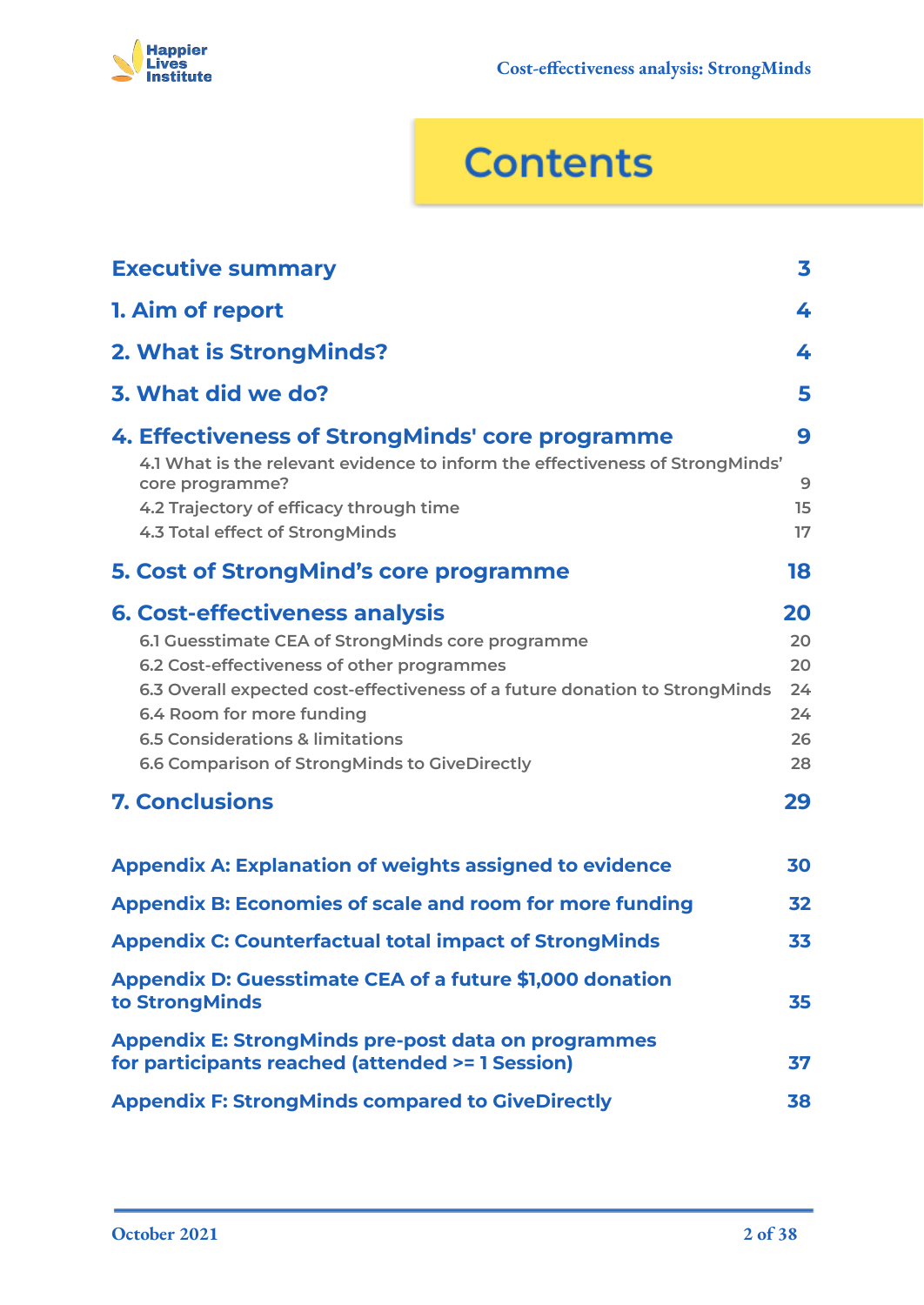

## <span id="page-2-0"></span>**Executive summary**

This analysis estimates the effectiveness of StrongMinds' core programme of group interpersonal therapy (g-IPT) by combining the evidence of g-IPT's effectiveness with the broader evidence of lay-delivered psychotherapy in LMICs. We then expand our analysis to include StrongMinds' other psychotherapy programmes. Finally, using StrongMinds' average cost to treat an individual's depression, we estimate the total effect a \$1,000 donation to StrongMinds will have on depression. We then compare this to a \$1,000 donation to GiveDirectly, an organisation which provides cash transfers. Outcomes are assessed in terms of standard deviation changes in measures of affective mental health disorders (MHa). Currently, we estimate that \$1,000 donated to StrongMinds would improve MHa by 12 SDs (95% CI: 7.2, 20) and be about 12x (95% CI: 4, 24) more cost-effective than GiveDirectly.

### **Acknowledgements**

*We are immensely grateful to the staff of StrongMinds for answering our many questions related to the operations of StrongMinds. In addition, we thank all of the reviewers who made comments on previous drafts of this report. In particular, we thank Caspar Kaiser, Samantha Bernecker and Aidan Goth for their helpful feedback.*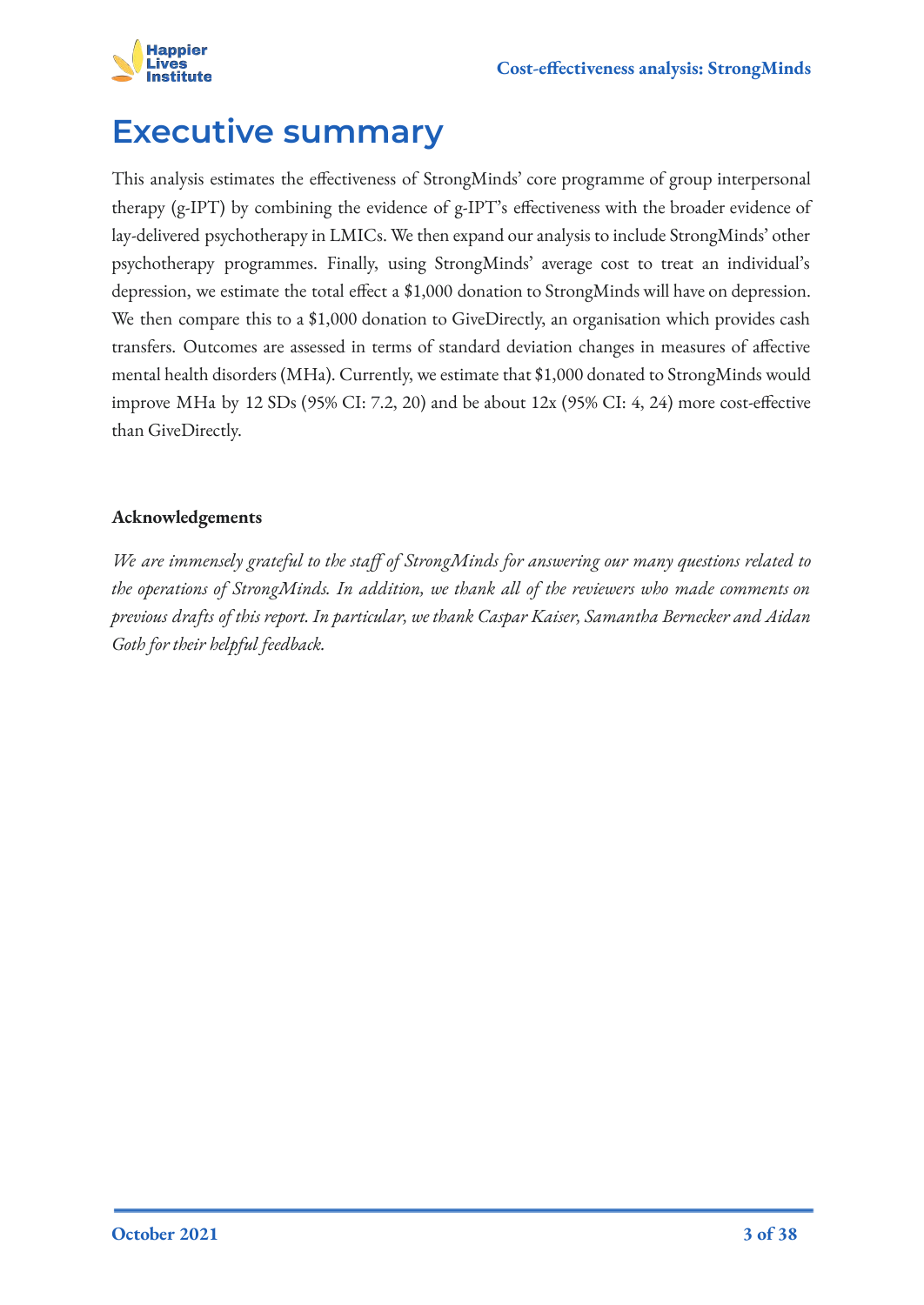

# <span id="page-3-0"></span>**1. Aim of report**

The aim of this report is to accomplish two goals. The first is to estimate the cost-effectiveness of StrongMinds' psychotherapy programmes in terms of standard deviations of improvement in MHa scores. The second goal is to compare this cost-effectiveness to other global development interventions such as cash transfers. We hope that this report will inform decision-makers about the potential cost-effectiveness of StrongMinds and motivate further research into mental health treatments.

This is the first HLI report that specifically reviews a charity, StrongMinds. Strongminds implements psychotherapy. We review psychotherapy in LMICs more broadly and mental health as a cause area in our reports on the topics ([HLI, 2020a](https://www.happierlivesinstitute.org/mental-health.html); [HLI 2020b\)](https://www.happierlivesinstitute.org/psychotherapy-cea.html). To find out more about the wider project, see Area 2.3 of our [Research Agenda and Context](https://www.happierlivesinstitute.org/uploads/1/0/9/9/109970865/research_agenda_and_contextv3.0.pdf).

# <span id="page-3-1"></span>**2. What is StrongMinds?**

[StrongMinds](https://strongminds.org/who-we-are/) is an NGO that treats women's depression using several programmes that deliver group interpersonal psychotherapy $^1$  ([g-IPT](https://apps.who.int/iris/bitstream/handle/10665/250219/WHO-MSD-MER-16.4-eng.pdf)) in person or over the phone. Interpersonal therapy aims to treat people's depression by increasing social support, decreasing the stress of social interactions, and improving communication skills [\(Lipsitz & Markowitz, 2013\)](https://www.sciencedirect.com/science/article/abs/pii/S0272735813001281). StrongMinds deploys g-IPT over 12 weeks in roughly 90 minute sessions. The 12 weeks are broken into three official phases that roughly correspond to the three aforementioned paths through which IPT aims to treat depression. These three official phases are sometimes followed by a longer unofficial phase where the groups continue to meet and support one another without the presence of an official facilitator.

StrongMinds delivers g-IPT in several programmes deployed in Uganda and Zambia. These programmes vary by:

- the type of training the facilitators who lead each group receive (formal training and certification or apprenticeship),
- the population they target (adult women or adolescents)
- the format of the group discussion (either in person or over the phone)
- the role StrongMinds plays in delivering the therapy (directly or through partners)

 $^{\rm 1}$  Psychotherapy is a relatively broad class of interventions delivered by a trained individual who intends to directly and primarily benefit the subject person's mental health (the "therapy" part) through discussion (the psych part). Cuijper et al. wrote a brief and helpful summary of the various types of psychotherapy for their database of studies on psychotherapies effects on depression [\(2020\)](https://evidencebasedpsychotherapies.shinyapps.io/metapsy/_w_03a872ab/psychotherapies.pdf).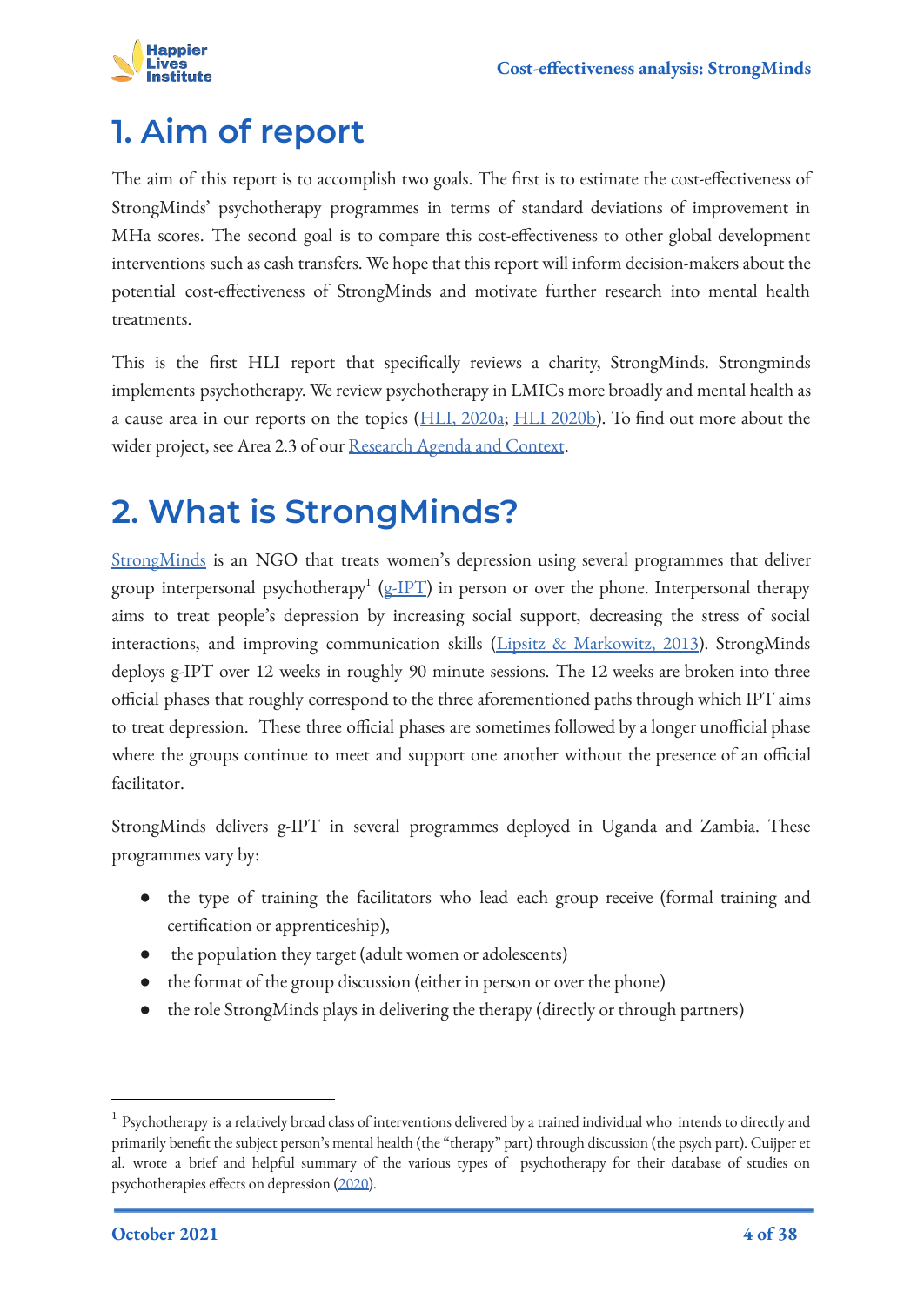

In the core programme, formally-trained mental health facilitators deliver face-to-face g-IPT to adult women, but StrongMinds began testing providing g-IPT over the telephone in response to the COVID-19 pandemic. We discuss the programmes in more detail at the beginning of the cost-effectiveness analysis (CEA) section.

## <span id="page-4-0"></span>**3. What did we do?**

This report builds on previous work by Founders Pledge to estimate the cost-effectiveness of StrongMinds ([Halstead et al., 2019\)](https://founderspledge.com/stories/mental-health-report-summary) in three ways. First, we combine evidence from the broader literature of psychotherapy with the direct evidence of StrongMinds' effectiveness to increase the robustness of our estimates. Secondly, we update the direct evidence of StrongMinds' costs and effectiveness to reflect the most recent information. Lastly, we design our analysis to include the cost-effectiveness of all StrongMinds' programmes. Fourth, we use Monte Carlo simulations which should better account for and convey uncertainty. This allows us to compare the impact of a donation to StrongMinds to other interventions such as cash transfers delivered by GiveDirectly.

We focus on estimating the cost-effectiveness of the core programme, which is face-to-face g-IPT, because of its greater body of evidence, but then expand this analysis to include other programmes. We estimate the effectiveness of StrongMind's core programme by combining estimates of StrongMinds' effects from the direct evidence with broader evidence of similar interventions to g-IPT. We consider evidence to be "direct" if it was generated by StrongMinds itself, or was an RCT of g-IPT in a similar context i.e., Bolton et al., [\(2003;](https://jamanetwork.com/journals/jama/fullarticle/196766) [2007](https://pubmed.ncbi.nlm.nih.gov/17666672/)) or Thurman et al., [\(2017](https://acamh.onlinelibrary.wiley.com/doi/abs/10.1111/camh.12241)). We consider interventions indirect evidence (but still incorporate them) if they included psychotherapeutic elements and were delivered by non-specialists to groups of people living in lowand middle-income countries.

Although we are less certain of StrongMinds' non-core programmes, we perform a back-of-the-envelope calculation of the overall cost-effectiveness of a donation to StrongMinds, not just their core program. StrongMinds collects data on participants' changes in depression over the course of their programmes (normally 8-12 weeks) and information on the cost per person for each of those programmes. We use this information to estimate the relative cost-effectiveness of their various programmes, and compare this to the core programme. More information on how we did this is given in Section 6.2.

Our general method for performing CEAs is shown in Figure 1 below, followed by an explanation of the main components.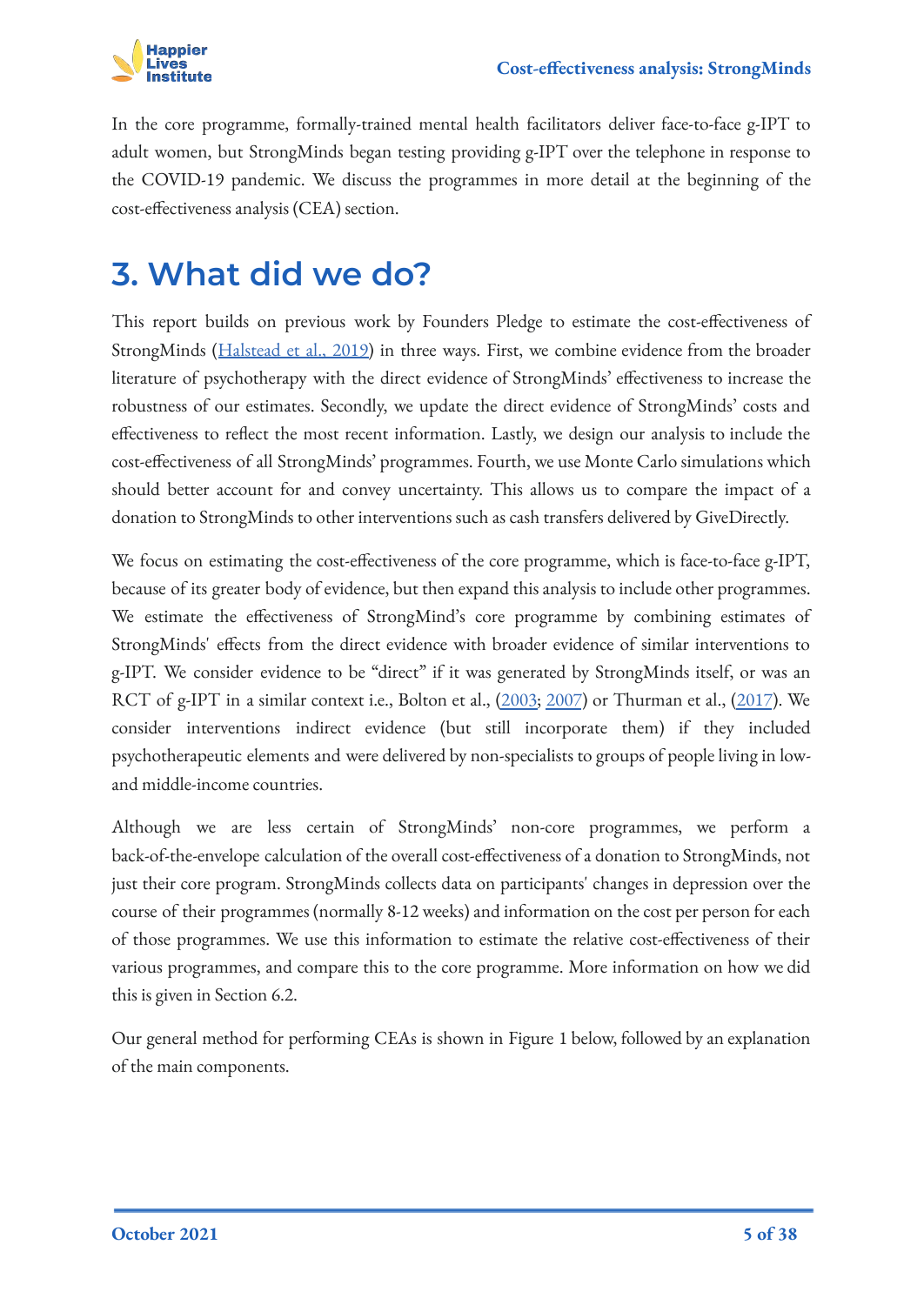





**Note:** SM = StrongMinds. We estimate the parameters A-D for several of StrongMinds' programmes and combine these to produce an overall estimate of the cost-effectiveness of a donation to the organisation.

### **A. Effect of StrongMinds' core programme (g-IPT) immediately following treatment**

This parameter (as well as B & D) draws from the direct and indirect evidence of g-IPT's effectiveness at reducing psychological distress of women in Africa.

Direct evidence of effectiveness at post-treatment comes from StrongMinds' preliminary results of its recent RCT (2020), pre-post data on its programmes ([2019-2020](#page-36-0)), its second pilot trial [\(2017\)](https://strongminds.org/wp-content/uploads/2013/07/StrongMinds-Phase-Two-Impact-Evaluation-Report-July-2015-FINAL.pdf), the RCTs that StrongMinds is based on: Bolton et al., [\(2003](https://jamanetwork.com/journals/jama/fullarticle/196766); [2007\)](https://pubmed.ncbi.nlm.nih.gov/17666672/), and an additional RCT of g-IPT deployed in Africa [\(Thurman et al., 2017](https://acamh.onlinelibrary.wiley.com/doi/abs/10.1111/camh.12241)).

Indirect evidence of effectiveness at post-treatment comes from two meta-analyses that we performed using regression techniques on a sample of 39 RCTs of group or task-shifted therapy performed in LMICs. See our report on the effectiveness of psychotherapy in LMICs for more details on the source of this data ([HLI, 2020b](https://www.happierlivesinstitute.org/psychotherapy-cea.html)).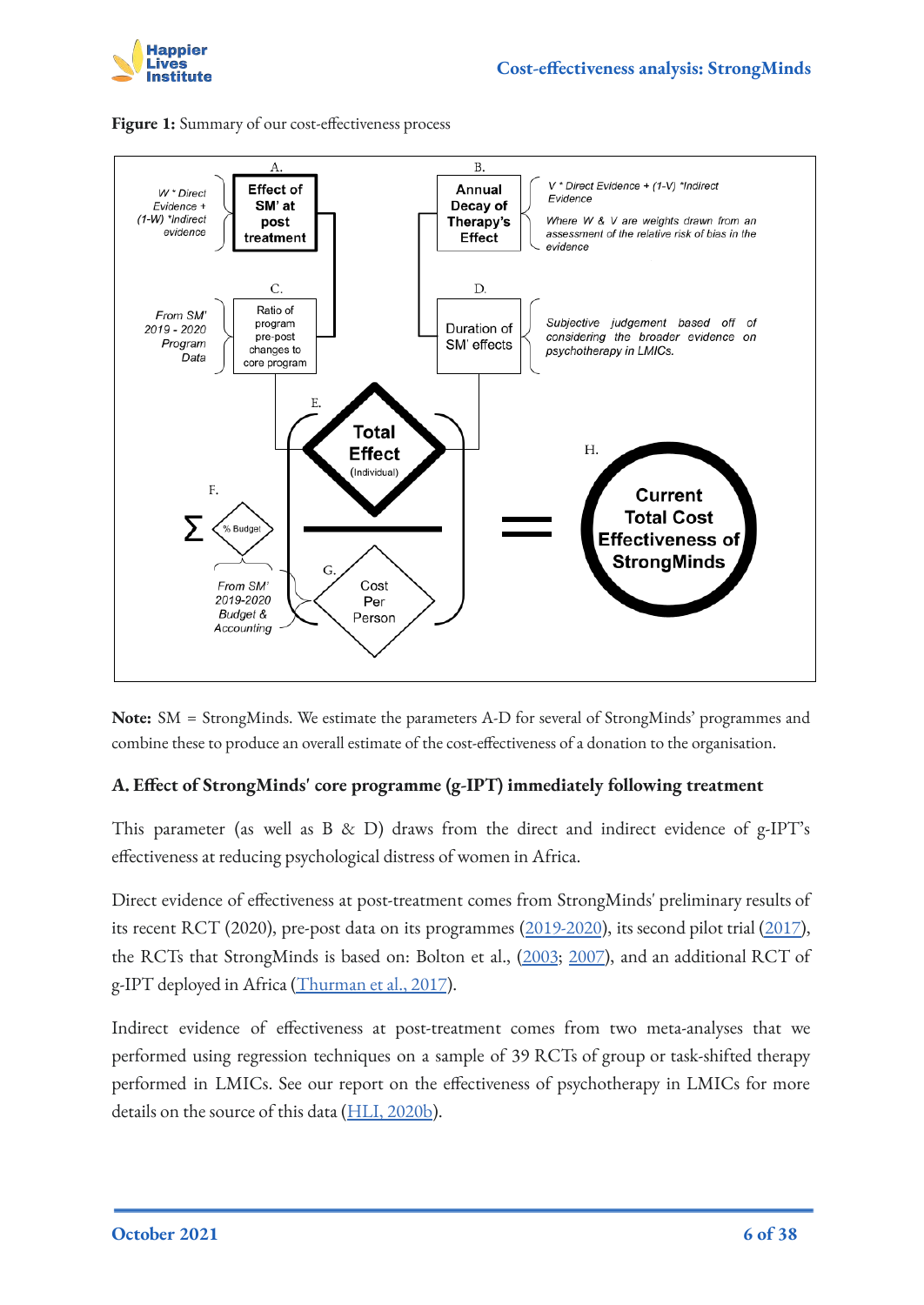

We currently combine the direct and indirect evidence of StrongMinds' effectiveness by assigning weights to each source of evidence, then taking the weighted average. These weights represent our evaluation of each source's relevance to StrongMinds and their relative risk of bias. We discuss this more in Section 4.1.1.

### **B & C. Annual decay of effects and duration**

We chose to use an exponential decay model to represent the trajectory of psychotherapy's effectiveness through time, as we did in our review of psychotherapy in LMICs [\(HLI, 2020b\)](https://www.happierlivesinstitute.org/psychotherapy-cea.html). We discuss our choice of an exponential model further in Section 4.2 and in the psychotherapy report. The key intuition of an exponential decay model is that it assumes that the benefits dissipate quickly after therapy ends, then more slowly through time.

This model requires specifying the annual decay rate at which the benefits degrade $^2$ . This input also combines evidence from StrongMinds' related studies and the broader literature. For the duration, we provide a subjective judgement of the range of years the effects of the programmes last based on evidence from all psychotherapy trials we have reviewed.

### **D. Relative effectiveness compared to the core programme**

We have less evidence on StrongMinds' non-core programmes, such as its peer-delivered g-IPT or tele-therapy. To estimate their effectiveness, we make the assumption that the relative effectiveness of the programmes can be approximated by differences in StrongMinds recorded impact relative to the core programme. The impact they've recorded is the pre- to post-treatment changes in PHQ-9 scores collected in 2019-2020 from the women who completed therapy  $(n = 21,955)$ . In other words, we assume that the differences in the average depression changes between programmes approximate the relative differences in each programme's causal impact. This assumption allows us to frame every non-core programme as a multiple of the core programme's effectiveness, and thereby expand our cost-effectiveness analysis.

### **E. Total effect of a StrongMinds programme**

Inputs A-D all feed into an estimate of the total effectiveness. The total effectiveness of StrongMinds on the individual recipient is the sum of the benefits over the duration that the recipient experiences any benefit. We illustrate the total effectiveness of an intervention or programme in Figure 2.

<sup>&</sup>lt;sup>2</sup> To find the <u>[exponential decay](https://en.wikipedia.org/wiki/Exponential_decay) rate, w</u>e solved the following equation for k:  $d_t = d_0^* e^{-kt}$ . Where  $d_t$  is the effect size (Cohen's d), at the time of the follow-up, t, while  $d_0$  is the effect size at post-treatment and e is [Euler's constant](https://en.wikipedia.org/wiki/E_(mathematical_constant)) (approximately 2.718) to the power of the decay rate, -*k* multiplied by *t*.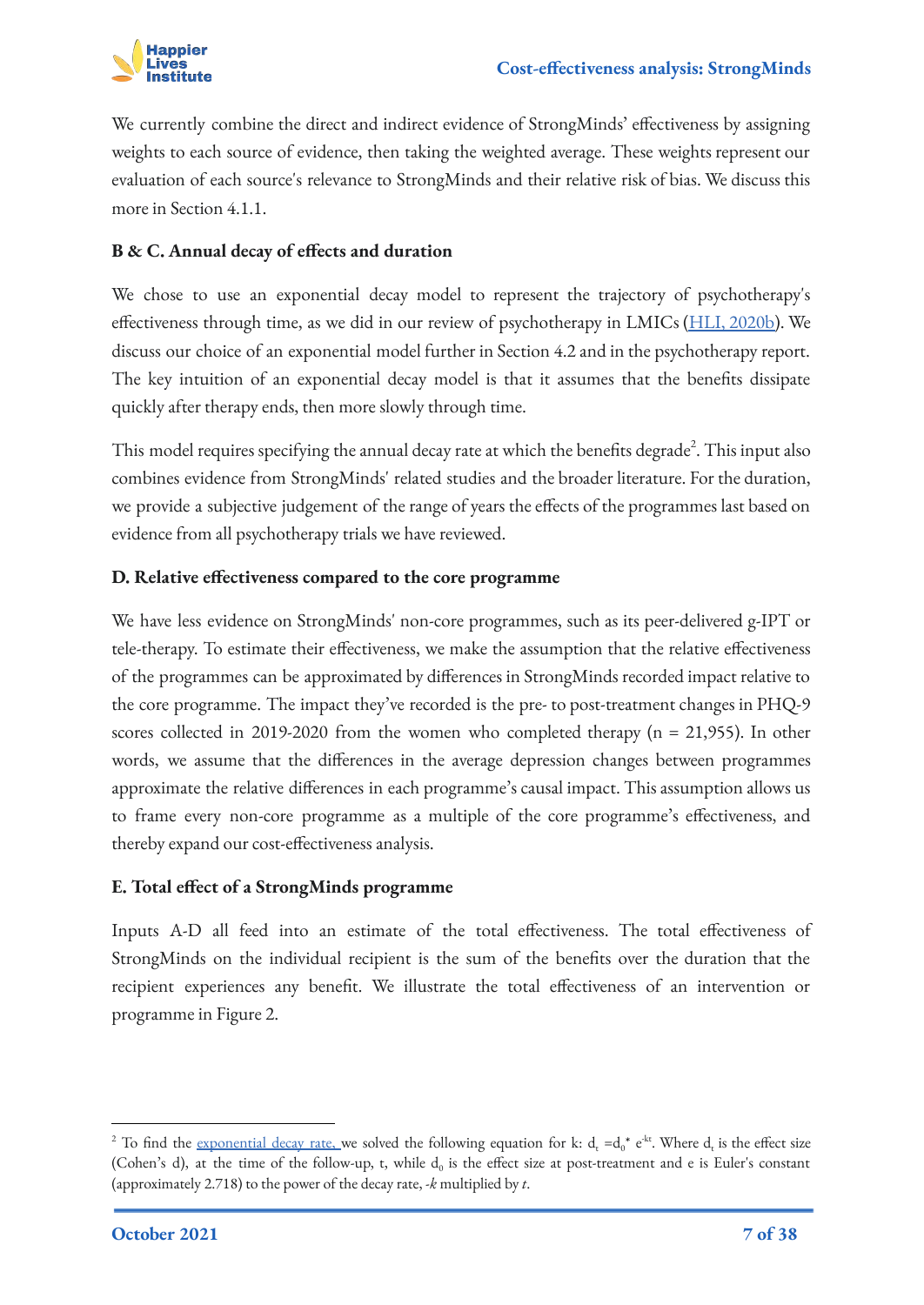



**Figure 2**: Illustration of total effectiveness of an intervention or programme

#### **G: Cost and cost-effectiveness of a programme**

After we calculate the total effect of a programme, we estimate the cost per person for a programme using the cost information from StrongMinds' accounting. The cost-effectiveness of a programme is given by taking the average value of the total effect and dividing it by the cost StrongMinds incurs to treat a person,  $C_{pp}$ , or:  $\frac{mean(\mathcal{C}_{pp})}{mean(\mathcal{C}_{mp})}$ .<sup>3</sup>  $mean(T_p)$ mean( $\mathcal{C}_{\mathit{pp}}$ )

#### **H. Cost-effectiveness of StrongMinds as an organisation**

Finally, the total cost-effectiveness of a donation to StrongMinds is estimated as the weighted average cost-effectiveness of each programme weighted by the proportion of the budget each programme receives,  $W_{\mu}$ .

$$
CE_{total} = (\Sigma w_{b} * \frac{E(T_{p})}{E(C_{pp})})
$$
 (1)

This a conservative way of thinking about an organisation's effectiveness: the idea is that anything not spent directly on a programme must be paid for, but has no value in itself, hence an organisation will be less cost-effective the greater proportion of its budget is spent on non-programme items. This is conservative because an organisation might be doing highly effective things with its non-programme budget, such as lobbying governments, doing research, or providing training, which this calculation ignores.

This estimate also assumes that StrongMinds will continue to operate at its current level of cost-effectiveness. A further question is how much funding can be absorbed and still spent

<sup>&</sup>lt;sup>3</sup> Not to be confused with the expected value of the total value divided by the cost per person which would overestimate the cost-effectiveness according to [Jensen's inequality.](https://en.wikipedia.org/wiki/Jensen)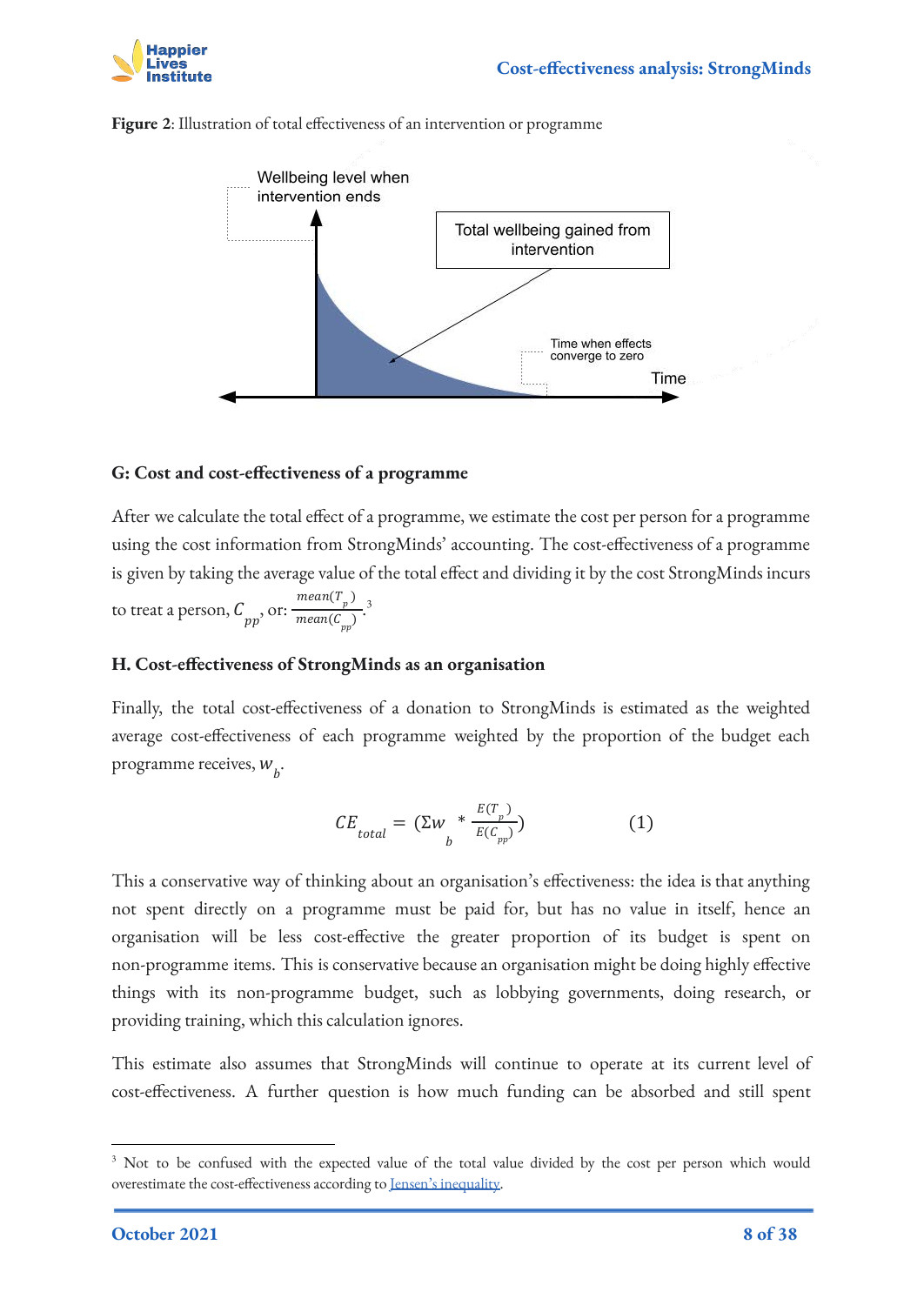productively (discussed further in Section 6.5). Next, we discuss in more detail the source of the parameters discussed in the CEA diagram, starting with evidence of StrongMinds' effectiveness.

# <span id="page-8-0"></span>**4. Effectiveness of StrongMinds' core programme**

The previous section gave a broad overview of the CEA we performed, and its inputs. Next, we discuss the relevant evidence for the effects of g-IPT on depression at post-intervention. Then we discuss the evidence of how quickly those effects decay. Finally, we explain how we combined the different pieces of evidence to arrive at an estimate of the total benefit g-IPT provides to StrongMinds' participants.

## <span id="page-8-1"></span>**4.1 What is the relevant evidence to inform the effectiveness of StrongMinds' core programme?**

We consider a study 'relevant' if it differs by very few features that plausibly change its effectiveness. To reiterate the features of StrongMinds core programme: it is face-to-face group interpersonal therapy delivered by non-specialists to women in low-income countries. Which of these elements are critical to its effectiveness? Options include:

- the form of psychotherapy (IPT versus CBT or another type of psychotherapy)
- the format (group versus individual)
- the expertise of the deliverer
- the characteristics of the target population (women in low-income countries).

We assume that all studies of group or task-shifted (delivered by non-specialists) therapies in LMICs are relevant and we consider any study by StrongMinds or Bolton et al., ([2003;](https://jamanetwork.com/journals/jama/fullarticle/196766) [2007\)](https://pubmed.ncbi.nlm.nih.gov/17666672/) as the most relevant. We explain this reasoning in a footnote<sup>4</sup>. This, in practice, means using the studies included in our review of psychotherapy's effectiveness in LMICs ([HLI, 2021\)](https://docs.google.com/document/d/1AFfC777kXbrNOGx64RNGcacjEklu0j-HMXBWGUQzAWs/edit#). However, we ran a

<sup>&</sup>lt;sup>4</sup> There is a relatively quick way to inform our view due to MetaPsy, an unusually accessible database of RCTs that study psychotherapy's effect on depression. Therefore, we defer primarily to the extant literature by running a regression analysis on these 393 RCTs and adding variables to explore whether the features change the effect size. Unfortunately, the database does not contain any information on the speciality of the deliverer so we cannot include that variable. We ran the regression of the form MHa =  $\beta_0 + \beta_1$ Group +  $\beta_2$ IPT +  $\beta_3$ LMIC +  $\beta_3$ percent women, where MHa is the standard deviations of depression improved. The equation resolves its parameters to these estimates:

 $MHa = 0.403*** + 0.132Group*** + 0.05IPT + 0.152LMIC*** + 0.251Women***$ . This means that studies report higher effects when psychotherapy is delivered to a group, or in a LMIC, or to women -- so every category matters *except* its form. In other words, IPT does not differ significantly in its effect from other psychotherapies. However, this is not conclusive as such broad categorizations obscure the complex interactions possible that describe the particular circumstances in which one psychotherapy is superior. Investigating this heterogeneity is outside the scope of this report.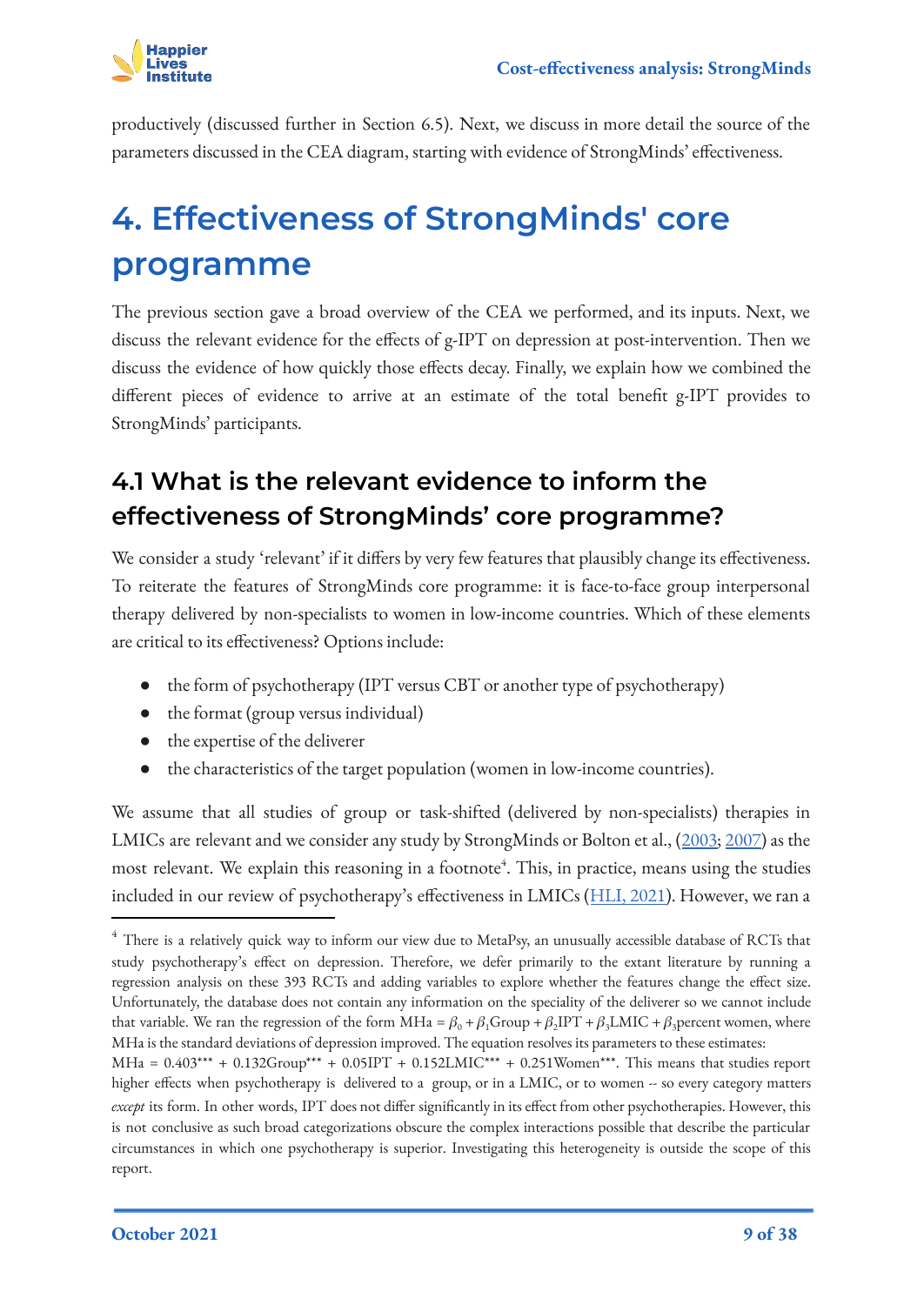

robustness check using studies in high income countries and found similar results (see footnote 4). We call the most relevant evidence 'direct' evidence if it studies a programme similar to StrongMinds. We distinguish between the direct and indirect evidence because all else equal we give more weight to the direct evidence. We discuss the sources of evidence in more depth next.

### **Sources of direct evidence**

The direct effect of StrongMinds' g-IPT immediately after treatment has ended comes from three sources. The sources will be explained in greater detail below: (1) Bolton et al., [\(2003](https://jamanetwork.com/journals/jama/fullarticle/196766); [2007](https://pubmed.ncbi.nlm.nih.gov/17666672/)), (2) StrongMinds' preliminary findings from their recent RCT (StrongMinds, forthcoming), (3) and the two non-randomized impact evaluations StrongMinds piloted in 2014 and 2015 to measure its effectiveness. Next, we discuss the relevance and quality of these sources of evidence, which we summarize in Table 1.A.

| Programme                 | Sample<br><b>Size</b> | Effect on depression at<br>$t=0$ in Cohen's d | Relevance     | Quality  |
|---------------------------|-----------------------|-----------------------------------------------|---------------|----------|
| Bolton et al., 2003       | 248                   | 1.13                                          | Moderate      | Moderate |
| <b>SM's RCT, 2020</b>     | 250                   | 1.72                                          | High          | Unknown  |
| <b>SM's Phase 2 trial</b> | 296                   | 1.09                                          | High          | Low      |
| Thurman et al., 2017      | 482                   | 0.092                                         | Moderate-low  | Moderate |
| Bolton et al., 2007       | 31                    | 1.79                                          | Moderate -low | Low      |

**Table 1.A**: Sources of direct evidence and their effects

Note: SM = StrongMinds

**Bolton et al., ([2003](https://jamanetwork.com/journals/jama/fullarticle/196766))** and its six-month follow-up [\(Bass et al., 2006](https://www.cambridge.org/core/journals/the-british-journal-of-psychiatry/article/group-interpersonal-psychotherapy-for-depression-in-rural-uganda-6month-outcomes/34A03947B7B1F12CD5E364AD54B45626)) were studies of an RCT deployed in Uganda (where StrongMinds primarily operates). StrongMinds based its core programme on the form, format, and facilitator training<sup>5</sup> of this RCT, which makes it highly relevant as a piece of evidence. StrongMinds initially used the same number of sessions (16) but later reduced its number of sessions to 12. They did this because the extra sessions did not appear to confer much additional benefit [\(StrongMinds, 2015](https://strongminds.org/wp-content/uploads/2013/07/StrongMinds-Phase-Two-Impact-Evaluation-Report-July-2015-FINAL.pdf), p.18), so it did not seem worth the cost to maintain it. Bolton et al., ([2003\)](https://jamanetwork.com/journals/jama/fullarticle/196766) also included men and women which could make it less relevant insofar as g-IPT differs in efficacy between men and women. However, there is no solid empirical evidence that gender is a moderator of IPT's effectiveness in HICs ([Bernecker et al., 2017](https://pubmed.ncbi.nlm.nih.gov/28710917/)).

Overall Bolton et al., [\(2003](https://jamanetwork.com/journals/jama/fullarticle/196766)) appears to be a moderate-to-high quality RCT for several reasons. First, it is clustered at the village level which should reduce any spillovers on the controls. Second, the authors address, somewhat convincingly, the concerns they raise about the vulnerability of the

 $^5$  In personal communication StrongMinds says that their mental health facilitators receive slightly less training than those in the Bolton et al., ([2003](https://jamanetwork.com/journals/jama/fullarticle/196766)) RCT.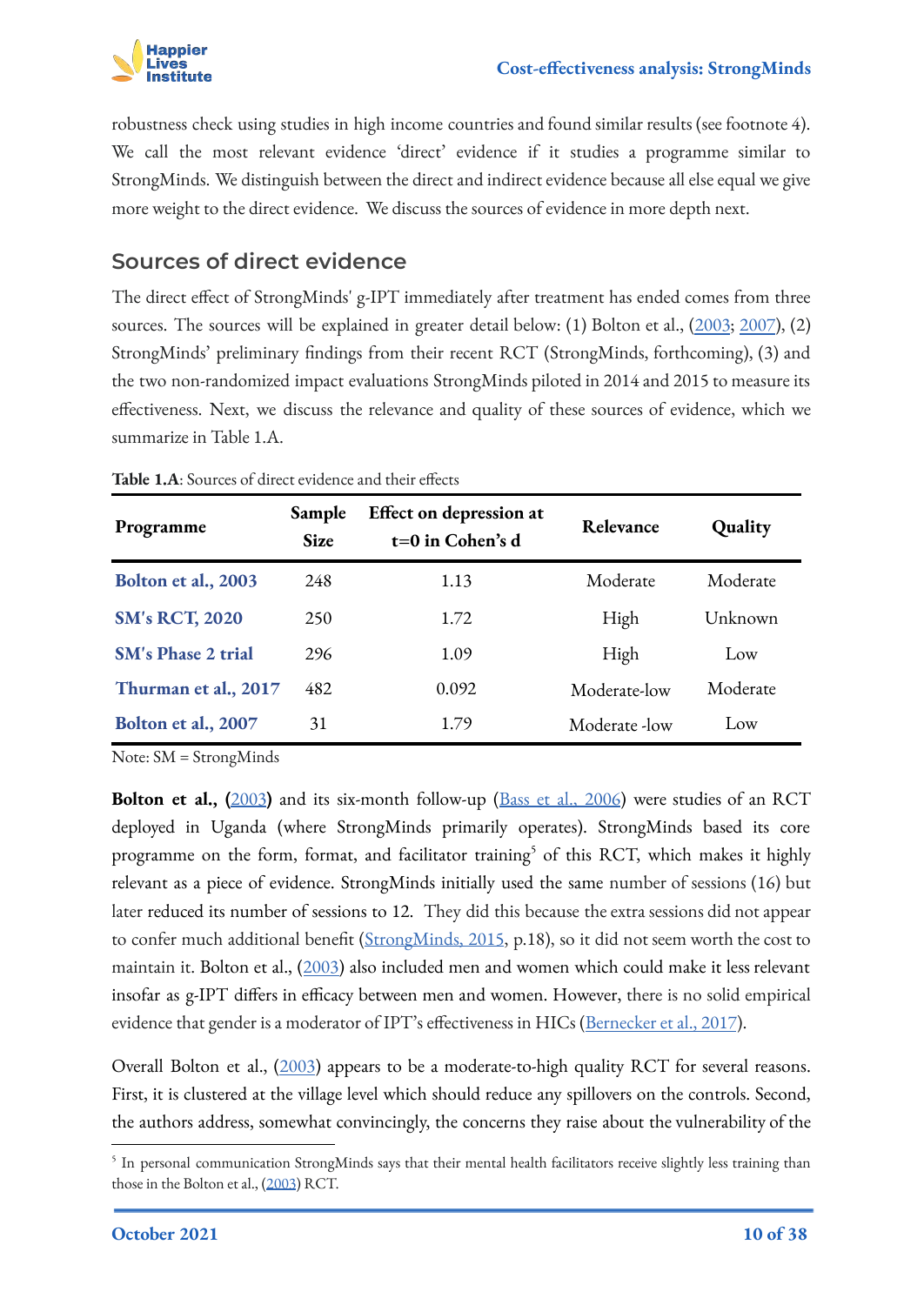

study to selection bias and inadequate blinding of interviewers. Cuijpers et al. [\(2020](https://evidencebasedpsychotherapies.shinyapps.io/metapsy/)) assigned a risk of bias score of 3 out of 4, where 4 out of 4 is the lowest at risk of bias, in their database of psychotherapy studies $\rm^6$ , and we think this is a suitable score for the aforementioned reasons.

The control group was allowed to pursue whatever treatment was usual, although the authors were not sure what that entailed. This somewhat defrays concerns that the counterfactual impact of StrongMinds is small if what participants would otherwise do was effective. However, the study is around two decades old, so the usual treatment might have changed (and become more effective), which would decrease Bolton et al.'s [\(2003\)](https://jamanetwork.com/journals/jama/fullarticle/196766) relevance.

Attrition or non-response was relatively high and slightly differential between control and treatment groups, with 24% attriting in the control group and 30% in the treatment group. If people are more likely to drop out of the study because they are relatively more depressed, then the effect will be overestimated. The evidence is mixed regarding whether this appears to be the general case in psychotherapy<sup>7</sup>.

**StrongMinds recently conducted a geographically-clustered RCT** (n = 394 at 12 months) but we were only given the results and some supporting details of the RCT. The weight we currently assign to it assumes that it improves on StrongMinds' impact evaluation and is more relevant than Bolton et al., [\(2003](https://jamanetwork.com/journals/jama/fullarticle/196766)). We will update our evaluation once we have read the full study.

### **StrongMinds' impact evaluation for treating depression at scale in Africa (**[2017](https://strongminds.org/wp-content/uploads/2013/07/StrongMinds-Phase-Two-Impact-Evaluation-Report-July-2015-FINAL.pdf)**).**

This study is highly relevant since it is extremely similar to the current core programme but it has a relatively higher risk of bias for reasons we discuss next, in order of importance:

The control group was not randomized, "The control arm was formed by those who declined to join the IPT groups during screening; although they were also diagnosed with depression, they preferred individual therapy which StrongMinds does not provide." [\(p. 9\)](https://strongminds.org/wp-content/uploads/2013/07/StrongMinds-Phase-Two-Impact-Evaluation-Report-July-2015-FINAL.pdf). The formation of this control group could be problematic. The participants in the control might have selected out of group therapy based on a preference for individual therapy. However, this may have also been because they were predisposed to dissatisfaction with all available treatment options. If this was the case, then selection in the control group could be related to a higher likelihood that depressive symptoms persist. That would be a way that the trial overestimated its effectiveness at follow-ups. The control group was also put on a waitlist to be offered an opportunity they had previously declined (group therapy), which could overestimate the treatment's benefits if this waitlist makes people feel worse, a phenomenon there is some evidence for [\(Furukawa et al., 2014\)](https://onlinelibrary.wiley.com/doi/abs/10.1111/acps.12275).

 $6$  MetaPsy contains no explanation for why a certain risk of bias score was assigned to a study.

<sup>7</sup> Stubbs et al., ([2016\)](https://www.sciencedirect.com/science/article/abs/pii/S016503271530882X) finds that, for exercise therapy, higher baseline depressive symptoms predict greater dropout. Karyotaki et al., ([2015\)](https://boris.unibe.ch/85277/) find that self-guided web-based interventions for depression that have higher baseline depression severity predicts higher dropout rates, but not significantly. Gersh et al., ([2017](https://pubmed.ncbi.nlm.nih.gov/29028610/)) finds a positive but not significant relationship between severity of anxiety and dropout rate in psychotherapy for generalized anxiety disorder.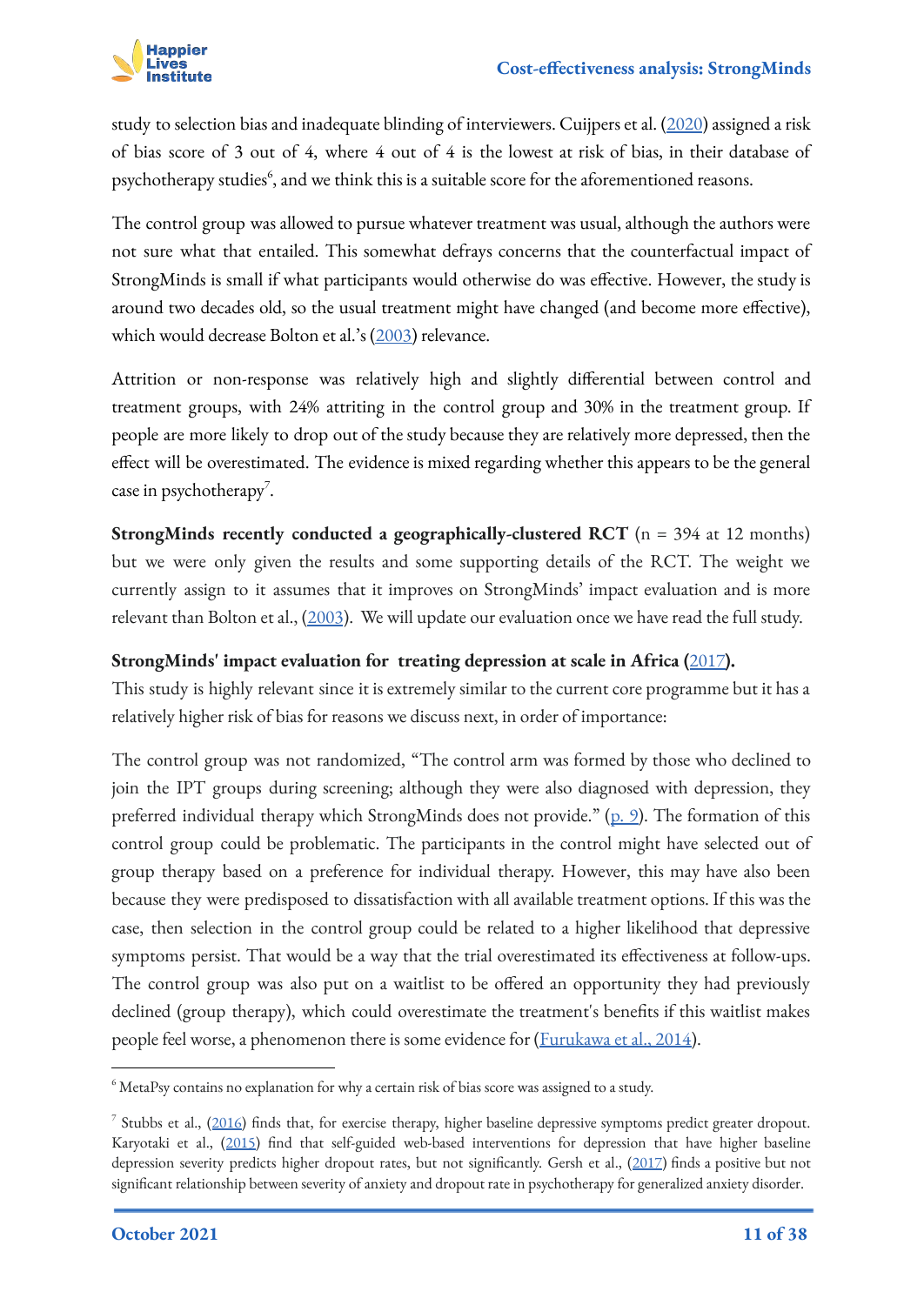

Participants with mild cases were dropped from the analysis in order to avoid artificially inflating the impact evaluation, but the evidence on whether case severity is related to treatment efficacy is mixed. Driessen et al., ([2010](https://psycnet.apa.org/doiLanding?doi=10.1037%2Fa0020570)) and Bower et al., [\(2013](https://www.bmj.com/content/346/bmj.f540)) find that the most distressed patients benefit the most from therapy but Furukawa et al., ([2017\)](https://www.semanticscholar.org/paper/Initial-severity-of-depression-and-efficacy-of-data-Furukawa-Weitz/2c446f3bada98f6f4605a680d1aa8669cee404e6) finds a null effect. If more distressed individuals benefit more from psychotherapy, then excluding these mild cases would inflate the estimated effect size.

**Thurman et al., (**[2017](https://acamh.onlinelibrary.wiley.com/doi/abs/10.1111/camh.12241)**)** is a moderate to low relevance RCT since its sample is younger, of mixed gender, and was not selected based on symptoms of psychological distress. It has a relatively large sample size ( $n = 482$ ), uses an intention to treat design, and carries out a relatively long follow-up (one year). These factors signal a moderate quality but the study lacks a detailed description of the intervention's implementation beyond the amount who attended at least one session, 77%, which is relatively low.

**Bolton et al., (**[2007](https://pubmed.ncbi.nlm.nih.gov/17666672/)**)** is the piece of direct evidence least relevant to StrongMinds core programme as its population is younger and of mixed gender $^{\rm 8}$ . Although StrongMinds has a programme that targets young women, it is not their core programme. My main concern with this study is that the sample size is very small ( $n = 31$ ), which is generally associated with larger effect sizes in meta-analyses ([Vivalt, 2020;](https://academic.oup.com/jeea/article-abstract/18/6/3045/5908781) [Cheung & Slavin, 2016](https://journals.sagepub.com/doi/abs/10.3102/0013189X16656615); [Pietschnig et al., 2019](https://www.frontiersin.org/articles/10.3389/fpsyg.2019.02874/full)).

A final note on direct evidence is that there appears to be a large RCT ( $n = 1.914$ ) comparing StrongMinds to UCTs [currently underway](https://clinicaltrials.gov/ct2/show/NCT03966833) (scheduled to finish September, 2022). The RCT seems affiliated with Berk Ozler and Sarah Baird, who are both respected economists.

### **Sources of indirect evidence**

We include evidence from psychotherapy that isn't directly related to StrongMinds (i.e., not based on IPT or delivered to groups of women). We draw upon a wider evidence base to increase our confidence in the robustness of our results. We recently reviewed **any form** of **face-to-face** modes of psychotherapy delivered **to groups** or **by non-specialists**, deployed in **LMICs** ([HLI, 2020b\)](https://www.happierlivesinstitute.org/psychotherapy-cea.html) **9** . At the time of writing, we have extracted data from 39 studies that appeared to be delivered by non-specialists and or to groups from five meta-analytic sources<sup>10</sup> and any additional studies we found in our [search for the costs](https://docs.google.com/spreadsheets/d/1j7odMDj_reHRzP0_6A4iA5s8yvPjlj5Pl6d2cKk86sw/edit#gid=896443586) of psychotherapy.

<sup>&</sup>lt;sup>8</sup> Psychotherapy appears to have different and inconsistent effects across age groups [\(Cuijpers et al., 2020](https://jamanetwork.com/journals/jamapsychiatry/article-abstract/2762981)), and sexes (see footnote 3).

<sup>&</sup>lt;sup>9</sup> See footnote 3 for why we do not restrict the sample based on the form of the therapy.

 $10$  Rahman et al., (2012), Morina et al., ([2017](https://onlinelibrary.wiley.com/doi/abs/10.1002/da.22618)), Vally and Abrahams ([2016\)](https://link.springer.com/article/10.1007/s10447-016-9275-6), Singla et al., ([2017\)](https://scholar.google.co.uk/citations?view_op=view_citation&hl=en&user=IZ0u7aMAAAAJ&citation_for_view=IZ0u7aMAAAAJ:0EnyYjriUFMC) and the meta-analytic database [MetaPsy](https://evidencebasedpsychotherapies.shinyapps.io/metapsy/).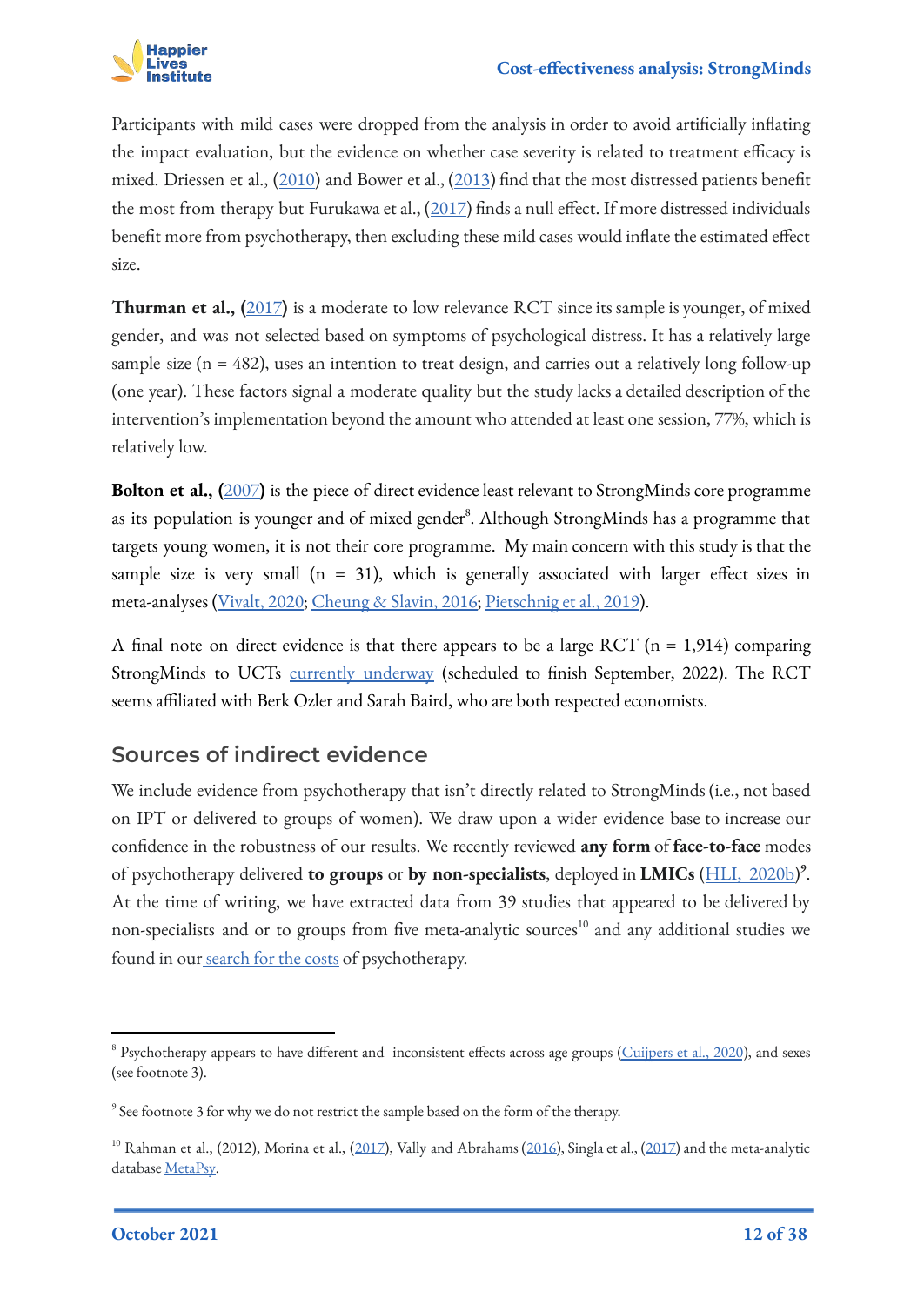

These studies are not exhaustive. We stopped collecting new studies due to time constraints (after 10 hours), and the perception that we had found most of the large and easily accessible studies from the extant literature<sup>11</sup>. The studies we include and their features can be viewed [in this spreadsheet.](https://docs.google.com/spreadsheets/d/1jyi44_LxAxxuHoqWRDYjfG4I3qVabILDYOvRrjXol-k/edit#gid=2009930020)

Using these studies, we specified two regression models on the study outcomes we collected (which makes them "meta-regressions"). In the first, we simply explain the variation in the effect on MHa that a study found with a variable that tracked the time since the therapy ended for each study. This is also the primary model we used in estimating the average total effect of psychotherapy in LMICs ([HLI, 2020b](https://www.happierlivesinstitute.org/psychotherapy-cea.html)).

### $MHa = intercept + time since end + error (2)$

The second model attempts to predict the effect of a study that looks like StrongMinds by adding variables to indicate that a study was primarily psychotherapy<sup>12</sup>, delivered to groups, women, and by non-specialists (sometimes referred to as 'task-shifting' to lay practitioners). This model is underpowered so the moderating variables are not significant (recall there are only 39 studies), but we think it's worth including as a source of evidence because it incorporates more StrongMinds relevant information than equation (2).

 $MHa =$  intercept + time since end + form + group + women + lay + error (3)

The results of these models are shown in Table 1.B, which is similar to Table 1.A except the evidence is less relevant and the effects are lower.

| Programme                                                             | Sample<br><b>Size</b> | Effect on depression at<br>$t=0$ in Cohen's d | Relevance        | Quality  |
|-----------------------------------------------------------------------|-----------------------|-----------------------------------------------|------------------|----------|
| Meta-regression (1):<br>MHa $\sim$ time                               | 38,663                | 0.46                                          | Low              | High     |
| Meta-regression (2):<br>$\sim$ time + SM-like<br><b>MHa</b><br>traits | 38,031                | 0.80                                          | Low-<br>Moderate | Moderate |

|  | Table 1.B: Indirect evidence of StrongMinds efficacy |  |  |
|--|------------------------------------------------------|--|--|
|  |                                                      |  |  |

<sup>&</sup>lt;sup>11</sup> We searched for studies on Google Scholar using the terms "meta-analysis depression satisfaction happiness psychotherapy low income". Once we found a study, we would search its citations and the studies that cited it using Google Scholar and the website www.connectedpapers.com.

 $12$  In our review, we include therapies that are not exclusively psychotherapy and may also include educational elements unrelated to managing distress.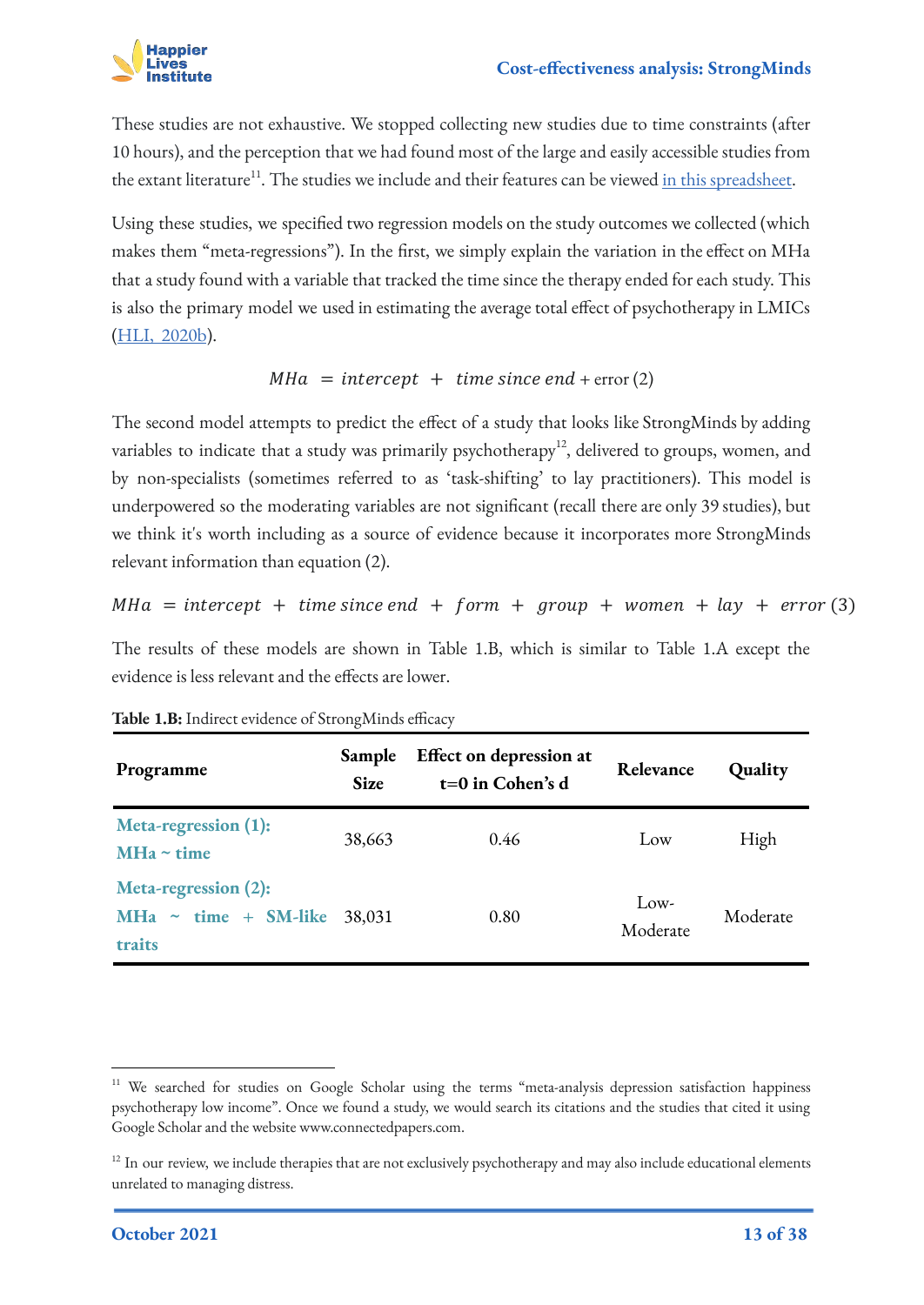

#### **What outcome measures do we use?**

We tend to consider measures of subjective well-being - overall rating of experiences and evaluations of life as our preferred measures of benefits. However, we only find measures of affective mental health (depression, distress and anxiety) in the evidence we consider. Measures of affective mental health capture people's moods and thoughts about their lives, but also ask questions about how well an individual functions<sup>13</sup>.

We assume that treatment improves the 'subjective well-being' factors to the same extent as the 'functioning' factors, and therefore we could unproblematically compare depression measures to 'pure' SWB measures using changes in standard deviations (Cohen's d). If, however, there is a disparity, that would bias our comparison between interventions. To push the point with an implausible example, if therapy only improved functioning, but not evaluation and mood, it would be wrong to say it raises SWB and compare it to interventions that did. We assume such a scenario is unrealistic, but further work could consider whether (and if so, to what extent) this problem exists.

#### **How do we aggregate the evidence of StrongMinds' effectiveness?**

At this point, we have a range of different pieces of evidence that are relevant. What we want to do next is somehow sensibly aggregate so that we end up with a prediction about how impactful we expect StrongMind's programmes to be in the future. What we do is assign weights to each piece of evidence, using an appraisal<sup>14</sup> of its risk of bias and relevance to StrongMinds' present core programme. In the previous section, we discussed some factors which may affect the risk of bias and relevance of each study. Table 2 presented below gives the sample size, effect size in Cohen's *d* (with 95% confidence intervals), and the credence we place in each source of evidence representing the true effect of StrongMinds' core programme. On the bottom row, we provide the estimated total effect size, which is a weighted average. We discuss the reasoning behind the weights assigned in more detail in Appendix A.

<sup>&</sup>lt;sup>13</sup> For example, the  $\underline{PHO-9}$  asks about someone's appetite, sleep quality, concentration, and movement in addition to whether they feel pleasure, depressed, tired, bad about oneself, or think they would be better off dead.

<sup>&</sup>lt;sup>14</sup> We considered objective methods for weighing the pieces of evidence but they all lead to intuitively high reliance on some groups of evidence. For instance, taking the naive average or the [inverse variance](https://handbook-5-1.cochrane.org/chapter_9/9_4_3_0_introductory_text.htm#:~:text=A%20very%20common%20and%20simple,as%20the%20inverse%2Dvariance%20method.&text=The%20inverse%20variance%20method%20is,square%20of%20its%20standard%20error).) weighted average would give far too much weight to the indirect evidence because we include a summary of studies in the estimate. Including all of the studies themselves would lead to confusion and the opposite problem. Weighting the studies by their sample size would give far too little weight on the direct evidence.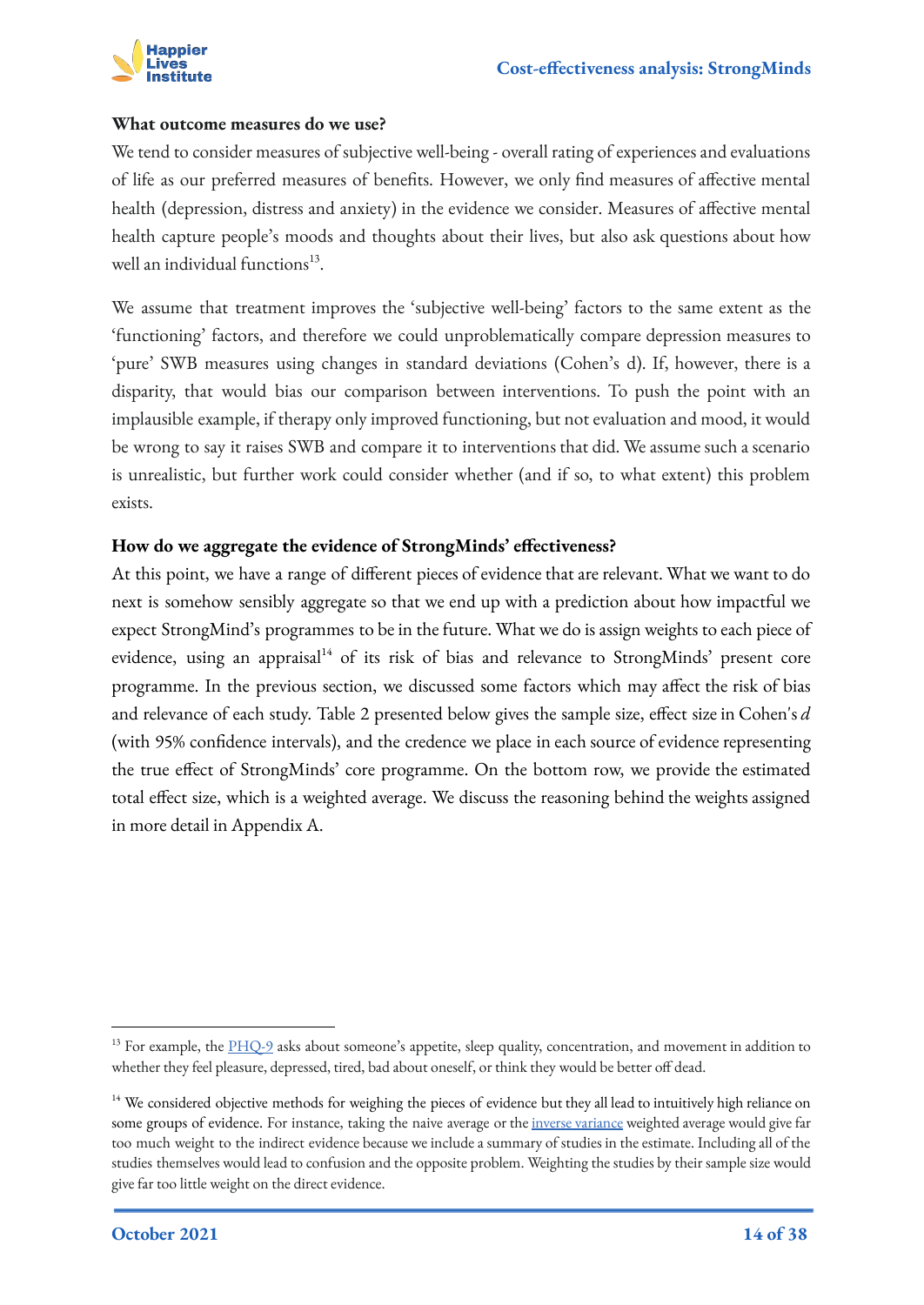| Row            | Programme                                                | Sample<br><b>Size</b> | Effect size at $t=0$ in<br>Cohen's d | Credence /<br>Weight in ES |
|----------------|----------------------------------------------------------|-----------------------|--------------------------------------|----------------------------|
| 1              | Meta-regression (1):<br>$MHa \sim time$                  | 38,663                | 0.46                                 | 0.30                       |
| $\overline{2}$ | Meta-regression (2):<br>$MHa \sim time + SM-like$ traits | 38,031                | 0.80                                 | 0.28                       |
| 3              | <b>SM's RCT 2020</b>                                     | 250                   | 1.72                                 | 0.13                       |
| 4              | Bolton et al., 2003 RCT                                  | 248                   | 1.13                                 | 0.13                       |
| 5              | <b>SM's Phase 2 trial</b>                                | 296                   | 1.09                                 | 0.08                       |
| 6              | Thurman et al., 2017 RCT                                 | 482                   | 0.092                                | 0.05                       |
| $\overline{7}$ | Bolton et al., 2007 RCT                                  | 31                    | 1.79                                 | 0.03                       |
|                | <b>Estimated ES of SM's Core</b>                         |                       | 0.880                                |                            |
|                | Programme                                                |                       |                                      |                            |

**Table 2:** Evidence of direct and indirect evidence of StrongMinds effectiveness

Note: The term t=0 refers to the time at which treatment ends. The estimated effect size of StrongMinds' core programme is the average of the effect sizes from the other sources of evidence weighted by our belief that they best represent the true effect of the programme.

Our current estimate is that StrongMinds has a higher effect at post intervention (0.88) than predicted for a study similar to StrongMinds (0.80 SDs). This effect is highly sensitive to the weights we assigned but recourse to a sensitivity analysis is not necessary. Since this is a weighted average, and the weights are judgements, the effect must lie between the smallest and largest points: 0.092 and 1.79 SDs.

To get the total effect, we need to understand how long these effects last. We turn to that question in the next section and explain how we combine the pieces of evidence to estimate how long the effects of StrongMinds last.

## <span id="page-14-0"></span>**4.2 Trajectory of efficacy through time**

How long do the effects last for StrongMinds core programme of face-to-face g-IPT? We base our answer on the estimates we find in our broader psychotherapy results, then adjust them (downwards in our case), based on the direct evidence.

We use the same model for decay as we do in our psychotherapy report ([HLI, 2020b\)](https://www.happierlivesinstitute.org/psychotherapy-cea.html). To recapitulate, we believe that the effects of psychotherapy decline nonlinearly: quickly at first, then more slowly as time goes on. We discuss this topic in more detail in sections 4.1 of our psychotherapy report ([HLI, 2020b](https://www.happierlivesinstitute.org/psychotherapy-cea.html)), however it remains a source of moderate uncertainty.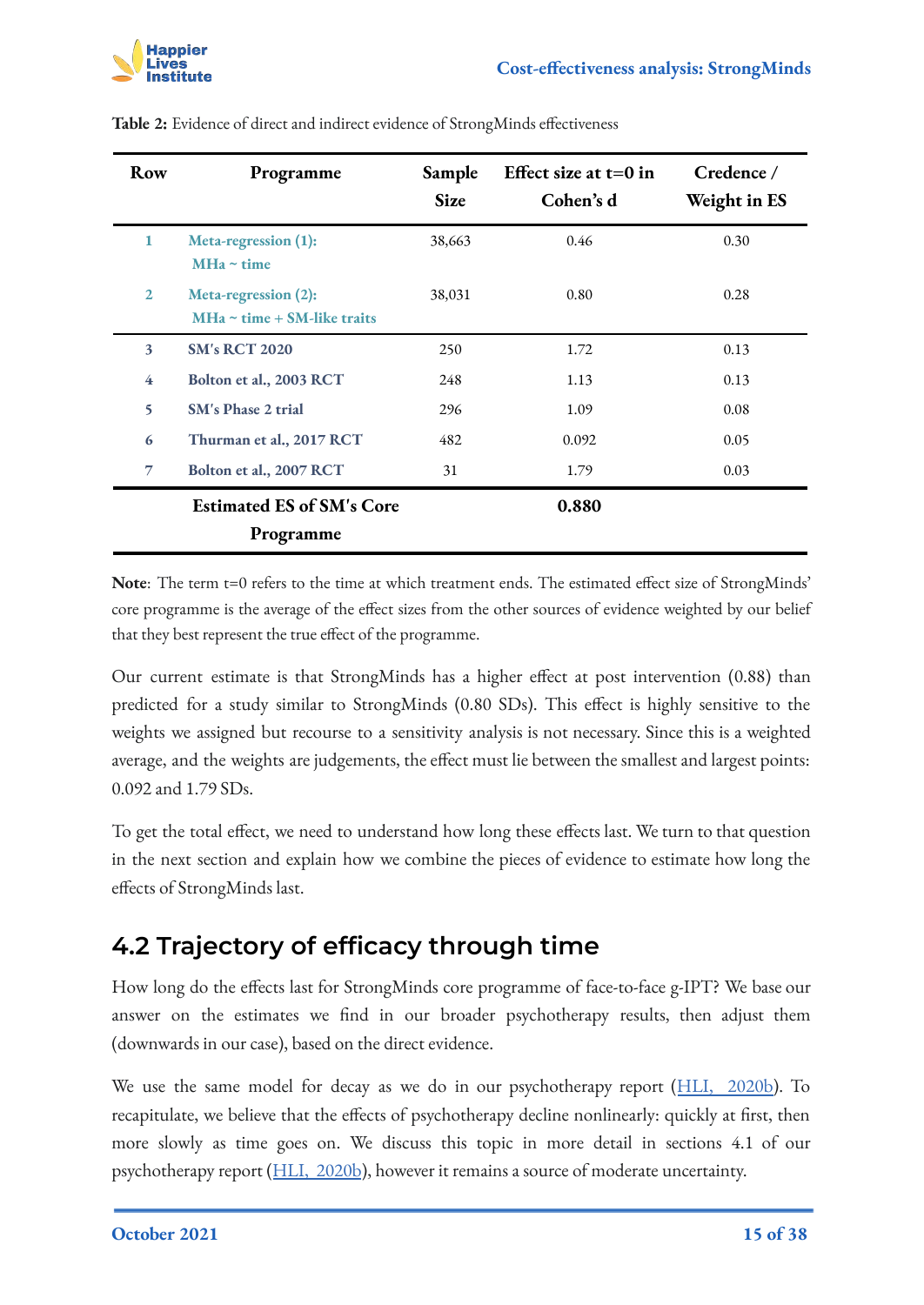

Does StrongMinds' g-IPT decay faster or slower than the average psychotherapy in LMICs? We compile the evidence we use to consider this question in Table 3 below. Table 3 contains the benefits retained annually in each piece of evidence and how much we weigh them when estimating the decay rate for StrongMinds' core programme of g-IPT.

Here, we give considerably more weight to the indirect evidence i.e., the meta-analytic sources (68%) than we did when looking at only the effects at post-intervention (58%). The reason for this is that estimating exponential decay based on only two timepoints is not very informative and there were no more than two timepoints in the direct evidence for StrongMinds<sup>15</sup>. Both meta-regression specifications estimate a very similar decay weight, so we divide the weight given to the wider evidence between them.

Similar to Table 2, we give more weight to StrongMinds' recent RCT. Their recent RCT showed an unusually rapid decay rate of the benefit. Between the 6-month follow-up and the 12-month follow-up the effects more than halve.

The other two pieces of direct evidence we consider are Bolton et al.'s ([2003\)](https://jamanetwork.com/journals/jama/fullarticle/196766) six-month follow-up ([Bass et al., 2006\)](https://www.cambridge.org/core/journals/the-british-journal-of-psychiatry/article/group-interpersonal-psychotherapy-for-depression-in-rural-uganda-6month-outcomes/34A03947B7B1F12CD5E364AD54B45626) and the change in StrongMinds' participants' PHQ-9 scores which they also collected at a six-month follow-up (Appendix E). These sources found relatively slower rates of decay than the average psychotherapy programme. We put little weight on the StrongMinds data because it did not compare to a control group<sup>16</sup>.

We should note an additional reason for assigning more weight to sources that find slower decay. At the six-month follow-up of the 2003 RCT, 14 out of 15 groups continued to meet on their own without a mental health facilitator organizing the groups [\(Bass et al., 2006\)](https://www.cambridge.org/core/journals/the-british-journal-of-psychiatry/article/group-interpersonal-psychotherapy-for-depression-in-rural-uganda-6month-outcomes/34A03947B7B1F12CD5E364AD54B45626). This was also found in StrongMinds' pilot study eighteen months after the formal sessions ceased, where [78% of the group](https://strongminds.org/wp-content/uploads/2017/07/strongminds-phase-1-and-2-follow-up-evaluations_final.pdf) [participants continued to meet](https://strongminds.org/wp-content/uploads/2017/07/strongminds-phase-1-and-2-follow-up-evaluations_final.pdf) informally. If groups continuing to meet leads to a higher retention of benefits over time this may indicate an advantage unique to certain kinds of group-psychotherapy<sup>17</sup>.

<sup>&</sup>lt;sup>15</sup> StrongMinds [followed-up its initial impact evaluations at 18 and 24 months](https://strongminds.org/wp-content/uploads/2017/07/strongminds-phase-1-and-2-follow-up-evaluations_final.pdf), but did not report a continuous score for changes in depression or any error term, making standardization impossible.

<sup>&</sup>lt;sup>16</sup> Merely looking at 'within individual' changes overestimates the effectiveness of an intervention if the sample is selected based on unusually high depressive symptoms (which nearly all psychotherapy RCTs are). Additionally, people who feel extremely bad often improve at least somewhat with or without treatment i.e. they regress to the mean.

 $17$  One can test this empirically by introducing an interaction term between time and format when explaining variation in effect size between studies, such as: MHa ~ time\*Group. Surprisingly, when we run this regression it indicates that group psychotherapies have a quicker decay rate than individual psychotherapies (see model 1.5 in [Table 2](https://docs.google.com/document/d/1OP6uwGWpVwzD5vrzWQfZED7qoQrbgTp8SCmPJtU9V5o/edit#bookmark=id.9mj584dbt5kk) of [HLI,](https://www.happierlivesinstitute.org/psychotherapy-cea.html) [2020b](https://www.happierlivesinstitute.org/psychotherapy-cea.html)). This may be in part because group psychotherapies tend to have higher effects to begin with and a higher initial effect is related to a faster decay. That would be an issue with our regression as it implies [simultaneity](https://www.statisticshowto.com/simultaneity-bias/), and [endogeneity,](https://en.wikipedia.org/wiki/Endogeneity_(econometrics)) and that the results of our model are biased. We can test this with a two stage regression where first we estimate the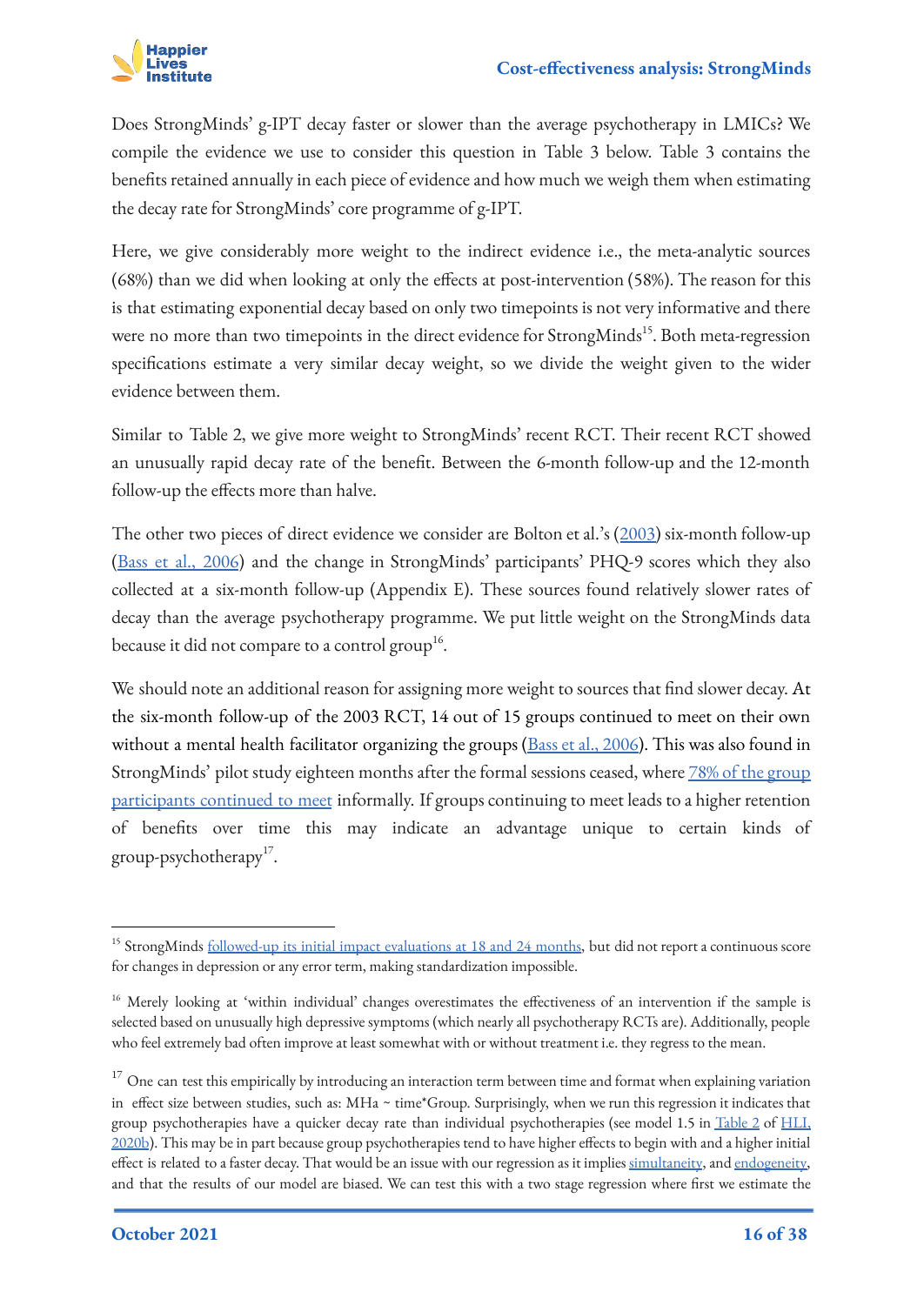

| Row                     | Programme                                                | Sample<br><b>Size</b> | <b>Percent of Benefits</b><br><b>Retained Annually</b> | Decay<br>Credence |
|-------------------------|----------------------------------------------------------|-----------------------|--------------------------------------------------------|-------------------|
| 1                       | Meta-regression (1):<br>$MHa \sim time$                  | 38,031                | 0.713                                                  | 0.34              |
| $\mathbf{2}$            | Meta-regression (2):<br>$MHa \sim time + SM-like$ traits | 38,663                | 0.712                                                  | 0.34              |
| $\overline{\mathbf{3}}$ | <b>SM's RCT 2020</b>                                     | 250                   | 0.37                                                   | 0.14              |
| 4                       | Bolton et al 2003 RCT                                    | 248                   | 0.8                                                    | 0.09              |
| 5                       | Thurman et al., 2017 RCT                                 | 482                   | 0.55                                                   | 0.05              |
| 6                       | SM's 2019-2020 pre-post data                             | 298                   | 0.9                                                    | 0.04              |
| 7                       | Bolton et al., 2007 RCT                                  | 31                    |                                                        |                   |
| 8                       | <b>SM's Phase 2 trial</b>                                | 296                   |                                                        |                   |
|                         | <b>Estimated Decay Rate</b><br>of SM's Core Programme    |                       | 0.671                                                  |                   |

**Table 3:** The evidence of how the effect of StrongMinds decays

Overall, we estimate that StrongMinds has a slightly quicker decay in its benefits than studies pulled from a broader evidence base (67% of the effects remain after a year compared to 71%). This is also slightly faster than the decay rate Founders Pledge used in their [cost-effectiveness analysis of](https://founderspledge.com/stories/mental-health-report-summary) [psychotherapy.](https://founderspledge.com/stories/mental-health-report-summary) Specifically, they cite Reay et al.  $(2012)$  $(2012)$  which estimated on a small sample (n = 50) that interpersonal therapy had a half-life of about 2 years, or it decayed by about 30% annually $^{18}$ .

### <span id="page-16-0"></span>**4.3 Total effect of StrongMinds**

In the previous sections we discussed how we estimated the effectiveness of StrongMinds' at treating depression at post-intervention and how quickly those effects decline over time. These two parameters provide us almost everything we need to estimate the total effects of StrongMinds core programme. The only remaining parameter we need is how long the effects last, since in an exponential model the effects never reach zero. We assume the effects have entirely dissipated in five years<sup>19</sup> (95% CI: 2, 10). However, the effects get close to zero for each year after five years, so

slope of each study's change in effects through time, then we use those results as the dependent variable in the second regression and see if the effect size of the study is a significant predictor of its change in efficacy.

<sup>&</sup>lt;sup>18</sup> This is also a faster rate than what we estimate for CTs (96% of the benefit was retained every year,  $HLI$ , 2020c).

<sup>&</sup>lt;sup>19</sup> We think it's implausible that the benefits last the rest of someone's life, so the question is when do effects dissipate? The longest follow-up of Baranov et al., ([2020](https://www.aeaweb.org/articles?id=10.1257/aer.20180511)) provides some evidence that the effects can last seven years. Other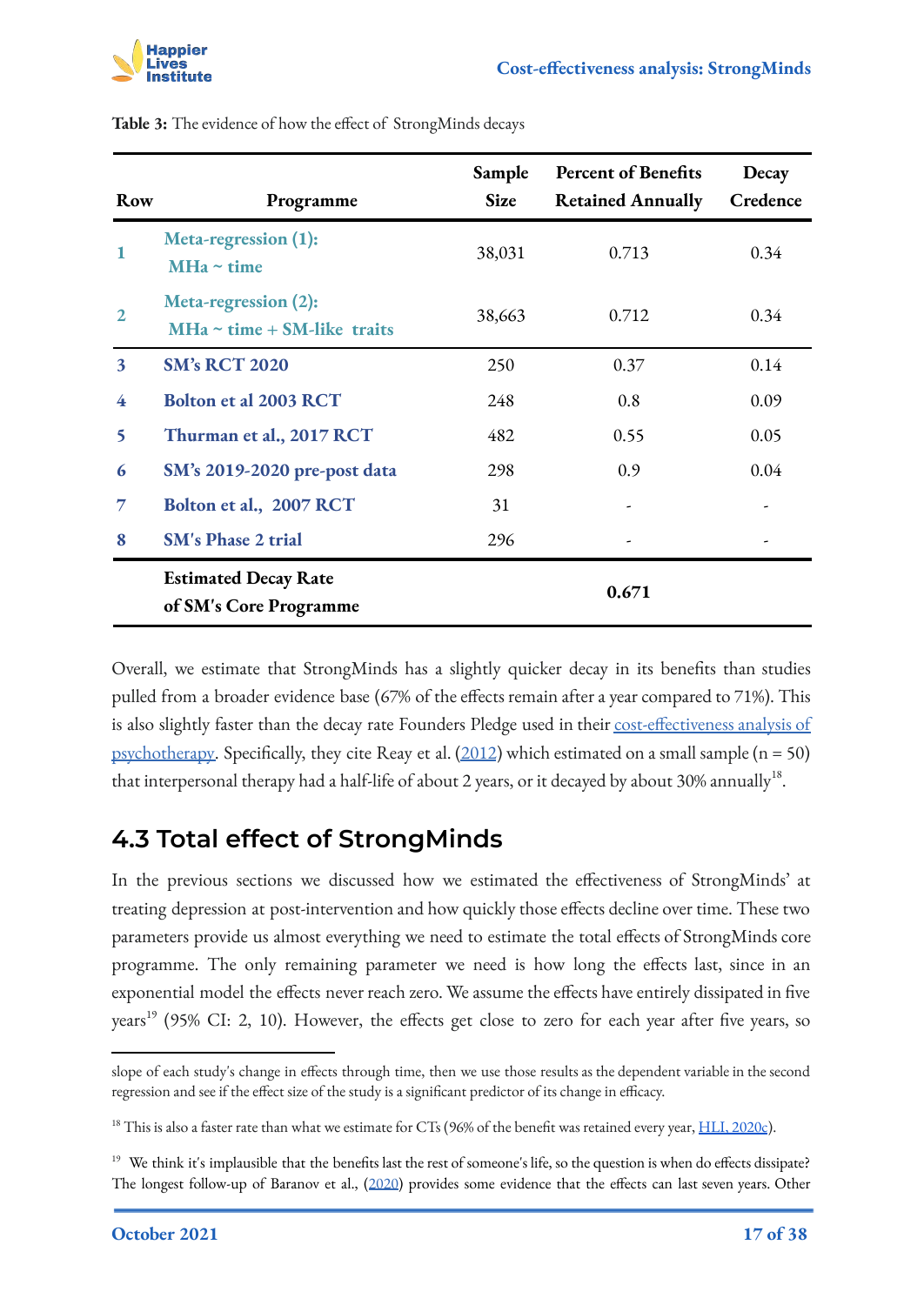

choosing a larger value would not increase the effects much (extending the duration from 5 to 10 years only increases the effects by 15%).

We plug the post-intervention effect, decay rate and time effects end into equation 4 to find the total impact of a StrongMinds programme  $T_{\stackrel{\ }{p}}$  on an individual. Where  $\,d_{\it 0}$  decays at a rate of  $k$  for  $t$ years.

$$
T_p = \int_0^t d_0 * e^{-kt} \qquad (4)
$$

We estimate the total effect of StrongMinds on the individual recipient as **1.92 (95% CI: 1.1, 2.8) SDs of improvement in depression**. See Figure 3 for a visualization of the predicted trajectory of the effects of StrongMinds core programme compared to the average psychotherapy through time.

**Figure 3:** Trajectory of StrongMinds compared to lay psychotherapy in LMICs



**Years Since Treatment Ended** 

## <span id="page-17-0"></span>**5. Cost of StrongMind's core programme**

We are interested in the cost-effectiveness of a donation to StrongMinds. For donations that would make up a small portion of StrongMinds' budget, we think that using their recent cost figures is a good approximation of their near-term future costs. We discuss their room for more funding and how the cost-effectiveness may change in the future in Section 6.5.

long-run follow-ups in HICs find significant results at five and a half years, ([Bockting et al., 2009\)](https://www.psychiatrist.com/jcp/depression/long-term-effects-preventive-cognitive-therapy-recurrent/), six years [\(Fava et al.,](https://ajp.psychiatryonline.org/doi/full/10.1176/ajp.161.10.1872) [2014](https://ajp.psychiatryonline.org/doi/full/10.1176/ajp.161.10.1872)), but not ten years ([Bockting et al., 2015\)](https://www.sciencedirect.com/science/article/abs/pii/S0165032715004097). Two studies with 14 and 15 year follow-ups find the effects of drug prevention and a social development intervention have effects of 0.13 and 0.27 SDs on adult mental health service use and likelihood of a clinical disorder ([Riggs and Pentz, 2009](https://pubmed.ncbi.nlm.nih.gov/19360536/); [Hawkins et al., 2009\)](https://jamanetwork.com/journals/jamapediatrics/article-abstract/382092). But it's unclear how relevant these are to psychotherapy.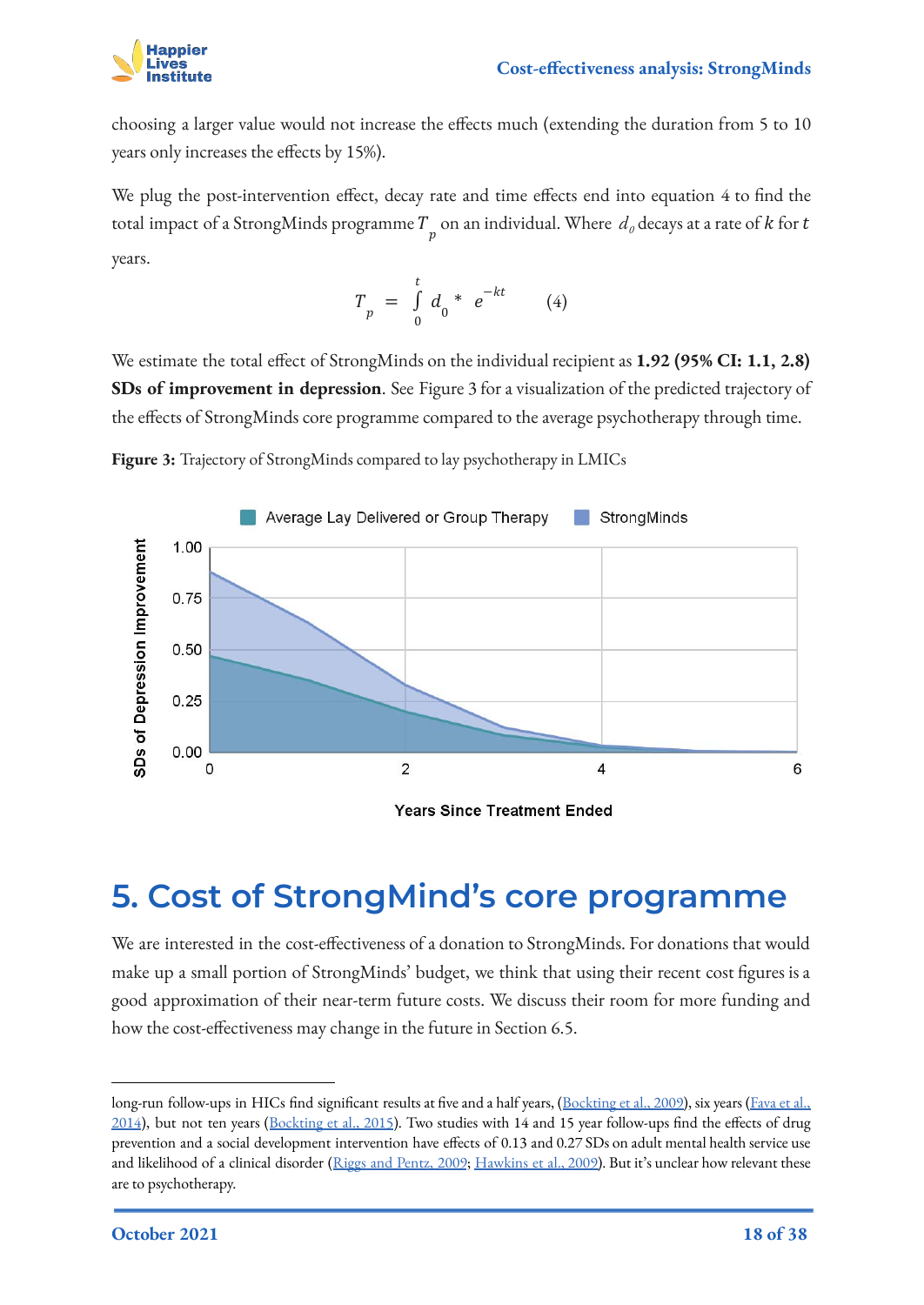

StrongMinds records the average cost of providing treatment to an additional person (i.e. total annual expenses / no. treated)and has shared the most recent figures for each programme with us.

Additionally, we assume that StrongMinds can continue to treat depression at a cost comparable to previous years. A further note is that they defined treatment as attending more than six sessions (out of 12) for face-to-face modes and more than four (out of 8) for teletherapy. If we used the cost per person reached (attended at least one session), then the cost would decrease substantially $^{20}$ .

Our estimates of the average cost for treating a person in each programme are taken directly from StrongMinds' accounting of its costs from 2019. We use this figure because we expect it to be closer to the expected value in the future than in 2020 where costs increased substantially to [\\$372 per](https://strongminds.org/wp-content/uploads/2021/03/SM-Q4-report-8.5x11_FINAL.pdf) [person](https://strongminds.org/wp-content/uploads/2021/03/SM-Q4-report-8.5x11_FINAL.pdf) due to COVID-19-related adjustments in programming. This is supported by the initial figures published for the [first quarter of 2021,](https://strongminds.org/wp-content/uploads/2021/06/SM-Q1-report-8.5x11_06.03.21.pdf) which have dropped considerably to \$180 per person although COVID-19 was ongoing.

StrongMinds surveyed other organisations that are in the mental health space and found that their cost per person treated ranged from [\\$3 to \\$222](https://docs.google.com/document/d/1kx1kdIUEPt97MS_sfTiRiHJwHtCAmhZH/edit). However, they lack details on how these costs were calculated. From our own survey of cost assessments of psychotherapy in LMICs, we estimate that the average costs per person treated for such programmes vary widely from [\\$50 to \\$1,189.](https://docs.google.com/spreadsheets/d/1j7odMDj_reHRzP0_6A4iA5s8yvPjlj5Pl6d2cKk86sw/edit#gid=1931536205) StrongMinds' core programme appears relatively inexpensive at an average cost per person of \$128, while their peer programme is nearly half as expensive at \$72.

We take StrongMinds' cost figures at face value in the point estimate cost-effectiveness calculations. However, we set the upper and lower bounds in the cost-effectiveness simulations (discussed in section 6.1 and Appendix D) according to high- and low-cost years reported in the past five years (barring the year of the pandemic). We expect StrongMinds to truthfully report these cost figures.

|                    | <b>StrongMinds</b> | Lay or group psychotherapy |
|--------------------|--------------------|----------------------------|
| Avg. cost          | \$128              | \$359.29                   |
| <b>Range lower</b> | \$72               | \$50.48                    |
| Range upper        | \$288              | \$1,189.00                 |

**Table 4:** Average cost of StrongMinds to treat one person

<sup>&</sup>lt;sup>20</sup> The pre-post data for StrongMinds core programme supports this, where the effect on those who were reached but not treated is 10% lower. Even if we assume that the effect for non-completers is 99% lower, the decrease in cost still offsets the decrease in efficacy.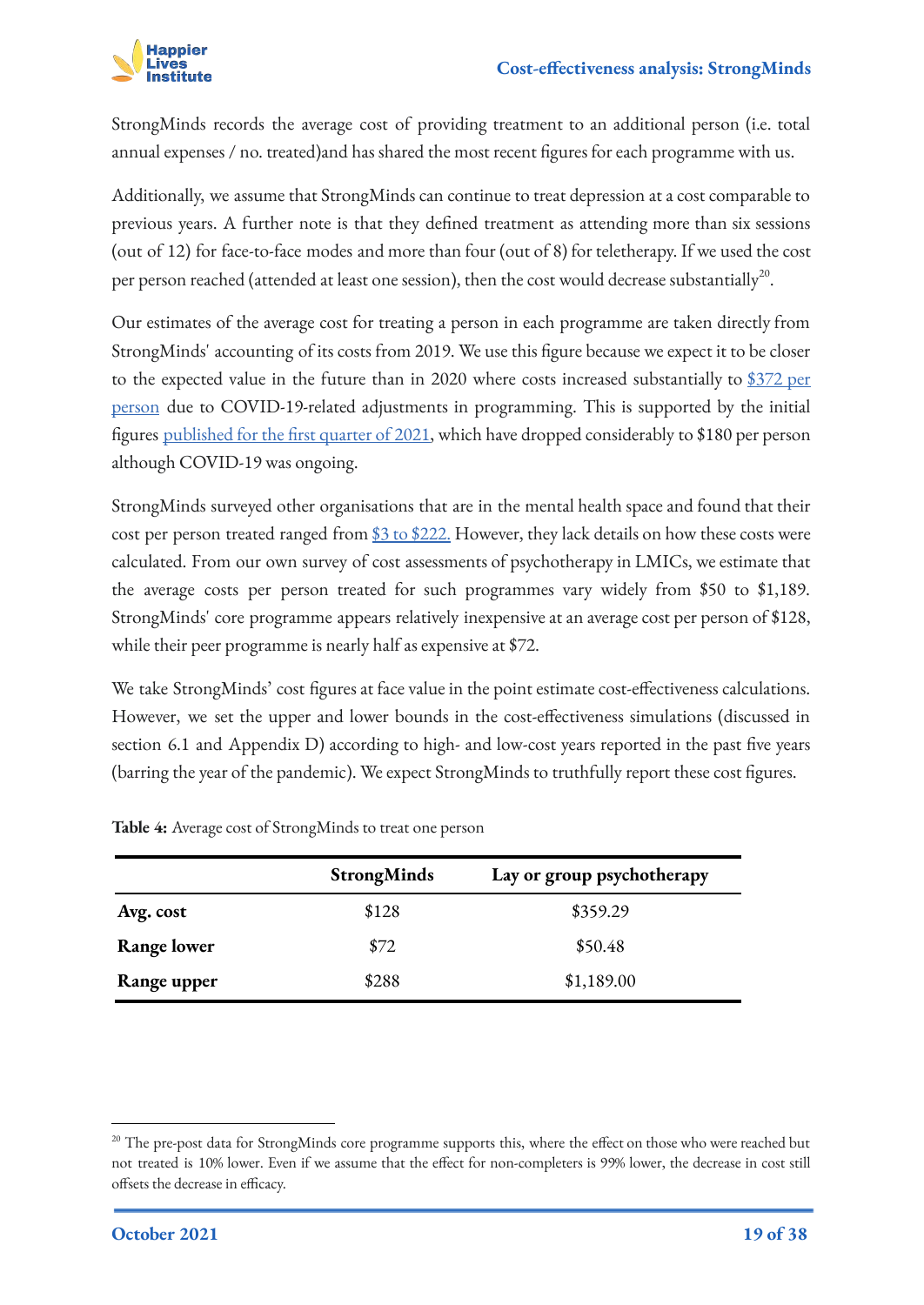

## <span id="page-19-0"></span>**6. Cost-effectiveness analysis**

We have discussed our estimates for the core programme costs and the total effect of the core programme. Now, we use this information to estimate the core programme's cost-effectiveness.

## <span id="page-19-1"></span>**6.1 Guesstimate CEA of StrongMinds core programme**

We use [Guesstimate](https://www.getguesstimate.com/models/18652) to perform a probabilistic estimate of the core programme's cost-effectiveness. This has several benefits<sup>21</sup>. We specified normal distributions for nearly all parameters. The simulation estimates that the cost-effectiveness ranges from 8.2 to 24 SDs (mean is 14) of improvement in MHa per \$1,000 spent.

**Figure 3:** Cost-effectiveness of StrongMinds' core programme



### <span id="page-19-2"></span>**6.2 Cost-effectiveness of other programmes**

Not all of StrongMinds budget goes to its core programme.To estimate the cost-effectiveness of a donation to StrongMinds we need to estimate the cost-effectiveness of StrongMinds other programmes as well. In [Table 4A,](#page-20-0) we show the cost-effectiveness estimate for each of StrongMinds' programmes. The core programme in Uganda is the one we have discussed extensively throughout this document. We estimate the cost-effectiveness of other programmes by comparing the estimated ratio of pre to post g-IPT improvements in depression relative to the core programme. We assume these changes represent the relative efficacy of the non-core programme compared to the core programme. So if the changes in the peer programme are 80% what they are in the core programme, we assume this represents the true difference in effectiveness at post-treatment.

<sup>&</sup>lt;sup>21</sup> Monte Carlo simulations allow us to treat inputs in a CEA, often merely stated as point estimates, as randomly drawn from a probability distribution. In the Monte Carlo simulation each element is drawn from its stipulated probability distribution thousands of times. This allows us to not only specify the magnitude of our uncertainty for each element of the CEA but propagate it through our calculations. Using only point estimates for every element of our model obscures our uncertainty and compounds any error present in our estimate. The end result of using a Monte Carlo simulation for our CEA is a cost-effectiveness estimate that has its own distribution so we can think of the estimated cost-effectiveness probabilistically, e.g., "Distributing hats with plastic helicopter blades on top of them has a 50% chance of having an effect between 10 and 22 units of well-being per thousand dollars spent."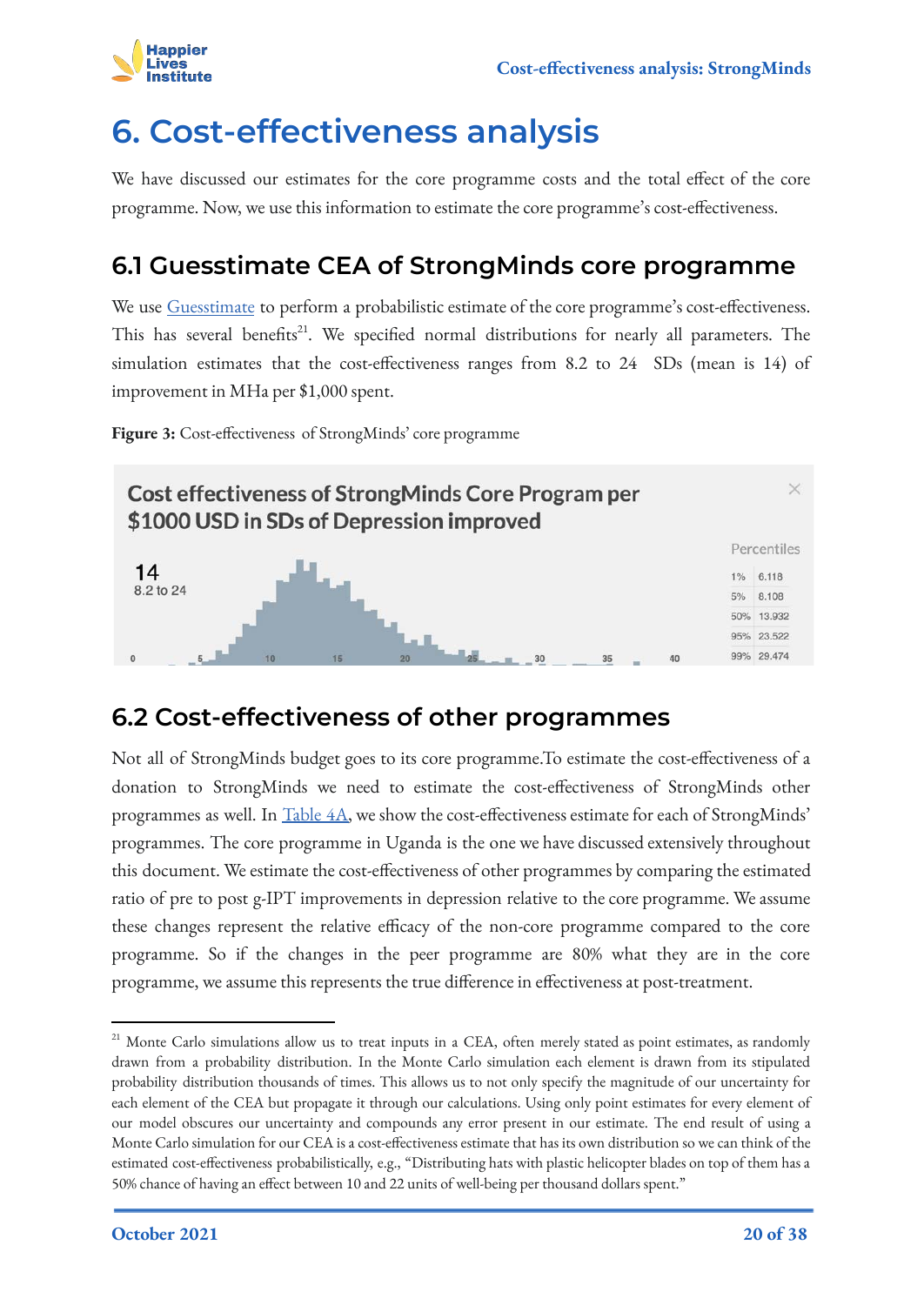

| <b>Type</b>                        | Country | <b>Percent of</b><br>Program<br><b>Budget</b> | Avg. Cost<br><b>Per</b><br>Person | <b>Estimated</b><br><b>Effect after Effect</b><br>g-IPT ends (yearly) | Decay of | <b>Duration of</b><br><b>Effect In</b><br>Years | <b>Total Effect</b> | Effect /<br>Cost | <b>CE in D SD</b><br>per \$1k to<br>programme | SD impact<br>from share of<br>\$1k donation |
|------------------------------------|---------|-----------------------------------------------|-----------------------------------|-----------------------------------------------------------------------|----------|-------------------------------------------------|---------------------|------------------|-----------------------------------------------|---------------------------------------------|
| Core                               | Uganda  | 20.85%                                        | \$128.49                          | 0.88                                                                  | 0.67     | 5.10                                            | 1.92                | 0.01             | 14.93                                         | 3.11                                        |
| Core                               | Zambia  | 12.97%                                        | \$101.70                          | 0.81                                                                  | 0.67     | 5.10                                            | 1.76                | 0.02             | 17.33                                         | 2.25                                        |
| Peer                               | Uganda  | 5.70%                                         | \$72.00                           | 0.81                                                                  | 0.67     | 5.10                                            | 1.77                | 0.02             | 24.57                                         | 1.40                                        |
| Youth                              | Uganda  | 14.07%                                        | \$197.15                          | 0.75                                                                  | 0.67     | 5.10                                            | 1.63                | 0.01             | 8.25                                          | 1.16                                        |
| Tele                               | Uganda  | 23.85%                                        | \$248.06                          | 0.73                                                                  | 0.67     | 5.10                                            | 1.59                | 0.01             | 6.41                                          | 1.53                                        |
| Tele                               | Zambia  | 7.47%                                         | \$439.44                          | 0.79                                                                  | 0.67     | 5.10                                            | 1.72                | 0.00             | 3.91                                          | 0.29                                        |
| Youth Tele                         | Uganda  | 6.94%                                         | \$215.64                          | 0.71                                                                  | 0.67     | 5.10                                            | 1.55                | 0.01             | 7.18                                          | 0.50                                        |
| Covid, Refugee<br>& Partner (Peer) | Uganda  | 8.15%                                         | \$86.35                           | 0.75                                                                  | 0.67     | 5.10                                            | 1.64                | 0.02             | 19.03                                         | 1.55                                        |

**Table 4A:** Point estimate of cost-effectiveness for several StrongMinds programmes

**Total impact (SDs) from an additional \$1,000 (sum of programmes) 11.79**

<span id="page-20-0"></span>**Table 4B:** Uncertainty on parameters for programme Guesstimate

| <b>Type</b>              |        | % Budget 2021 % Budget 2022 | % Budget<br>2023 |         | <b>Upper Change Lower Change</b> | Cost<br>Lower | Cost<br><b>Upper</b> |
|--------------------------|--------|-----------------------------|------------------|---------|----------------------------------|---------------|----------------------|
| Core                     | 33.82% | 30.00%                      | 25.00%           | 100.00% | 100.00%                          | 100           | 160                  |
| Peer                     | 5.70%  | 7.00%                       | $9.00\%$         | 105.00% | 72.00%                           | 60            | 90                   |
| Youth                    | 14.07% | 12.00%                      | 10.00%           | 95.00%  | 73.00%                           | 130           | 200                  |
| Tele                     | 38.26% | 30.00%                      | 30.00%           | 95.00%  | 76.00%                           | 150           | 400                  |
| Covid, Refugee & Partner | 8.15%  | 21.00%                      | 26.00%           | 91.67%  | 60.00%                           | 60            | 90                   |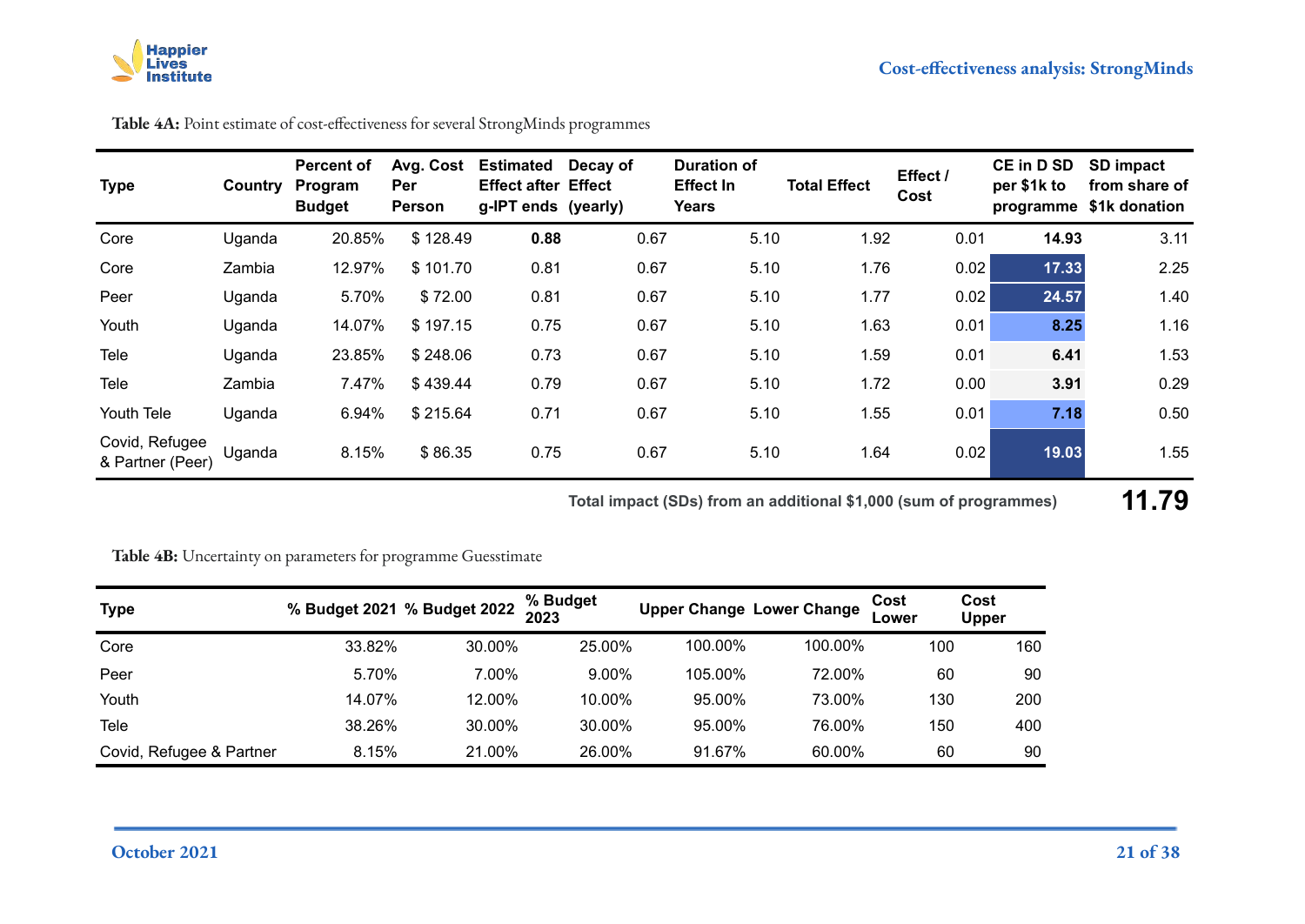

We also assume that the programmes decay at the same rate as the core programme, which may be more reasonable for the peer and youth programme than tele-therapy. The tele-therapy could decay more quickly because for tele-therapy it does not seem as likely that groups will continue meeting informally<sup>22</sup>.

Now we will explain the details of how each of these programmes is implemented, starting with the programmes given the largest share of the 2021 budget to the least. The share of budget we observe and estimate each programme will receive is shown in Figure 4.



**Figure 4**: Present and projected budget allocations between StrongMinds' programmes

**Group tele-therapy (38.27% of 2021 budget)** is delivered over the phone by trained mental health facilitators and volunteers (peers) to groups of 5 (mostly women) for 8 weeks. We expect the share of the budget this programme receives to decline as the threat of COVID diminishes.

Teletherapy's cost-effectiveness does not compare favorably to the core programme. This is mostly due to higher costs that we assume are due to the recent startup of the programmes. It's also probably because the groups are smaller (with 5 instead of 12 women) due to the greater difficulty of facilitating group therapy over the telephone.

All **face-to-face formats of StrongMinds g-IPT** are based on 12 weekly sessions of 60-90 minutes (10 weeks in Zambia and with youth). Reportedly, the groups often continue to meet for longer than 10-12 weeks, sometimes forming village saving and loan associations.

<sup>&</sup>lt;sup>22</sup> If we assume that teletherapy decays at a rate of 40% per year, then that decreases the estimated overall impact of an additional \$1k donation by a 0.77 SD improvement in depression. This decreases the cost-effectiveness of teletherapy in particular by 3.21 SDs per \$1k spent on teletherapy.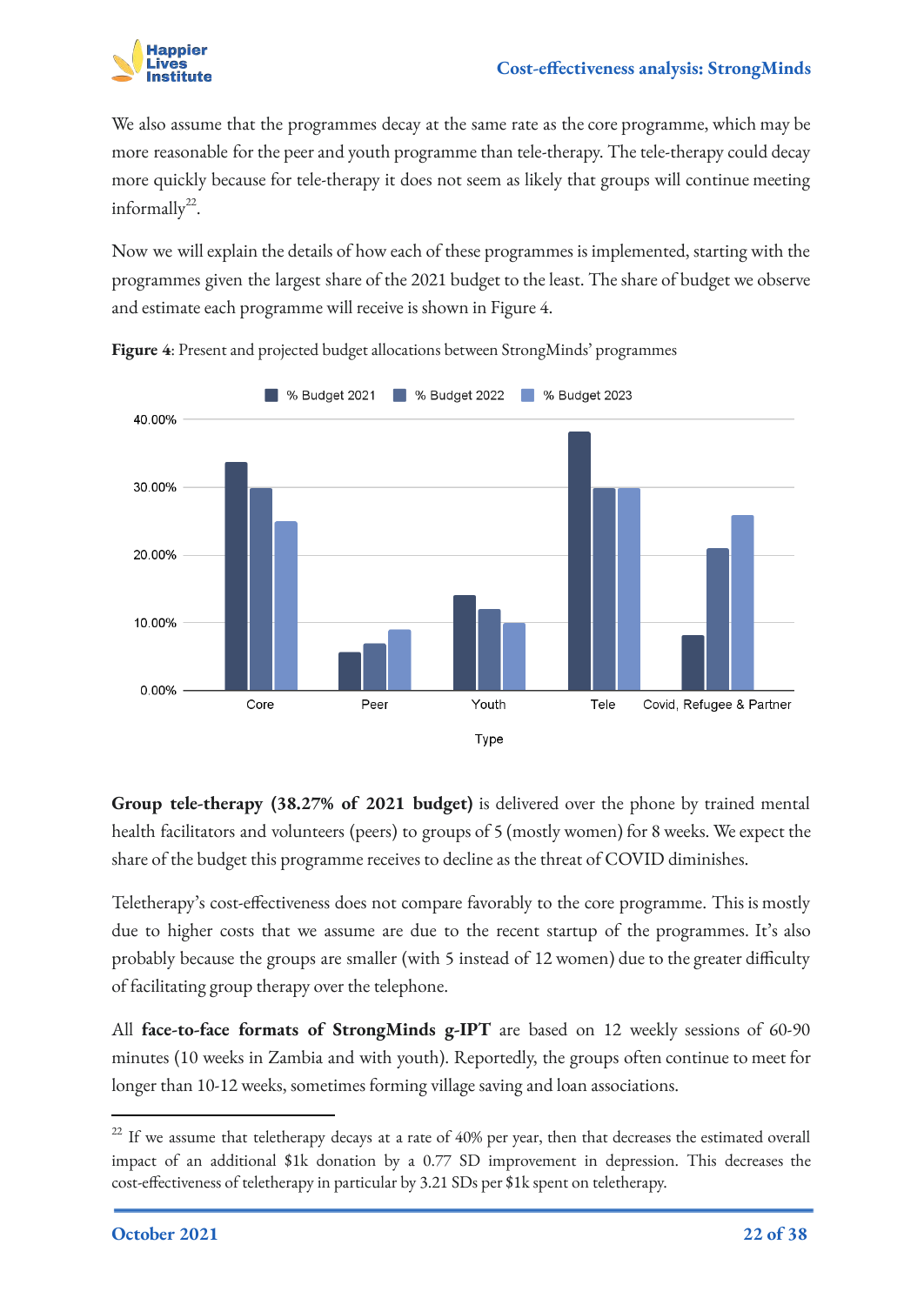

The original programme, which we refer to as the "core programme" **(33.82 % of budget)** is delivered by trained mental health facilitators to groups of 12 women. These mental health facilitators are required to have at least a high school diploma, and be members of the community they work in.

According to StrongMinds, "They receive two weeks of training by a certified IPT-G expert [certified at Columbia University] and receive on-going supervision and guidance by a mental health professional<sup>23</sup>" [\(StrongMinds 2017, p.30\)](https://strongminds.org/wp-content/uploads/2013/07/StrongMinds-Phase-Two-Impact-Evaluation-Report-July-2015-FINAL.pdf). This programme is deployed both in Uganda and Zambia. This programme is closest to those studied academically, and is what we base our effectiveness estimate on.

In addition to the core programme, StrongMinds also implements face-to-face g-IPT directed to young women and has begun a volunteer-run model. The **youth programme (14.07%)** is delivered by trained mental health facilitators to groups of adolescent girls.

**StrongMinds' peer programme (5.70%)** is described as "self-replicating, volunteer-led talk therapy groups of eighteen people led by individuals trained in IPT-G. For this programme component, mental health facilitators recruit [core programme] graduates eager to give back to their communities and train them to be volunteer peer mental health facilitators. They train by co-facilitating courses of the core programme for half a year" [\(StrongMinds.org, 2021\)](https://strongminds.org/strongminds-our-model/). The peer groups are smaller than the core programme groups  $(6-8)$  instead of 12-14.

StrongMinds' peer programmes appear quite promising due to their relative cheapness but comparable effectiveness. We do not think this is very surprising, if true. The peer facilitators are former participants in the core programme, and they engage in half a year of less formal but more practical training than the mental health facilitators. The peer facilitators understand the other women in the group and have the personal experience of improving their own condition. For these reasons we do not think that using peer facilitators will decrease the efficacy more than they decrease the cost of the programme.

**StrongMinds partner, COVID and refugee programmes are experimental programmes (8.15% of budget).** In their partner programme, StrongMinds' trained mental health facilitators travel to new locations to train other organisations on how to deliver the StrongMinds model, stay to perform quality control and then leave (Personal communication, 2020). In their COVID programme they deploy socially distanced IPT-g. In their refugee programme they specifically treat refugees using an adaptation of their core programme.

<sup>&</sup>lt;sup>23</sup> An interesting note: "This mental health supervisor was actually a member of the 2002 RCT in Uganda and has over ten years of IPT-G experience"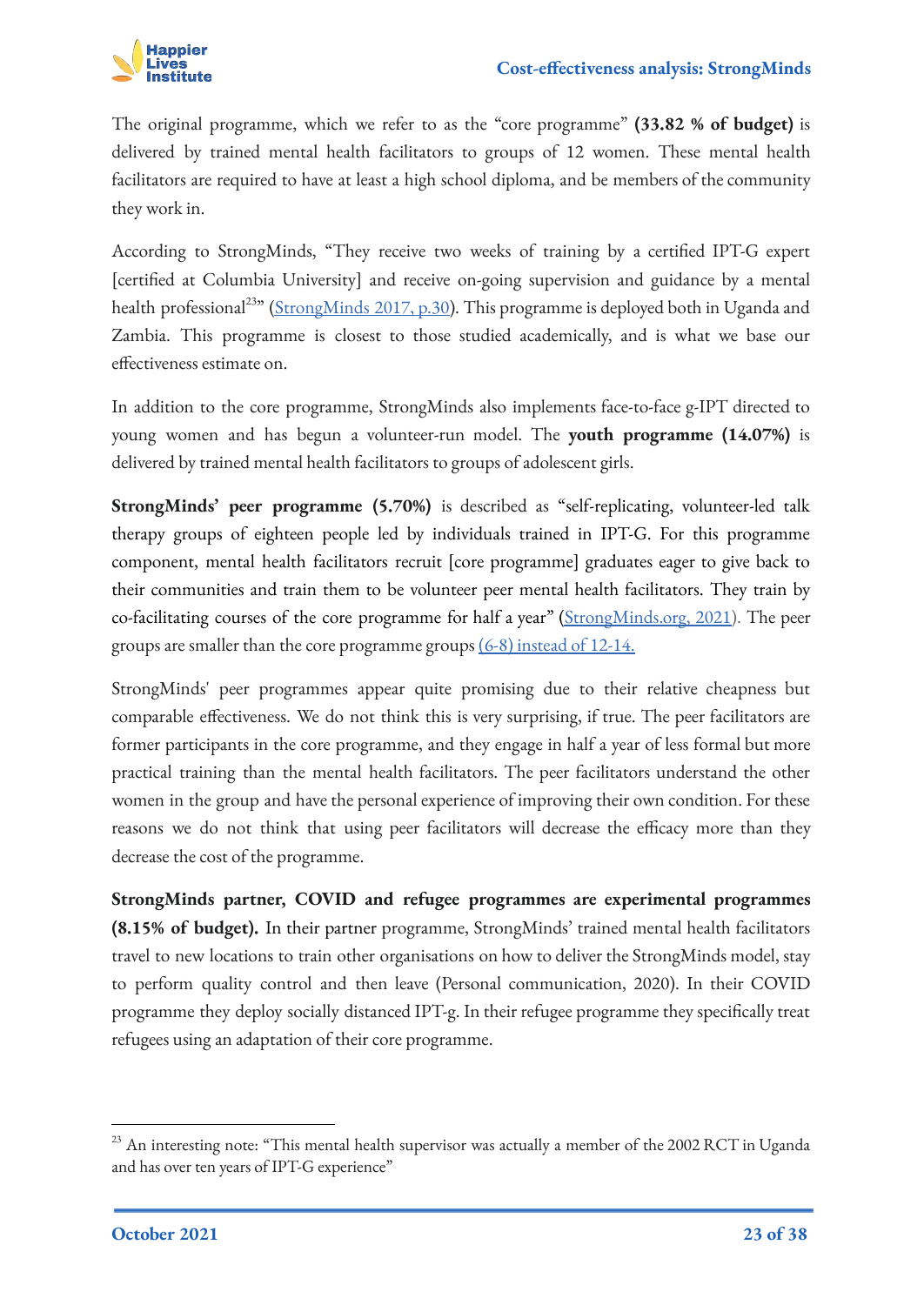

Their partner programme strikes us as potentially more cost-effective than their other interventions (assuming that the partner organizations were not doing something more cost-effective than g-IPT), but there is still limited evidence of its effectiveness.

## <span id="page-23-0"></span>**6.3 Overall expected cost-effectiveness of a future donation to StrongMinds**

Estimating the cost-effectiveness of each programme allows us to calculate the expected cost-effectiveness of an additional donation to StrongMinds under the further assumptions that a) an additional donation will be distributed across programmes according to the current budget allocations and b) StrongMinds will implement its programmes in the future at the same cost-effectiveness as it has in the past. We discuss relaxing this last assumption in the next section, 6.4, on "room for more funding".

Using the average cost StrongMinds incurs to provide psychotherapy with each programme, we estimate that the overall cost-effectiveness of StrongMinds (**12 SDs improvement of depression per \$1,000, 95% CI: 8.2 to 24 SDs**) is less than the cost-effectiveness of its core programme (**14 SDs per \$1,000**).

All of the information relevant for calculating the cost effectiveness of each programme and an additional information donation can be found in Table 4A. To get the confidence intervals we run a Monte Carlo simulation of the total cost-effectiveness of a \$1000 donation to StrongMinds. We discuss it in detail in Appendix D.

## <span id="page-23-1"></span>**6.4 Room for more funding**

In the previous section we assessed the retrospective cost-effectiveness of StrongMinds' programmes. But how much more funding can they absorb before the cost-effectiveness declines substantially?<sup>24</sup> In Appendix B, we propose how a simple model of economies of scale can keep the discussion of 'room for more funding' in terms of cost-effectiveness.

In our case, viewing Figure 6 below gives us the impression that StrongMinds' costs are no longer rapidly diminishing, which appeared to happen when they were treating between one and seven thousand people. StrongMinds expects its cost per person to increase slightly in the near future as they plan on investing in scaling their programmes. They expect this to lead to a lower cost per

<sup>&</sup>lt;sup>24</sup> [GiveWell](https://www.givewell.org/charities/top-charities/2019/funding-needs) defines the size of the funding gap as "The total amount that each top charity has told us it could use productively in the next three years, less the total amount of funding it has or we project it will have in that period."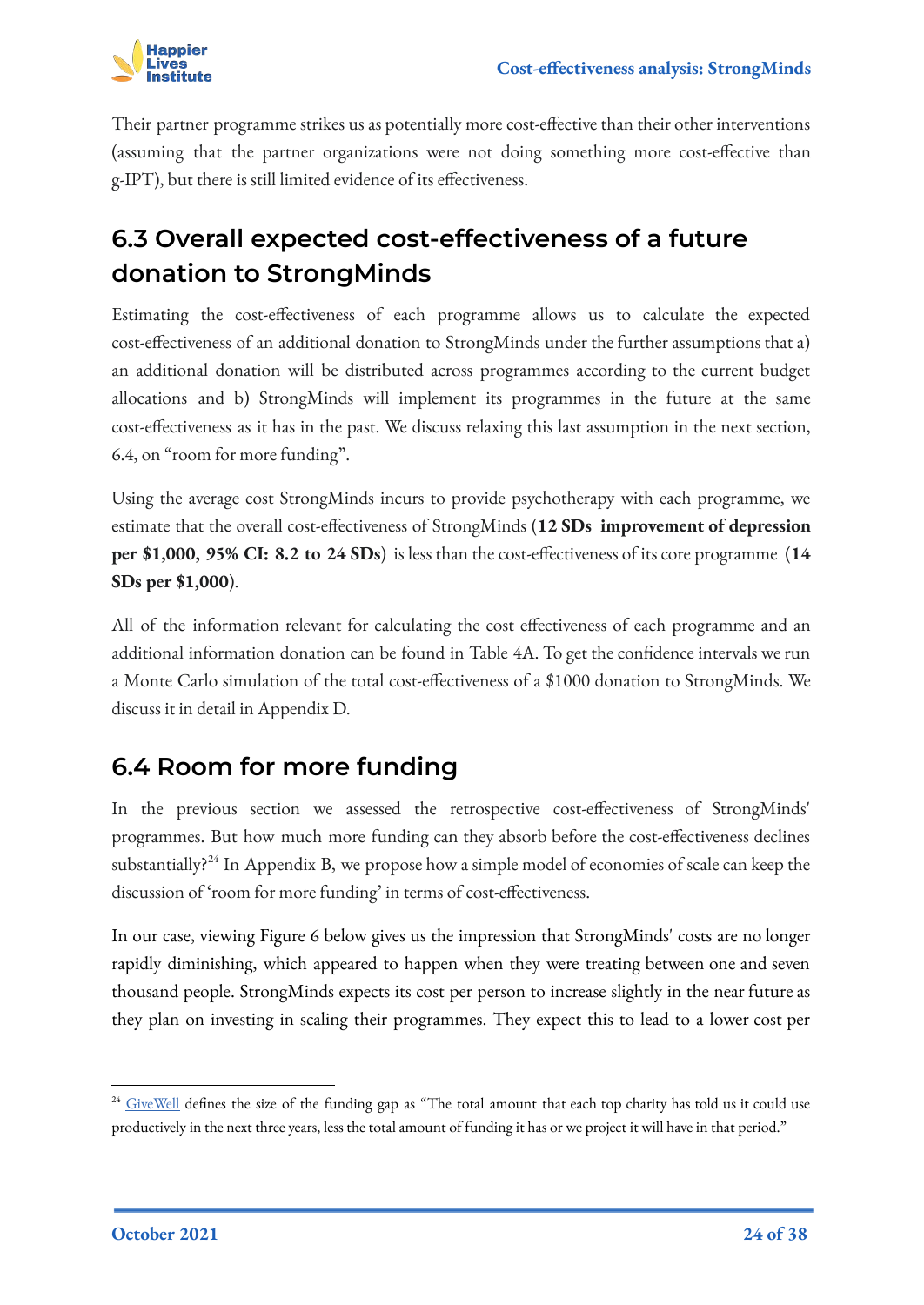

person treated in the long run as they plan on shifting their focus to training other NGOs and governments to deliver g-IPT.

StrongMinds' funding gap has grown. Founders Pledge noted that the gap would be \$2.6M in 2020 [\(Halstead et al., 2019](https://founderspledge.com/stories/mental-health-report-summary)). In our communication, StrongMinds said they could reasonably absorb about \$6M in the last seven months of 2021. For 2022, they have a funding gap of \$9.5M USD.



**Figure 6:** Patients and cost for StrongMinds' Core and Peer programme in Uganda

#### **Organisation strength**

We agree with the assessment of StrongMinds given by Founders Pledge "StrongMinds appears to be a transparent and self-improving organisation which is contributing to the global evidence base for cost-effective treatment for mental health." ([Halstead et al., 2019, p.29\)](https://founderspledge.com/stories/mental-health-report-summary)

StrongMinds has been unusually transparent and consistently helpful throughout the writing of this report. They responded promptly and in depth to at least six rounds of questions throughout the course of a nine month period.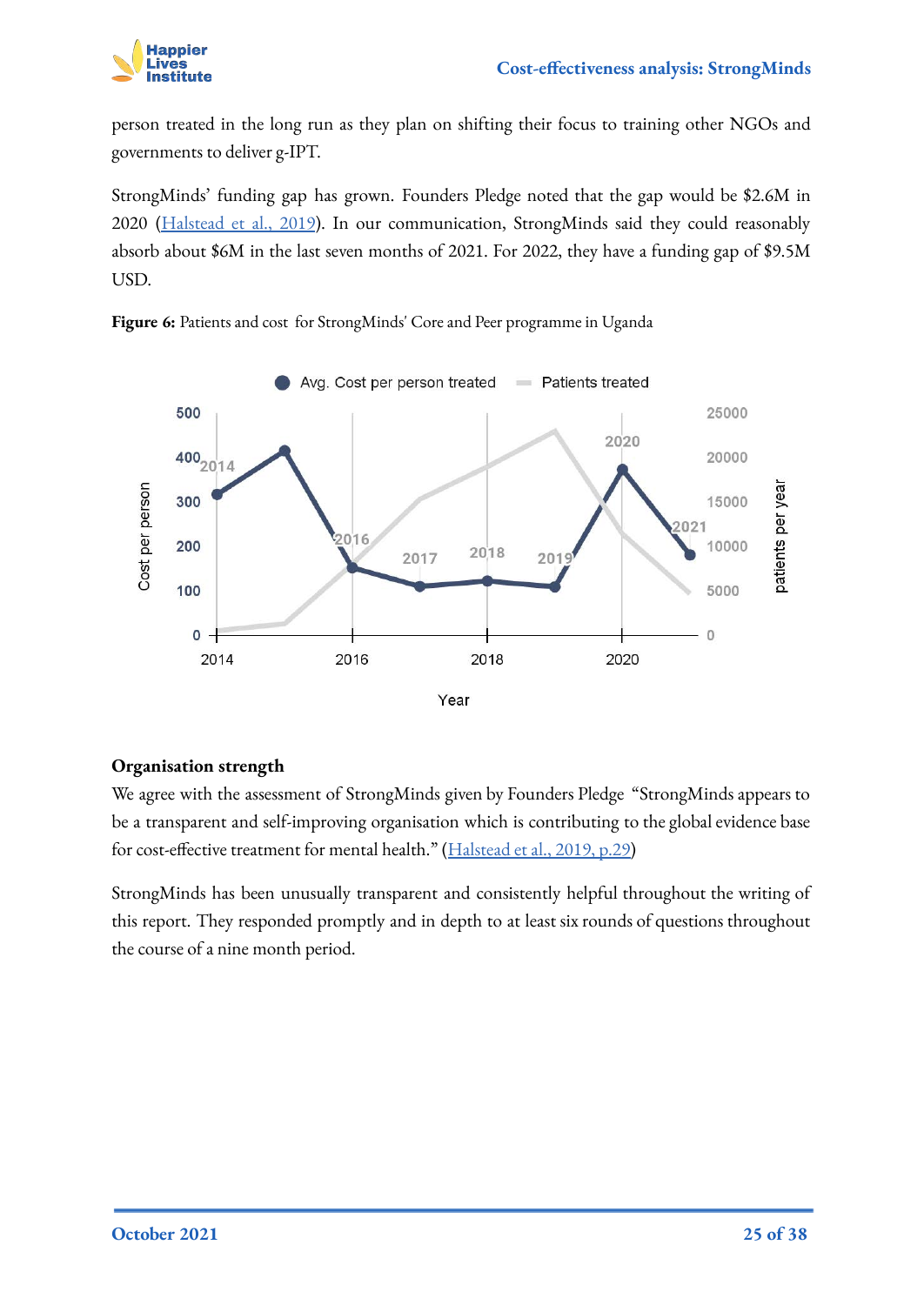

## <span id="page-25-0"></span>**6.5 Considerations & limitations**

In this section we discuss the limitations of our analysis, how we could be wrong, and what information we need to address these concerns. We conclude with proposing further research questions.

### **Is social desirability bias a unique risk to psychotherapy?**

One further concern you may have is whether there is an 'social desirability bias' for this intervention, where recipients artificially inflate their answers because they think this is what the experimenters want to hear. In conversations with GiveWell staff, this has been raised as a serious worry that applies particularly to mental health interventions and raises doubts about their efficacy.

In the second phase of StrongMinds' impact evaluation StrongMinds appeared particularly concerned with social desirability bias because "These IPT group members were aware that the post-assessment gathering was being conducted to collect final depression scores only" ([p.16](https://strongminds.org/wp-content/uploads/2013/07/StrongMinds-Phase-Two-Impact-Evaluation-Report-July-2015-FINAL.pdf)). Due to this, StrongMinds concluded that their impact evaluation overestimated the effectiveness of their programme. StrongMinds has made it clear that they're concerned about social desirability bias and have taken steps to limit its influence such as hiring a third party to collect all follow-up information to make it less likely that responses are inflated by patients reporting their depression scores to their facilitator.

As far as we can tell, this is not a problem. Haushofer et al., [\(2020](https://www.nber.org/papers/w28106)), a trial of both psychotherapy and cash transfers in a LMIC, perform a test 'experimenter demand effect', where they explicitly state to the participants whether they expect the research to have a positive or negative effect on the outcome in question. We take it this would generate the maximum effect, as participants would know (rather than have to guess) what the experimenter would like to hear. Haushofer et al., ([2020\)](https://www.nber.org/papers/w28106), found no impact of explicitly stating that they expected the intervention to increase (or decrease) self-reports of depression. The results were non-significant and close to zero (n = 1,545). We take this research to suggest social desirability bias is not a major issue with psychotherapy. Moreover, it's unclear why, if there were a social desirability bias, it would be proportionally *more* acute for psychotherapy than other interventions. Further tests of experimenter demand effects would be welcome.

Other less relevant evidence of experimenter demand effects finds that it results in effects that are small or close to zero. Bandiera et al.,  $(n = 5966; 2020)$  $(n = 5966; 2020)$  $(n = 5966; 2020)$  studied a trial that attempted to improve the human capital of women in Uganda. They found that experimenter demand effects were close to zero. In an online experiment Mummolo & Peterson, ([2019\)](https://www.semanticscholar.org/paper/Demand-Effects-in-Survey-Experiments%3A-An-Empirical-Mummolo-Peterson/441c602068ed3a67262c07ff089d83bd6481044b) found that "Even financial incentives to respond in line with researcher expectations fail to consistently induce demand effects." Finally, in de Quidt et al., ([2018\)](https://www.semanticscholar.org/paper/Measuring-and-Bounding-Experimenter-Demand-Quidt-Haushofer/9f84b7fa1e9c9d6b403cb6f48d71eefe8dbbf1b0) while they find experimenter demand effects they conclude by saying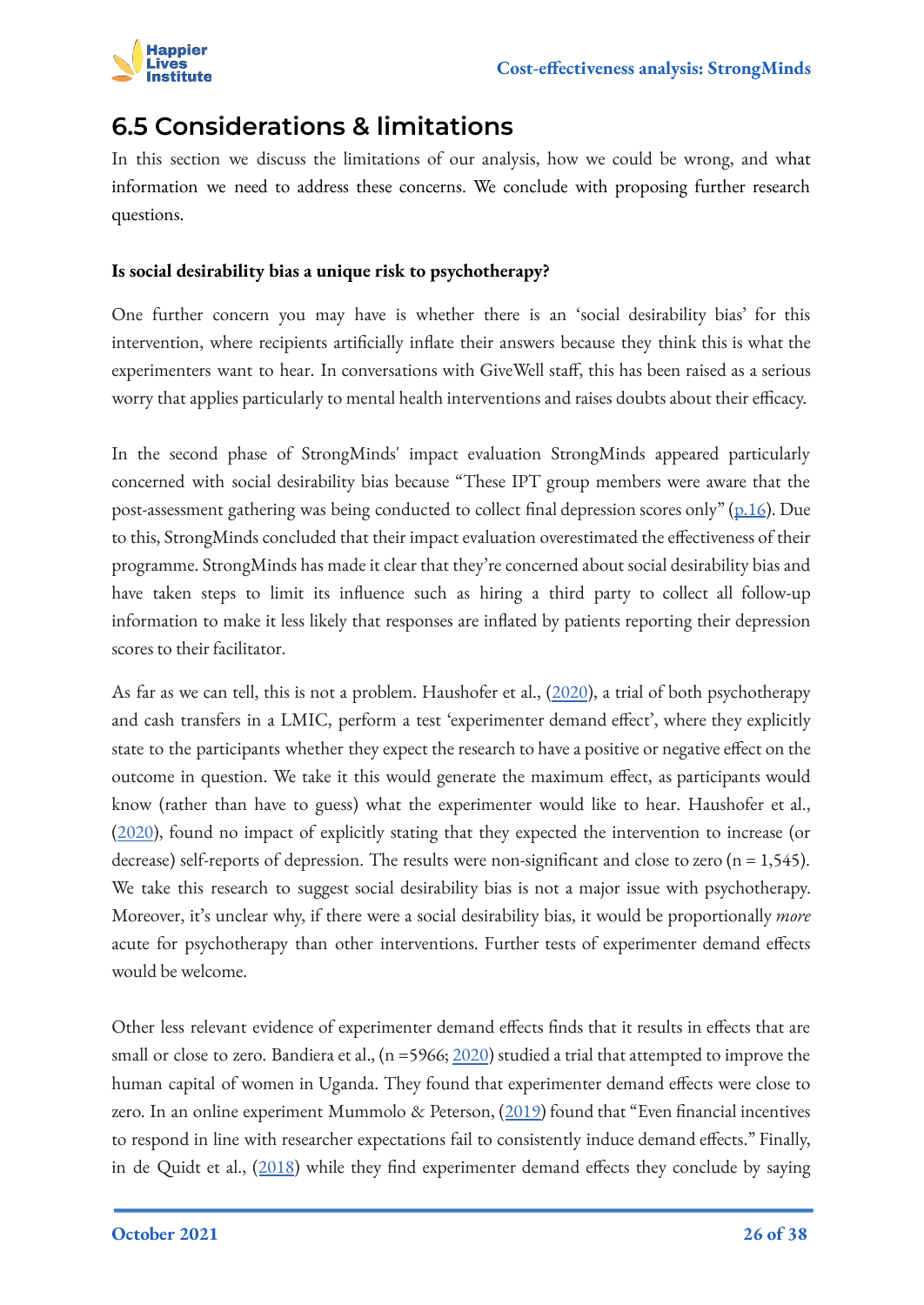

"Across eleven canonical experimental tasks we … find modest responses to demand manipulations that explicitly signal the researcher's hypothesis… We argue that these treatments reasonably bound the magnitude of demand in typical experiments, so our … findings give cause for optimism."

### **Will StrongMinds scaling strategy positively impact its cost-effectiveness?**

From personal correspondence we've learned that StrongMinds is planning to scale its delivery of psychotherapy to reach more people more cheaply by relying more heavily on training governments and other NGOs to deliver IPT-g. For instance, StrongMinds partnered with the Ministry of Education and Mental Health in Uganda and the Ministry of Health in Zambia to run programmes [\(personal communication](https://docs.google.com/document/d/11ExfkapEy0xFvRfjjqmtCgBAVsLpGcHPJ19-ykErHRE/edit#), 2020). This has the promise of potentially lowering costs considerably for StrongMinds as it leverages other organizations which likely would have not been using their resources as effectively.

The pitfall of this transition is that it will move more of its budget farther away from an already slim evidence base. Updated evidence on the efficacy of the programmes delivered by partners would be helpful in reducing uncertainty of this transition's impact on StrongMinds efficacy and cost-effectiveness.

Our assessment from reviewing the impacts of lay-delivered psychotherapy is that even a moderate reduction in the fidelity of psychotherapy, if tied to an equally large decrease in cost, will generally benefit the cost-effectiveness as effectiveness is somewhat harder to degrade than costs.

#### **Do we underestimate StrongMinds cost-effectiveness by excluding non-completers?**

StrongMinds calculates its number treated based on how many who started treatment attended a majority of the sessions of a programme. For instance, in 2019 StrongMinds treated around 22,000 but around 6,000 started but did not attend a majority of sessions. One concern is that these individuals who began but did not finish experienced significantly fewer benefits, and this decline in benefits would offset the decrease in costs and lead to a lower cost-effectiveness. However, this is only possible if dropouts experience negative effects.

The difference we observe between dropouts and non-dropouts indicates that dropouts receive 91% the benefit of completers. If this was in fact the case, then the cost-effectiveness of a StrongMinds donation would increase from 12 to 17 SDs-years improvement in depression per \$1,000 donation. Such an increase would be non-trivially more cost-effective than our current estimate. This seems plausible if benefits accrue at a decreasing rate, which appears in line with a review of the session-response literature in psychotherapy ([Robinson et al., 2019\)](https://www.tandfonline.com/doi/abs/10.1080/10503307.2019.1566676). However, we do not have good evidence on this, so we do not currently include this in our main analysis.

We discuss more general concerns with psychotherapy such as spillover effects, using SD changes as our standardized measure of effect size, and equating MHa and SWB measures in section 7 of our psychotherapy report ([HLI, 2020b\)](https://www.happierlivesinstitute.org/psychotherapy-cea.html).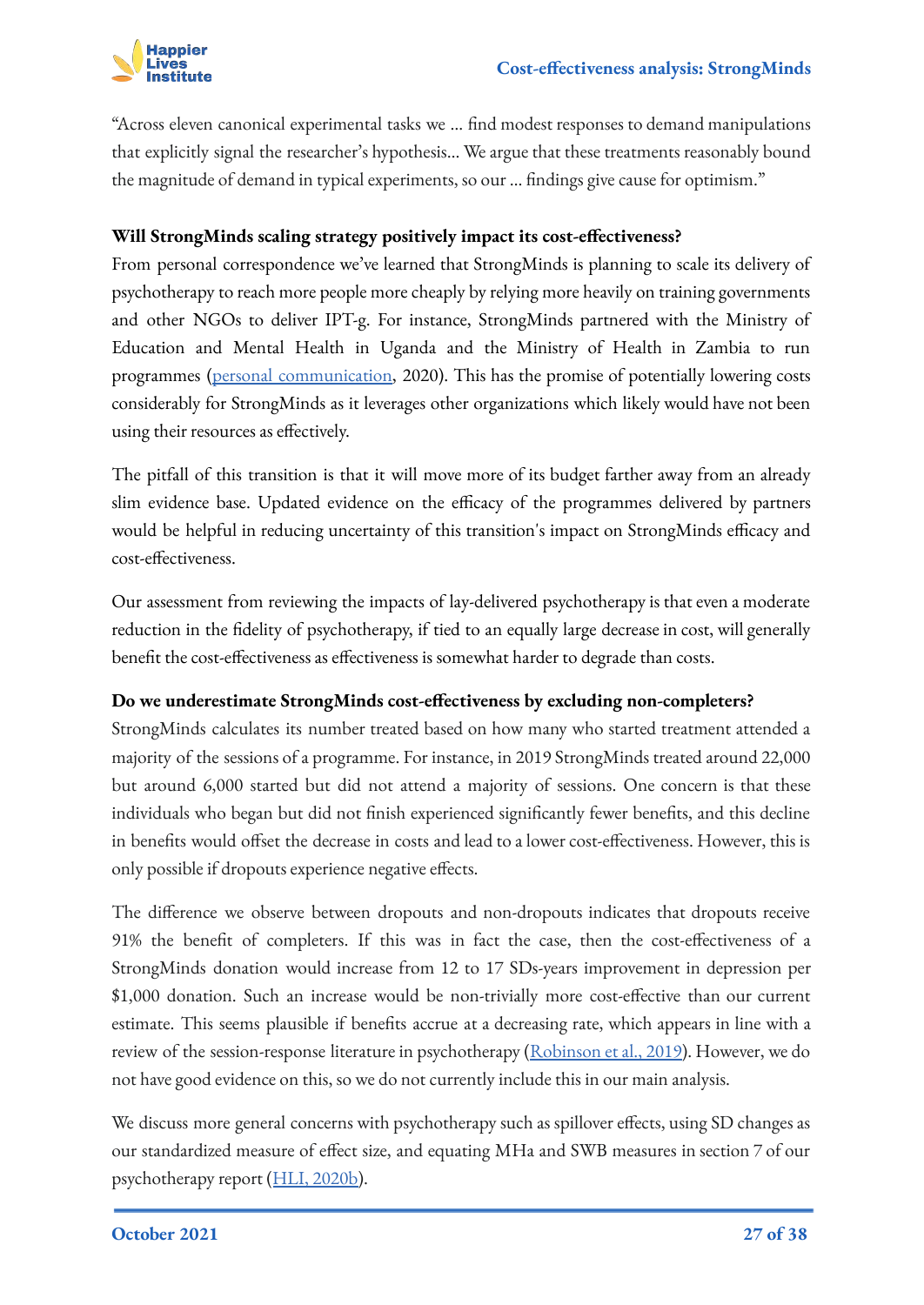

### **What is the counterfactual impact of StrongMinds?**

We do not assess StrongMinds to be at high risk of doing work that would otherwise be done by the government since mental health care appears neglected in all LMICs. This neglect appears to be the case in Uganda and Zambia as well (which we discuss in Appendix C).

### <span id="page-27-0"></span>**6.6 Comparison of StrongMinds to GiveDirectly**

[We currently estimate,](https://docs.google.com/document/d/1L9QWzg88HDz4Wi0VrANXJbD3vwQukVpGzgIa9mSrfjY/edit#heading=h.mdz30v3ruijv) based on a meta-analysis of studies that use GiveDirectly, that \$1,000 in GiveDirectly cash transfers would cost \$1,170 in total and lead to a decrease in depression symptoms of 0.92 SDs-years. In this report, we estimate StrongMinds' intervention would cost \$128 and provide 1.92 (95% CI: 1.1, 2.8) SDs-years of improvement in depression.

We illustrate a simulation of the comparison between psychotherapy, StrongMinds, monthly unconditional cash transfers, and GiveDirectly in Figure 7 below. In the figure, the total effects are given on the y-axis and the average costs are given on the x-axis. In this comparison, a \$1,000 donation to StrongMinds is around 12x (95% CI: 4, 24) more cost-effective than a comparable donation would be to GiveDirectly. Each point is an estimate given by a single run of a Monte Carlo simulation. Lines with a steeper slope reflect a higher cost-effectiveness in terms of depression reduction. The bold lines reflect the interventions cost-effectiveness and the grey lines are for reference.



**Figure 7:** Cost-effectiveness of StrongMinds compared to GiveDirectly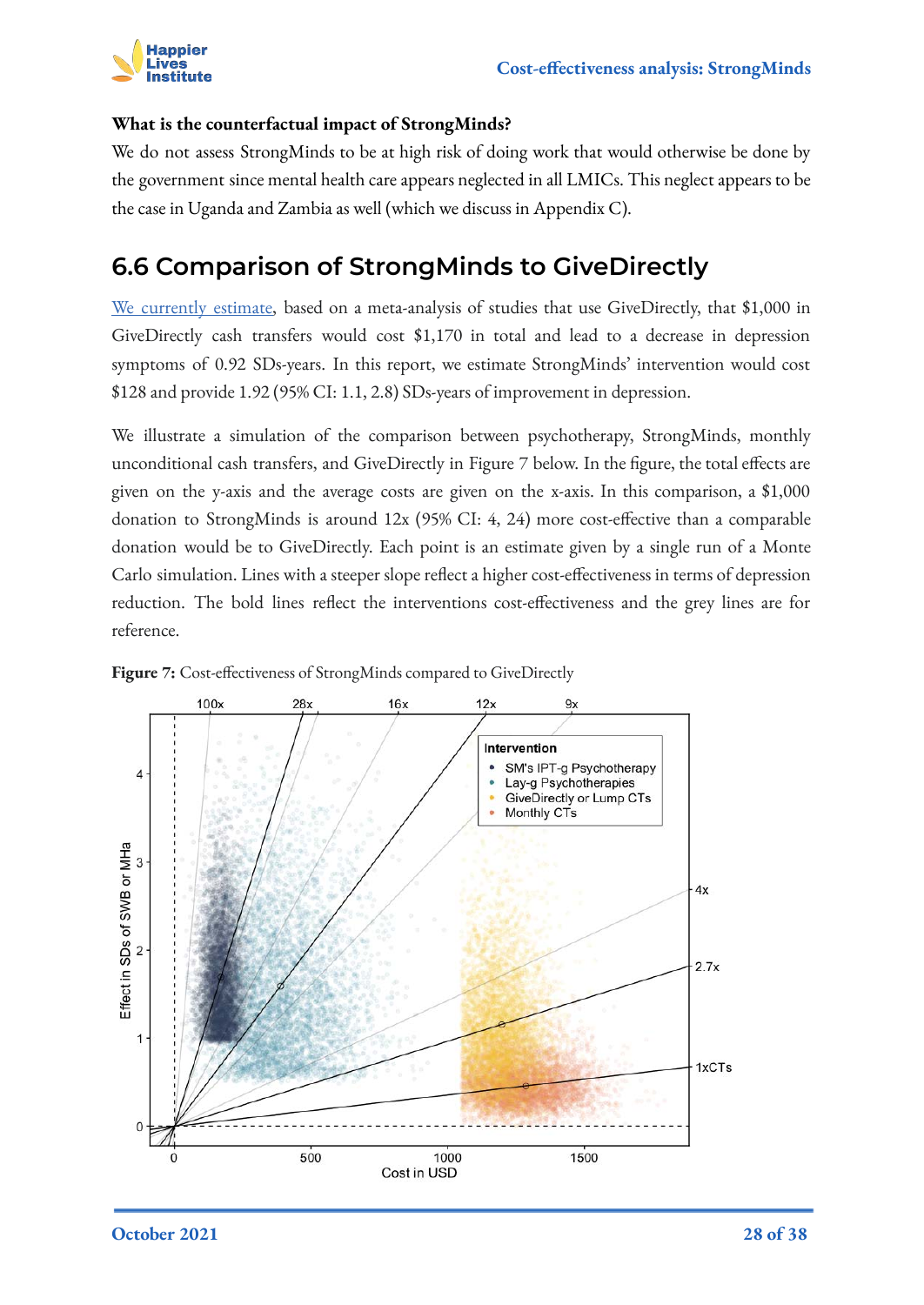

A word of caution is warranted when interpreting these results. Our comparison to cash transfers is only based on depression. We were unable to collect any outcomes using direct measures of SWB for psychotherapy, so whether the impacts are substantially different for those measures remains to be seen. Finally, this comparison only includes the effects on the individual and it is possible that the spillover effects differ considerably between interventions.

That being said, even if we take the upper range of GiveDirectly's total effect on the household of the recipient ([8 SDs](https://www.getguesstimate.com/models/18218)), psychotherapy is still around twice as cost-effective.

## <span id="page-28-0"></span>**7. Conclusions**

We updated Founders Pledge's CEA of StrongMinds with a more thorough consideration of the evidence. We estimate that StrongMinds is more cost-effective relative to GiveDirectly when considering the recipient. We do not currently have enough evidence to include spillover effects on the household and community in estimating the total effects. StrongMinds remains an organisation with strong norms of transparency, collaboration, basing its methods on existing evidence, generating new evidence, and a commitment to cost-effectiveness.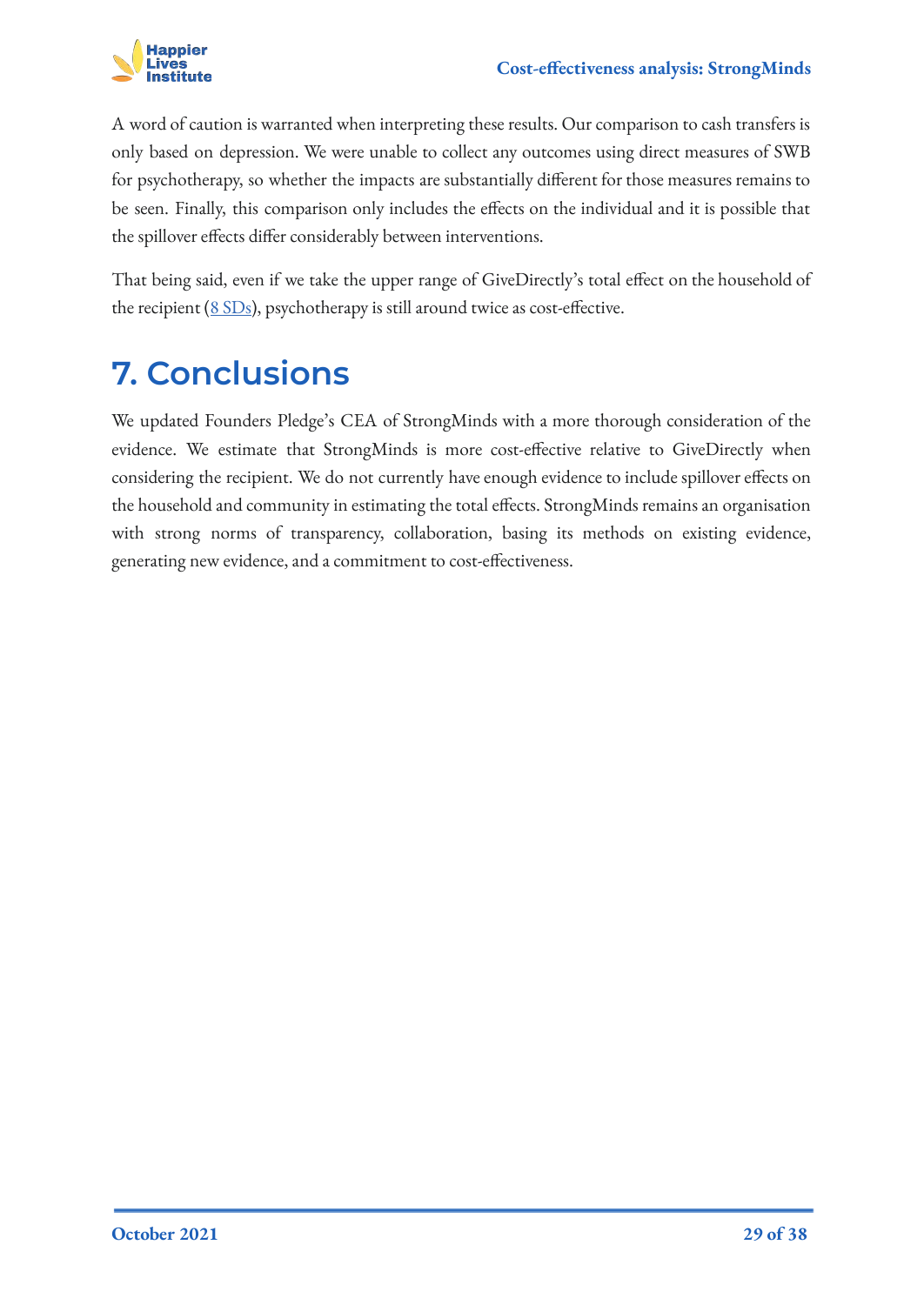

# <span id="page-29-0"></span>**Appendix A: Explanation of weights assigned to evidence**

The evidence directly related to StrongMinds, except for Thurman et al., ([2017\)](https://acamh.onlinelibrary.wiley.com/doi/abs/10.1111/camh.12241), estimates a considerably higher improvement in depression than the average group or lay-delivered psychotherapy. If we judged that we completely trusted the direct StrongMinds evidence, we would assign no weight to the effects implied by the wider evidence base, or vice versa.

When considering how much weight to assign the direct versus indirect evidence: the question is whether the larger effects of StrongMinds' direct evidence are because g-IPT is better than any other form of lay or group-delivered psychotherapy studied in our sample?

For the meta-analyses of the wider evidence, we jointly assign a credence of 58%. While by definition less relevant, we think that giving the majority of the weight to the effects from the wider evidence is warranted because the evidence base for StrongMinds is still quite small. If the new RCT is truly randomized then there will be two RCTs of the programme with a sample size greater than 100, compared to 38 in the wider evidence. The total sample size of the wider evidence ( $n =$ 36,663) is also much larger than that of the direct evidence ( $n = 1,123$ ). In general, we expect that when an exceptional programme is held to more scrutiny its efficacy will shrink.

We divide the credence of 58% roughly evenly between the meta-regression described in equation (2) and equation (1). The second equation includes more variables, allowing us to predict how a study that looks like StrongMinds on observable characteristics would perform. We give slightly less weight to the second meta-regression because while it is more relevant, it is underpowered so we think the decrease in the quality of its estimate offsets the increase in its relevance.

A reader may wonder why we do not include an even broader set of evidence when estimating the effects of StrongMinds g-IPT. When we use data from 393 RCTs in mostly HICs (which mostly do not overlap with the 39 studies we use in my psychotherapy report) we estimate that effects of a g-IPT delivered to women in LMICs would have 0.988 SDs improvement in depression. Which is surprisingly close to the estimate we arrive at of 0.964. If we included it as a source of evidence, we would put more weight on the indirect evidence. If the weight on the indirect evidence was 59% We would change it to 64-67% but probably not much more than 70%. We use the equation

 $MHa = 0.403*** + 0.132Group*** + 0.05IPT + 0.152LMIC*** + 0.251Women*$ .

Where \*\*\* is significant at the 0.001 level, \*\* is significant at the 0.01 level and \* is significant at the 0.05 level.

The practical implication of assigning more weight to the broader evidence is to estimate that StrongMinds is less effective than it would be if the direct evidence alone was considered.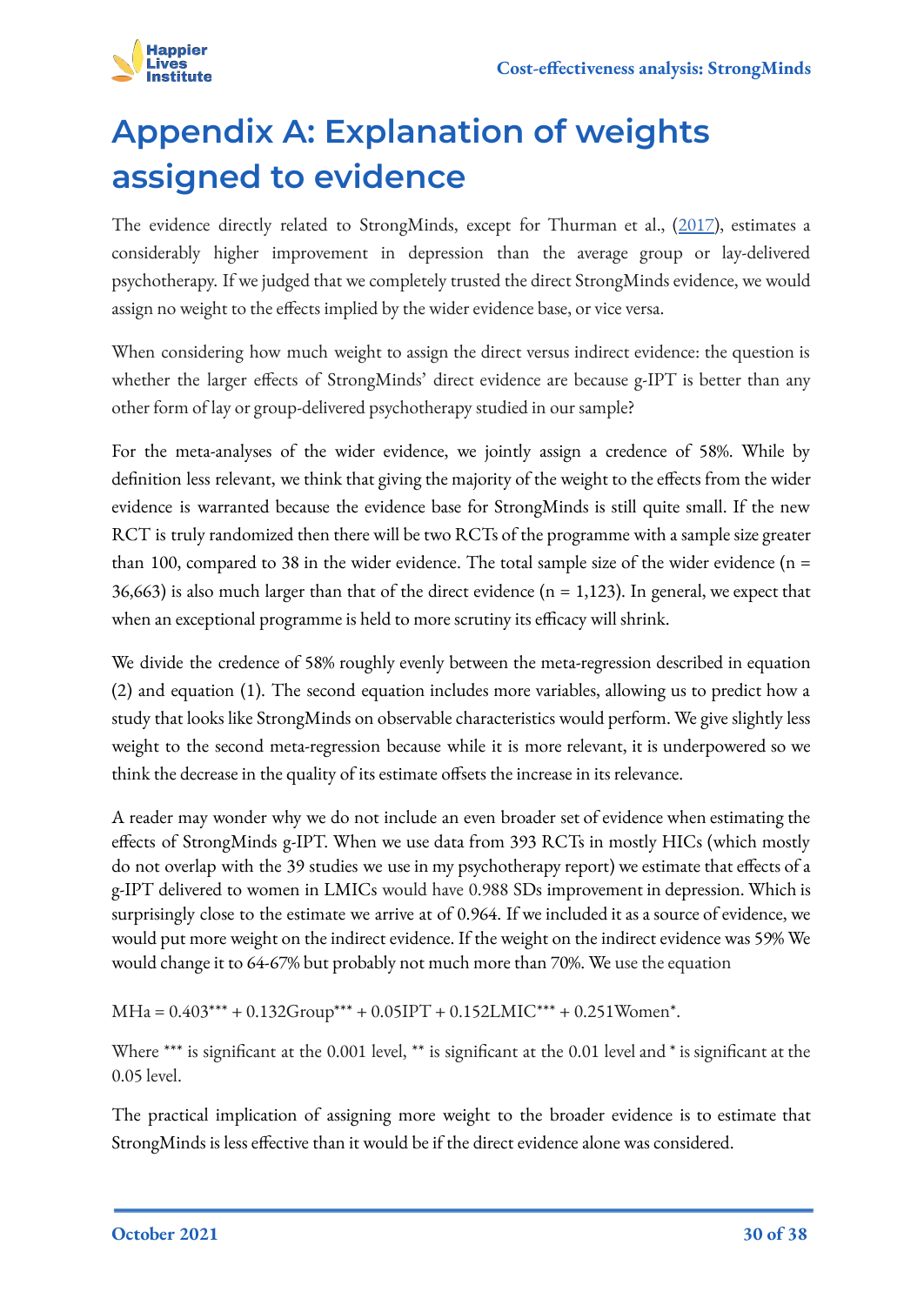

The piece of direct evidence we weigh the most (at 13%of my credence) is StrongMinds' recent RCT. We are still awaiting further details about the study, but if it significantly improves on the methods used in the Phase 2 evaluation, we will give it more weight than Bolton et al., [\(2003\)](https://jamanetwork.com/journals/jama/fullarticle/196766). However, its effects are so high we find them nearly too good to be true. However, all of StrongMinds' direct evidence reports high results.

We assign Bolton et al. ([2003\)](https://jamanetwork.com/journals/jama/fullarticle/196766) a similar weight, 13%, to the new RCT because while it's less relevant than the Phase 2 evaluation or the pre-post data, it is a decent RCT that StrongMinds appears to have hewn relatively close to. We assign Thurman et al., ([2017](https://acamh.onlinelibrary.wiley.com/doi/abs/10.1111/camh.12241)) a low weight of 0.05 because its sample is less relevant to StrongMinds. Its sample was composed of youth drawn from the general population, that is they were not selected based on pre-existing signs of experiencing mental distress. We assign the smallest weight to Bolton et al.,  $(2007)$  $(2007)$  of 0.03 due to its small sample size (n = 31) and the fact its sample is composed of internally displaced youths (half of each traditional gender) which is not the targeted population of StrongMinds core programme (although female youth and refugees are separately the target of other programmes we will discuss later).

For StrongMinds' Phase 2 trial it is highly relevant as it reflects StrongMinds' current core programme However, we weigh it less because its effects can not be interpreted as causal. However, this is a bit of a moot point since the effects are so similar to Bolton et al.,  $(2003)$  $(2003)$  so a vote for one is in practice a vote for the other.

We do not collect an effect size for, and place no weight on, StrongMinds' change in depression scores since it does not include a comparison to a control condition.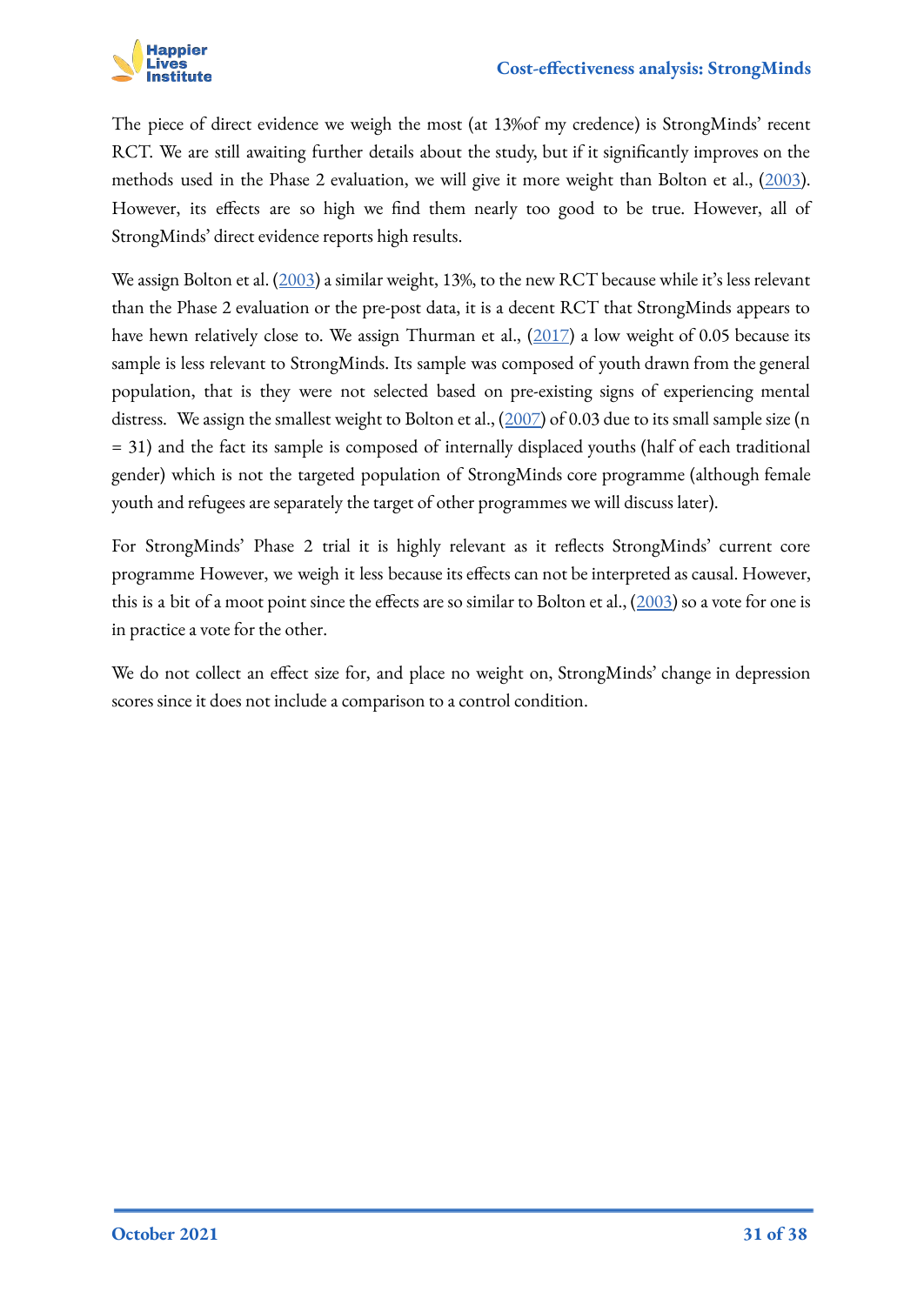

# <span id="page-31-0"></span>**Appendix B: Economies of scale and room for more funding**

Economies of scale represent the common principle that there's a period for an organisation where producing more reduces the average cost of production (illustrated as the blue area in Figure D1), which may stabilize for a period before inevitably increasing (illustrated as the yellow area in Figure D1). We assume that the effectiveness of a programme is unrelated to the quantity that the organisation produces, which seems reasonable in this case, although this assumption could conceivably weaken if very high levels of the total population are treated.

How does organisational capacity fit in? A weaker organisation with the same budget will face diseconomies of scale sooner, so it will have less room for funding.

Figure B.1: Economies of scale and room for more funding



After observing this model, the questions become: Where is the organization (point A)? What's the short run funding gap (distance from A to B)? And what's the long run funding gap (distance from  $A$  to  $C$ )?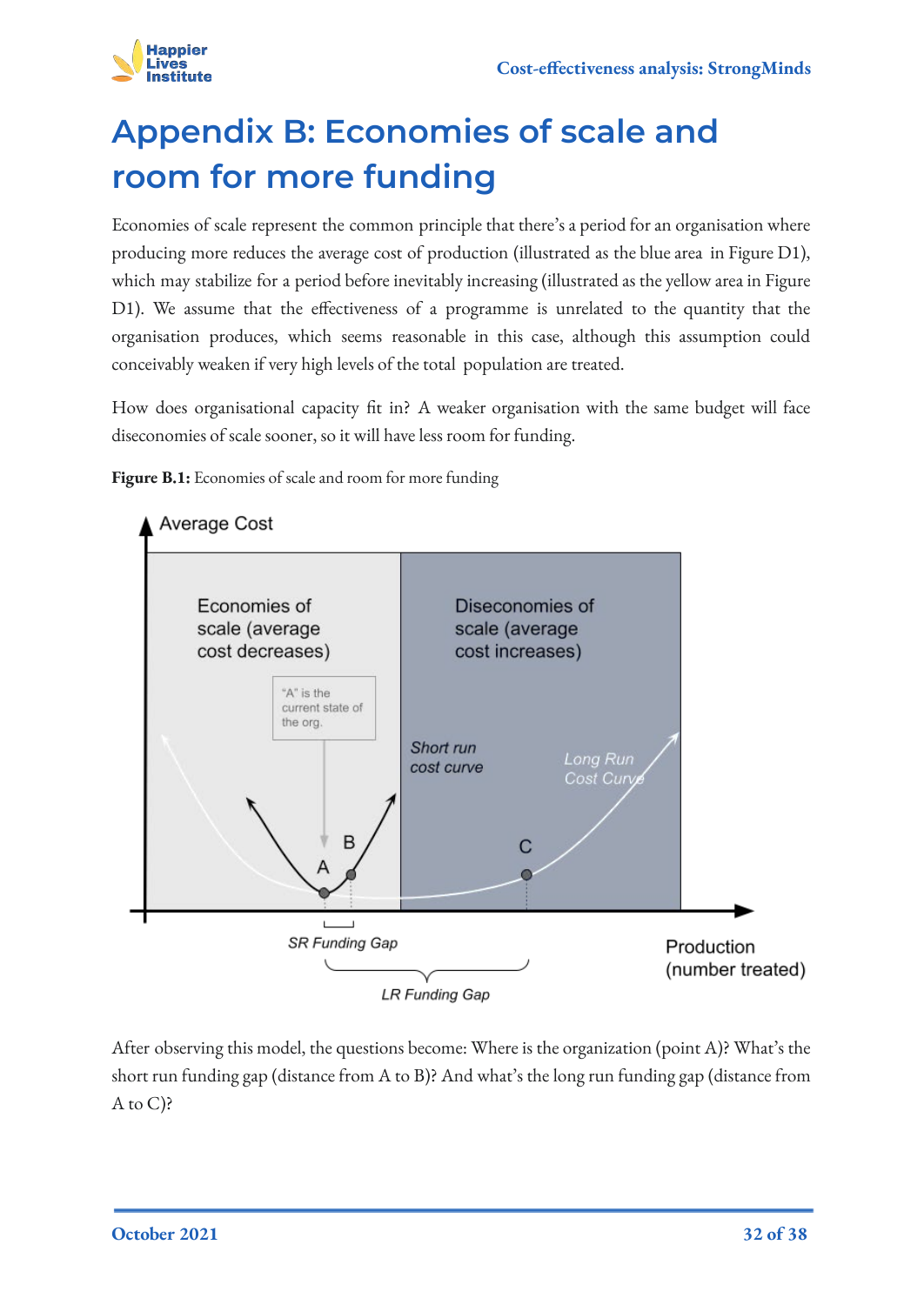

# <span id="page-32-0"></span>**Appendix C: Counterfactual total impact of StrongMinds**

What would have happened without StrongMinds' work? Would recipients of StrongMinds have received effective treatment anyway? We can think of adjusting for the counterfactual treatment a participant would receive based on the likelihood of them receiving that treatment and its relative effectiveness. Ideally, the counterfactual treatment should be assigned to the control group in RCTs, and we think that most of the evidence of StrongMinds compares treatment to care as usual, whatever that may be. This reduces my concern that we are neglecting the counterfactual treatment a participant in StrongMinds may receive. The counterfactual (c.f.) treatment effect can be thought of as the following.

### $C. f.$  Effect = StrongMinds' effect - pr. alternative \* effect of alternative

If a participant would have certainly received a treatment that was equally effective (from the government, or elsewhere), the effect of StrongMinds may be nil. However, that seems unlikely for reasons we will explain.

We assume the likelihood of being treated outside of StrongMinds for participants to be around 10%. We take this from the proportions of people with a mental disorder who receive treatment ([Rathod et al., 2017\)](https://journals.sagepub.com/doi/full/10.1177/1178632917694350), and they note these treatments are not necessarily evidence-based.

Murray et al. [\(2015](https://www.tandfonline.com/doi/abs/10.3109/01612840.2015.1049311)) write, "With a population of 33 million people, Uganda has only 28 psychiatrists and approximately 230 mental health nurses, most of whom work at Butabika National Referral Mental Hospital [which is in the capital]." They also comment that "Additionally, over 60% of mental health services are located in urban areas, requiring traveling long distances that families cannot afford. An estimated 88% of Uganda's population lives in rural areas of the country (Kigozi, Ssebunnya, Kizza, Cooper, & Ndyanabangi, 2010)."

If that is true, and allocation of mental health sources is proportional to allocation of effective treatment,then someone living in a city is 5x more likely to receive treatment than someone in a rural area (60% / 12%). So if we assume that an average of 10% get treatment across the whole country then that means that 34% coverage, but 6.8% get coverage in rural areas which is where I believe StrongMinds operates.

Finally, as hinted at previously, the treatment they receive may not be effective. There is a chance that the alternative treatment may be SSRIs which could be as effective as g-IPT ([Cuijpers et al.,](https://onlinelibrary.wiley.com/doi/full/10.1002/wps.20701) [2020](https://onlinelibrary.wiley.com/doi/full/10.1002/wps.20701)) However, this passage in an article about the human rights abuses in Ugandan mental health facilities ([Molodynski et al., 2017\)](https://www.ncbi.nlm.nih.gov/pmc/articles/PMC5663025/#r2) suggests that the treatment may be worth less than nothing: "The minority of people who do receive state mental healthcare will generally do so at Butabika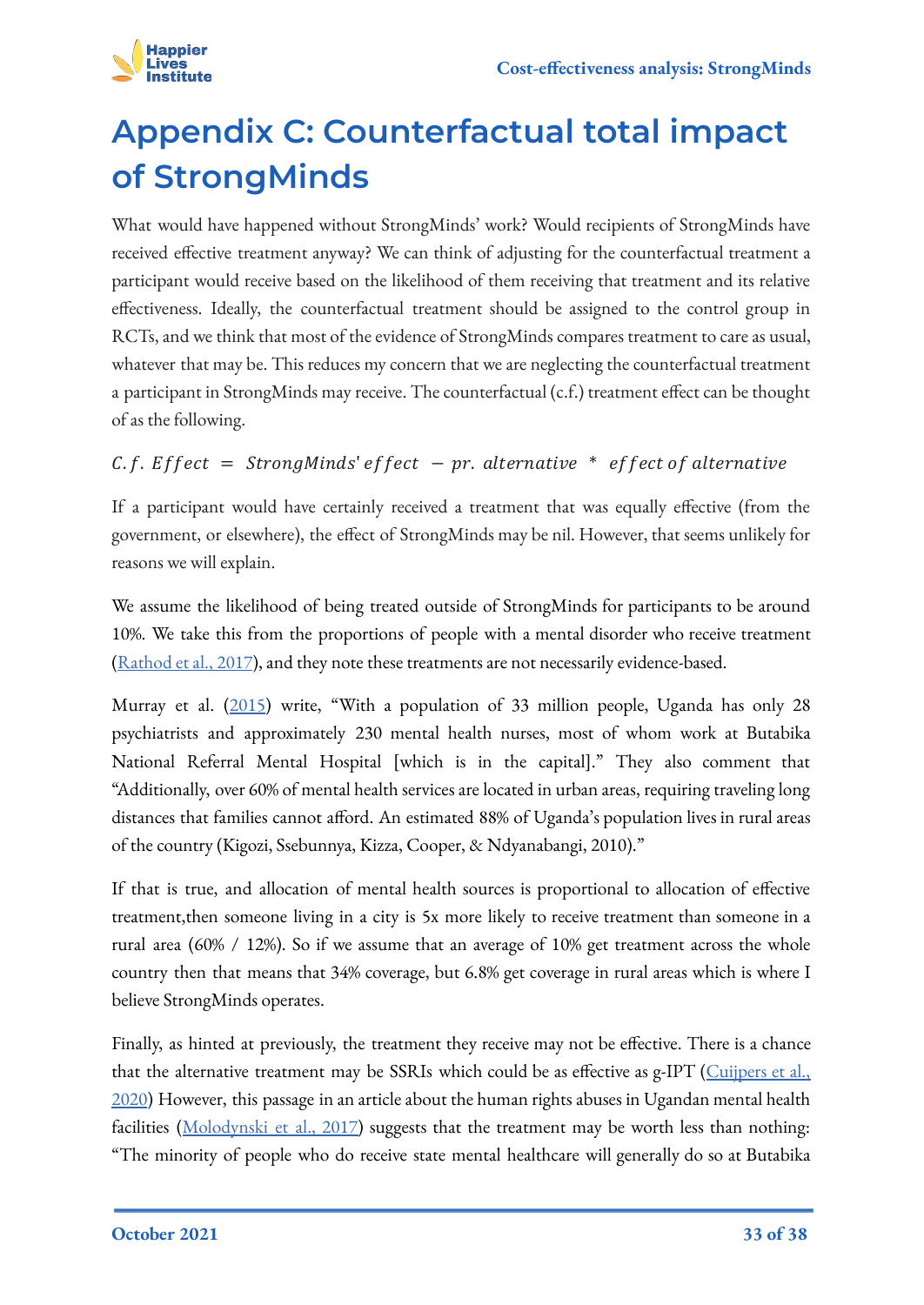

Hospital and be subject to overcrowding, poor conditions and coercion, as outlined in the MDAC report and other publications (Cooper et al, [2010\)](https://www.ncbi.nlm.nih.gov/pmc/articles/PMC5663025/#r2). While the individual may finally receive some form of treatment, *the trauma involved may have additional long-term consequences.*" (emphasis mine).

Given this, I assume there's a chance of 6.8% for a would-be StrongMinds participant to find an alternative treatment. This could be less for women. We assume an alternative treatment has a small chance (30%) of making things as bad as StrongMinds' is good and a high chance (70%) of something as effective as StrongMinds. These values can be inputted into the previous equation.

 $Counterfactual Effect = 2.4 - (0.068) * (0.3 *– 2.4 + 0.7 * 2.4) = 2.33$ 

In this back-of-the-envelope calculation, we adjusted the effectiveness of StrongMinds according to the counterfactual impact and found that it makes little difference. In this case the benefit reduces from 2.4 SD improvement in depression, to 2.33 SDs.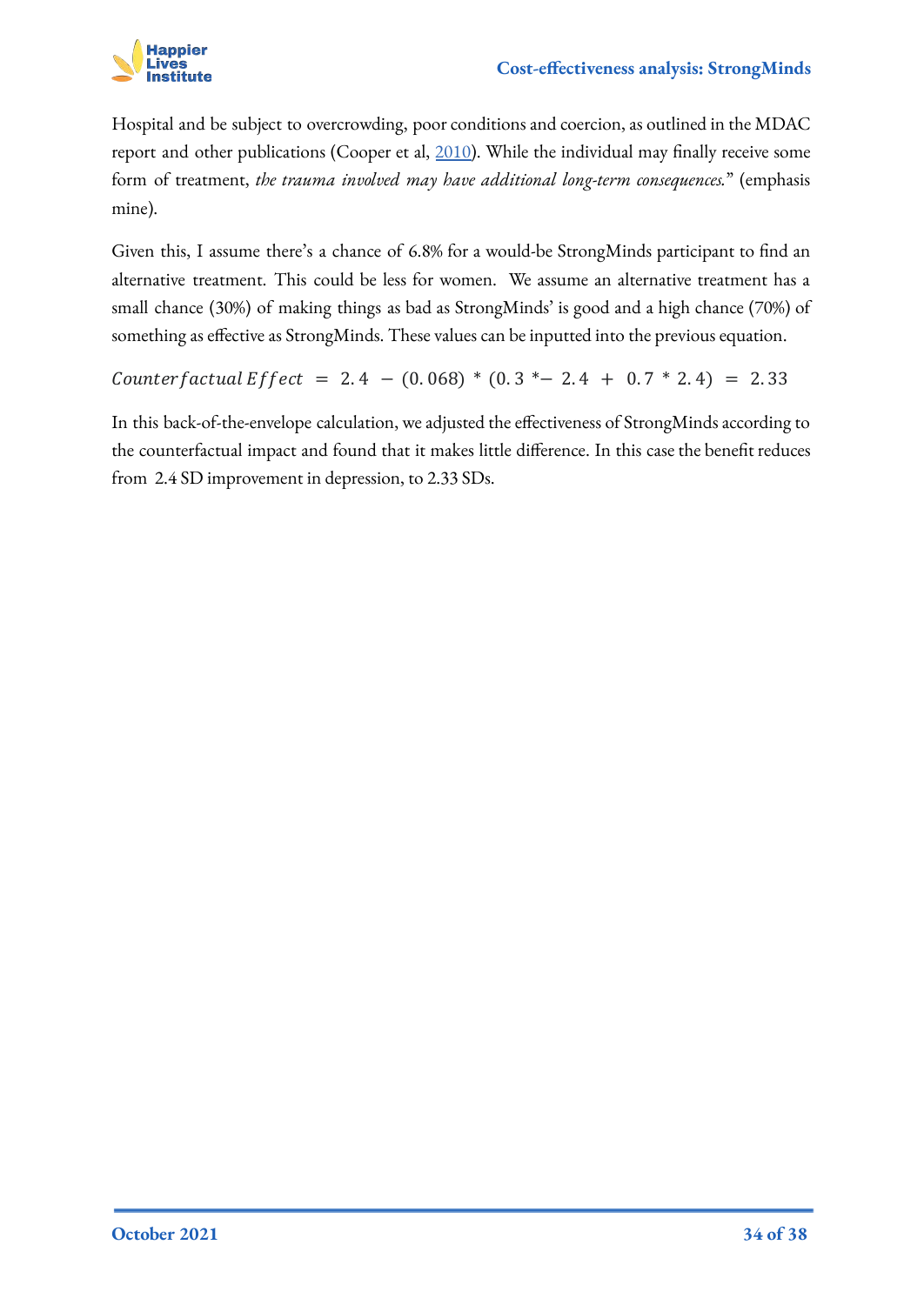

# <span id="page-34-0"></span>**Appendix D: Guesstimate CEA of a future \$1,000 donation to StrongMinds**

To incorporate our uncertainty on the cost-effectiveness of an additional donation to StrongMinds we expand our [Guesstimate model](https://www.getguesstimate.com/models/18351) of the core programme to include each programme weighted by its estimated budget share over the next three years. We allow the budget share, effectiveness, and cost to vary. We explain my reasoning for the upper and lower bounds for each parameter next, the ranges which are summarized in Table 5B below. These bounds include forecasts and subjective estimates thus they are speculative in nature.

We estimate the range of budget share according to an assessment of how the budget allocation will change in the next three years according to correspondence with StrongMinds. They stated that they intend to shift more money into partner and peer programmes and away from delivering psychotherapy services directly.

We assume the pace of their shift will linearly relate to their previous diversification away from their core programme such that they will allocate 26% of their budget to partner and refugee programmes by the end of 2023. We also assume that they will allocate less to tele-therapy in the future because pressure to avoid meeting in person will ease as COVID-19 precautions are relaxed.

The calculated difference in pre-post changes of a programme relative to the core programme we treat as the best guess and define the upper bound of the 95% CI as ranging between 105% (slightly better than the core programme in the case of the peer programme) to 92% as effective as the core programme in the case of the StrongMinds refugee and partner programmes, with the youth and tele-therapy programmes lying between that at 95%.

We assume that every non-peer programme is at best not as effective as the core programme because the programmes have lower intensity and fidelity to the core programme which we assume leads to lower effectiveness. The lower bound is then defined automatically as the lowest decline in efficacy that one can input and maintain the best guess value given by the data and a normal distribution. This bound ranges from 60% to 76%, meaning we would be very surprised if the true effectiveness of StrongMinds programmes fell below 60-76% the efficacy of the core programme.

Finally, we specify the costs as taking on the values they were reported to in 2019 for peer or core programmes or 2020 for teletherapy, youth and partner programmes. However, for programmes that contain past values such as the core programme we let the possible costs range from the highest and lowest figures reported. For other programmes we give them a similarly wide range. The exception is tele-therapy which we assume will get cheaper to provide in the next few years, so we assume its costs will range from \$150-400.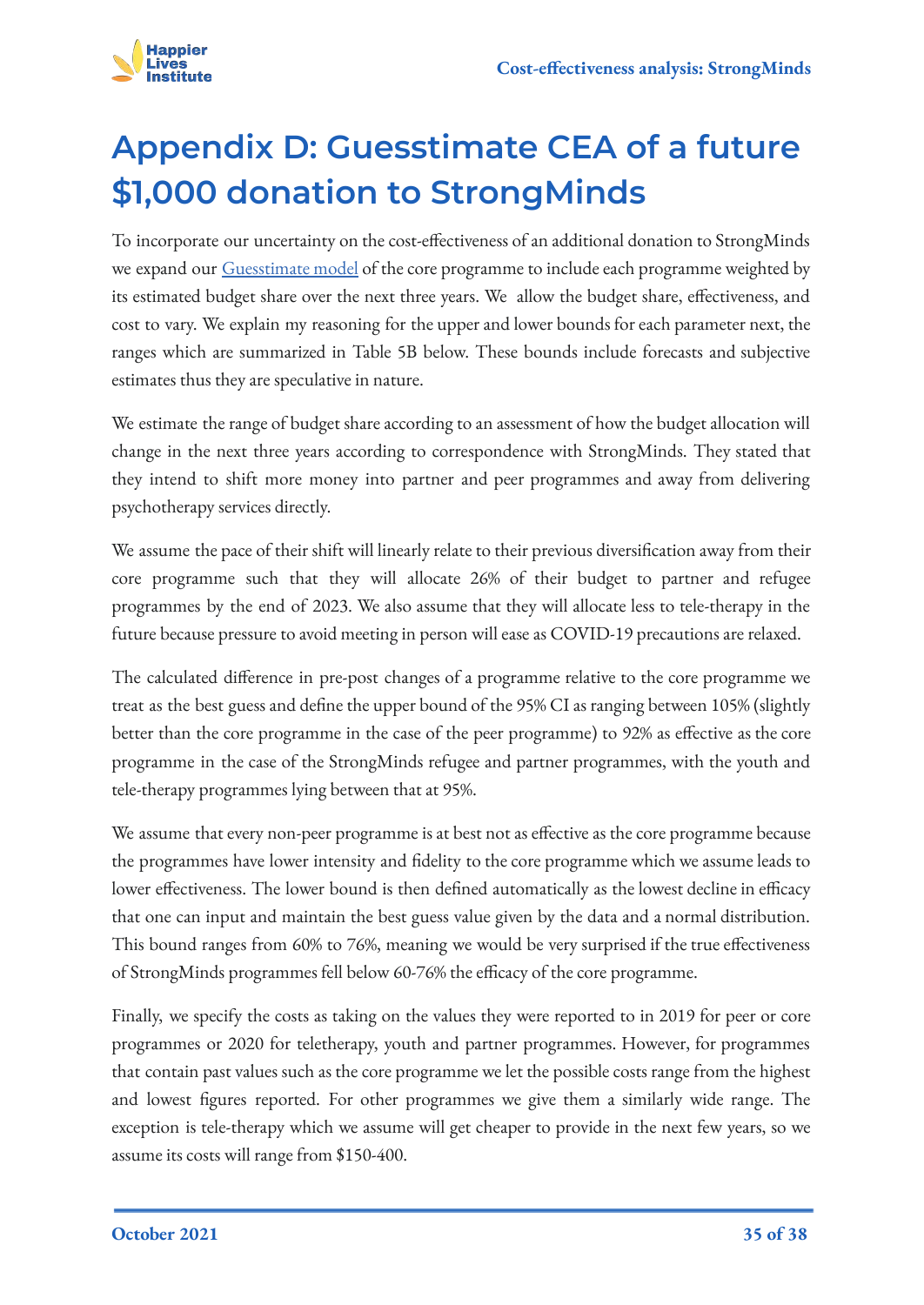

Once we include the uncertainty surrounding these parameters in our guesstimate simulation, the result is an estimate that a \$1,000 donation to StrongMinds will result in a 7.2 to 20 SD improvement in depression (95% CI). This range of uncertainty is similar to that of the core programme (95% CI: 8.2 to 24 SDs)<sup>25</sup>. We show the distribution of this estimate in Figure 6 below.

**Figure 6**: Distribution of overall cost-effectiveness of a donation to StrongMinds



<sup>&</sup>lt;sup>25</sup> One may expect a greater range of uncertainty because we are combining programmes which individually have more speculative and uncertain parameters, but since we are taking the weighted average of each programmes' cost-effectiveness, this has the [property of shrinking our uncertainty](https://physics.stackexchange.com/questions/467722/uncertainty-of-an-average) by smoothing out the extremes. One can think of this as closely related to the property of scaling the variance of a random variable where if a variable is scaled by a constant, [its variance is scaled by the square of that constant](https://en.wikipedia.org/wiki/Variance). This has the consequence for averages, which are scaled by 1/m will have their variances scaled by  $(1/m)^2$ .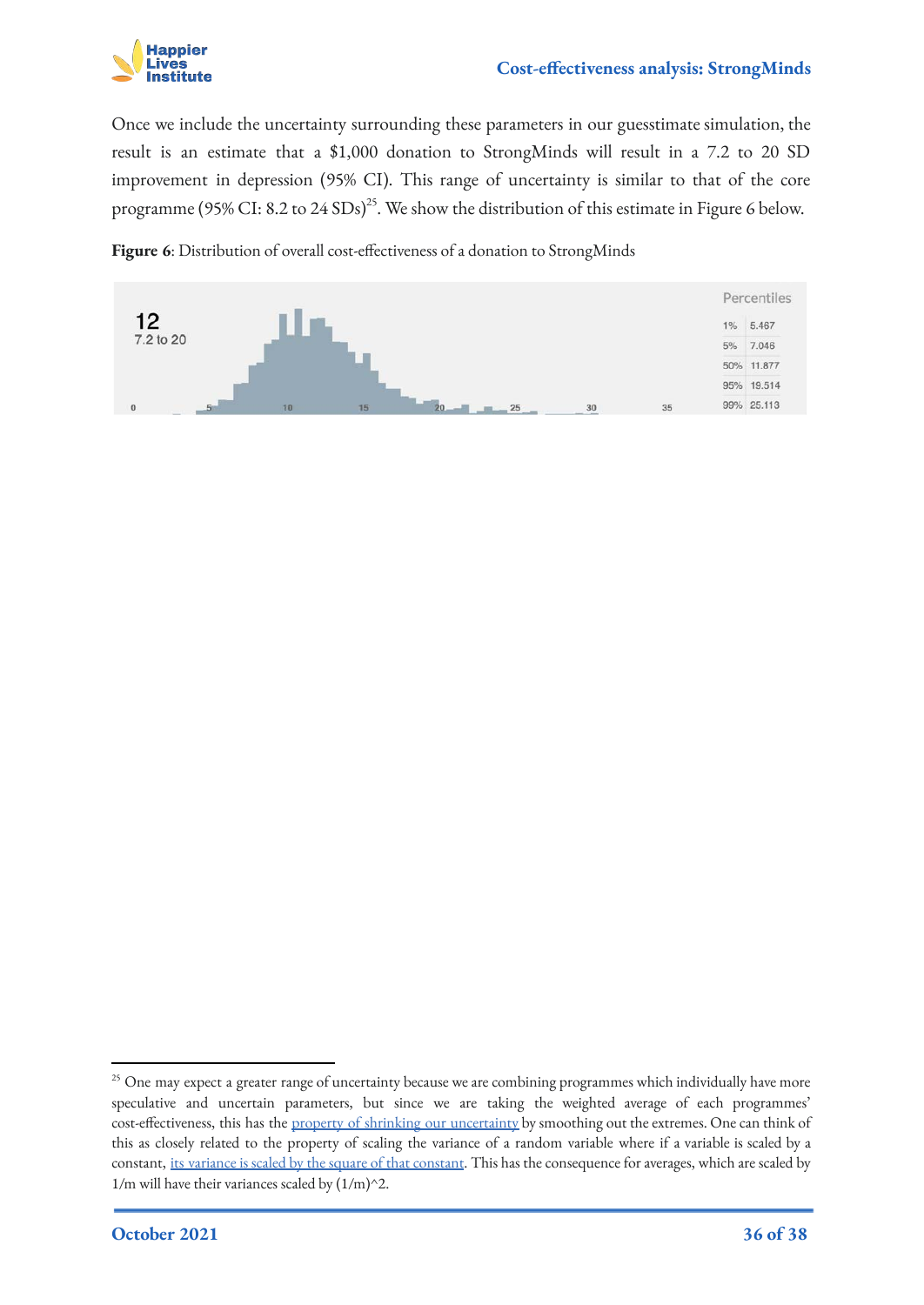

# **Appendix E: StrongMinds pre-post data on programmes for participants reached (attended >= 1 Session)**

<span id="page-36-0"></span>

|                                  | <b>Pre-Therapy</b> |                |      |             |             | Post-Therapy |           |             |           |                       |                                             |
|----------------------------------|--------------------|----------------|------|-------------|-------------|--------------|-----------|-------------|-----------|-----------------------|---------------------------------------------|
| Programme                        | <b>Type</b>        | <b>Country</b> | Year | $\mathbf N$ | <b>Mean</b> | <b>SD</b>    | N         | <b>Mean</b> | <b>SD</b> | <b>Mean</b><br>change | <b>Change ratio</b><br>(rel. to core<br>UG) |
| <b>STG-Community</b>             | Core               | Uganda         | 2019 | 16,292      | 15.60       | 4.17         | 12,367.00 | 1.41        | 3.08      | 14.19                 | 100.00%                                     |
| <b>STG-Community</b>             | Core               | Zambia         | 2019 | 1,904       | 16.28       | 3.51         | 1,665.00  | 3.25        | 2.66      | 13.03                 | 91.83%                                      |
| <b>PTG-Community</b>             | Peer               | Uganda         | 2019 | 6,228       | 16.67       | 9.04         | 5,627.00  | 3.59        | 3.82      | 13.08                 | 92.18%                                      |
| <b>ATG-Community</b>             | Youth              | Uganda         | 2019 | 3,870       | 14.77       | 6.55         | 3,203.00  | 2.75        | 2.35      | 12.02                 | 84.71%                                      |
| STG-Teletherapy                  | <b>Tele</b>        | Uganda         | 2020 | 3981        | 13.69       | 4.12         | 3,136.00  | 1.94        | 2.67      | 11.75                 | 82.80%                                      |
| STG-Teletherapy                  | Tele               | Zambia         | 2020 | 1,025       | 16.18       | 6.60         | 722.00    | 3.49        | 2.66      | 12.69                 | 89.43%                                      |
| Uganda<br><b>ATG-Teletherapy</b> | Seed Tele          | Uganda         | 2020 | 2297        | 13.87       | 3.27         | 1,893.00  | 2.42        | 2.05      | 11.45                 | 80.69%                                      |
| PTG-COVID-19<br>Model            | Peer Covid         | Uganda         | 2020 | 673         | 14.59       | 2.83         | 532.00    | 2.44        | 2.61      | 12.15                 | 85.62%                                      |
| Refugee-Hybrid                   | Refugee-Hybrid     | Uganda         | 2020 | 993         | 15.13       | 3.20         | 692.00    | 3.86        | 2.55      | 11.27                 | 79.42%                                      |